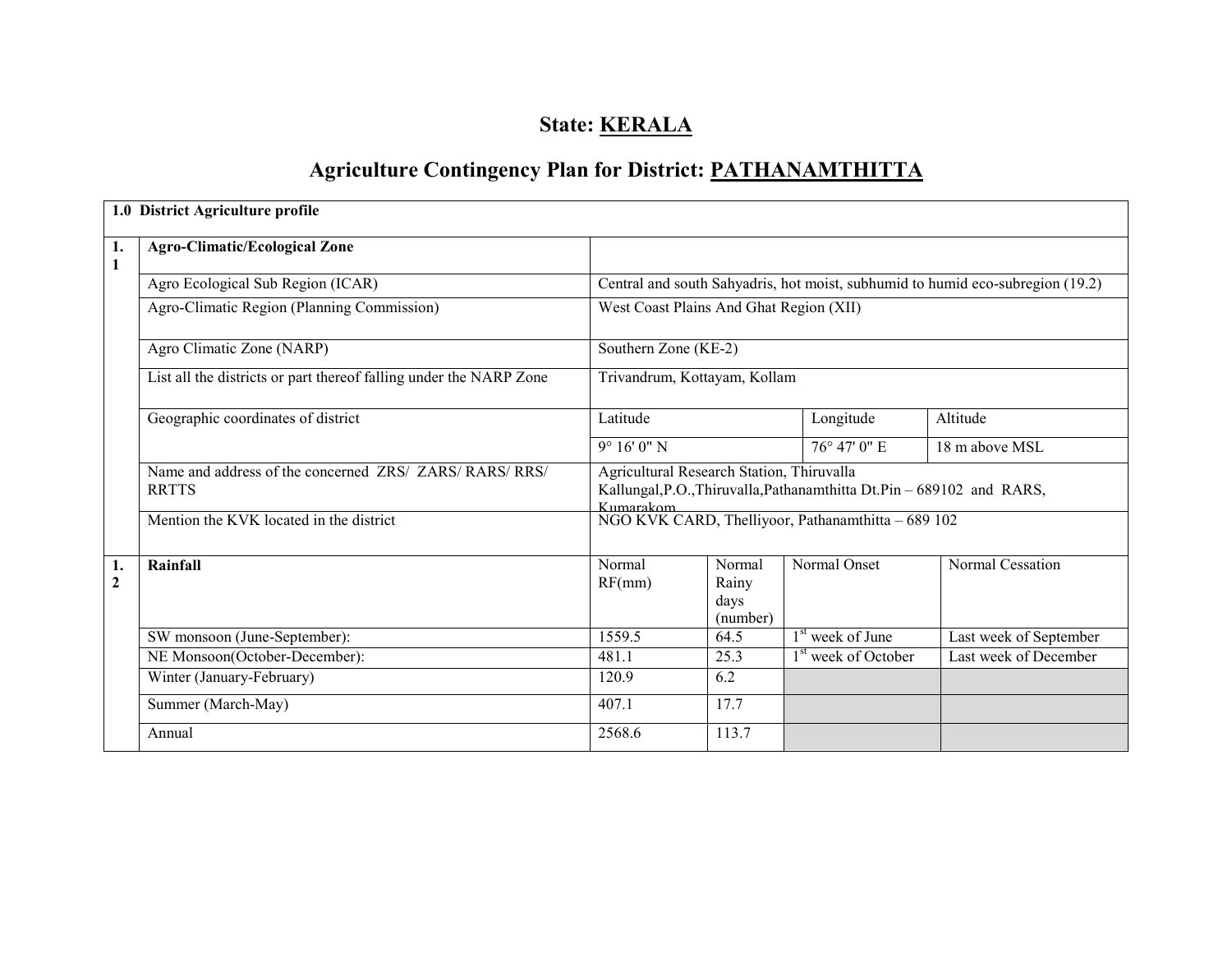| 1.3 | and use.                                       | Geographical | Forest area | Land under               | Permanent | Cultivable         | Land under              | Barren and           | Current | Other   |
|-----|------------------------------------------------|--------------|-------------|--------------------------|-----------|--------------------|-------------------------|----------------------|---------|---------|
|     | pattern of the<br>district (latest statistics) | Area         | Far         | non-<br>agricultural use | pastures  | wasteland<br>(Ha.) | Misc. tree<br>crops and | uncultivable<br>land | fallows | fallows |
|     |                                                |              |             |                          |           |                    | groves                  |                      |         |         |
|     | Area $(000'$ ha)                               | 265.3        | 55.2        | 17.8                     |           | 2.9                | 0.1                     | 0.4                  | 3.0     | J.J     |
|     |                                                |              |             |                          |           |                    |                         |                      |         |         |

\*PAO office, Pathanamthitta

| 1.4 | Major Soils (common names like shallow | Area ('000 ha) | Percent (%) of total |
|-----|----------------------------------------|----------------|----------------------|
|     | red soils etc.,)                       |                |                      |
|     | Forest loam                            | 127.4          | 48.0                 |
|     | Loamy soils                            | 118.2          | 44.5                 |
|     | Clay soils                             | 4.7            | 1.8                  |
|     | Sandy soil (acidic)                    | 0.2            | 0.1                  |
| 1.5 | <b>Agricultural land use</b>           | Area ('000 ha) | Cropping intensity % |
|     | Net sown area                          | 81.4           |                      |
|     | Area sown more than once               | 29.2           | 135.9%               |
|     | Gross cropped area                     | 110.6          |                      |

| 1.6 | Irrigation                   | Area ('000 ha) |                |                                    |  |  |  |  |  |
|-----|------------------------------|----------------|----------------|------------------------------------|--|--|--|--|--|
|     | Net irrigated area           | 10.0           |                |                                    |  |  |  |  |  |
|     | Gross irrigated area         | 17.9           |                |                                    |  |  |  |  |  |
|     | Rainfed area                 | 116.4          |                |                                    |  |  |  |  |  |
|     | <b>Sources of Irrigation</b> | Number         | Area ('000 ha) | Percentage of total irrigated area |  |  |  |  |  |
|     | Canals                       |                |                |                                    |  |  |  |  |  |
|     | Tanks                        | 90             |                |                                    |  |  |  |  |  |
|     | Open wells                   | 1341           |                |                                    |  |  |  |  |  |
|     | Bore wells                   |                |                |                                    |  |  |  |  |  |
|     | Lift irrigation              | 47             |                |                                    |  |  |  |  |  |
|     | Micro-irrigation             |                |                |                                    |  |  |  |  |  |
|     | Other sources                | 2657           |                |                                    |  |  |  |  |  |
|     | <b>Total Irrigated Area</b>  | 7627           |                |                                    |  |  |  |  |  |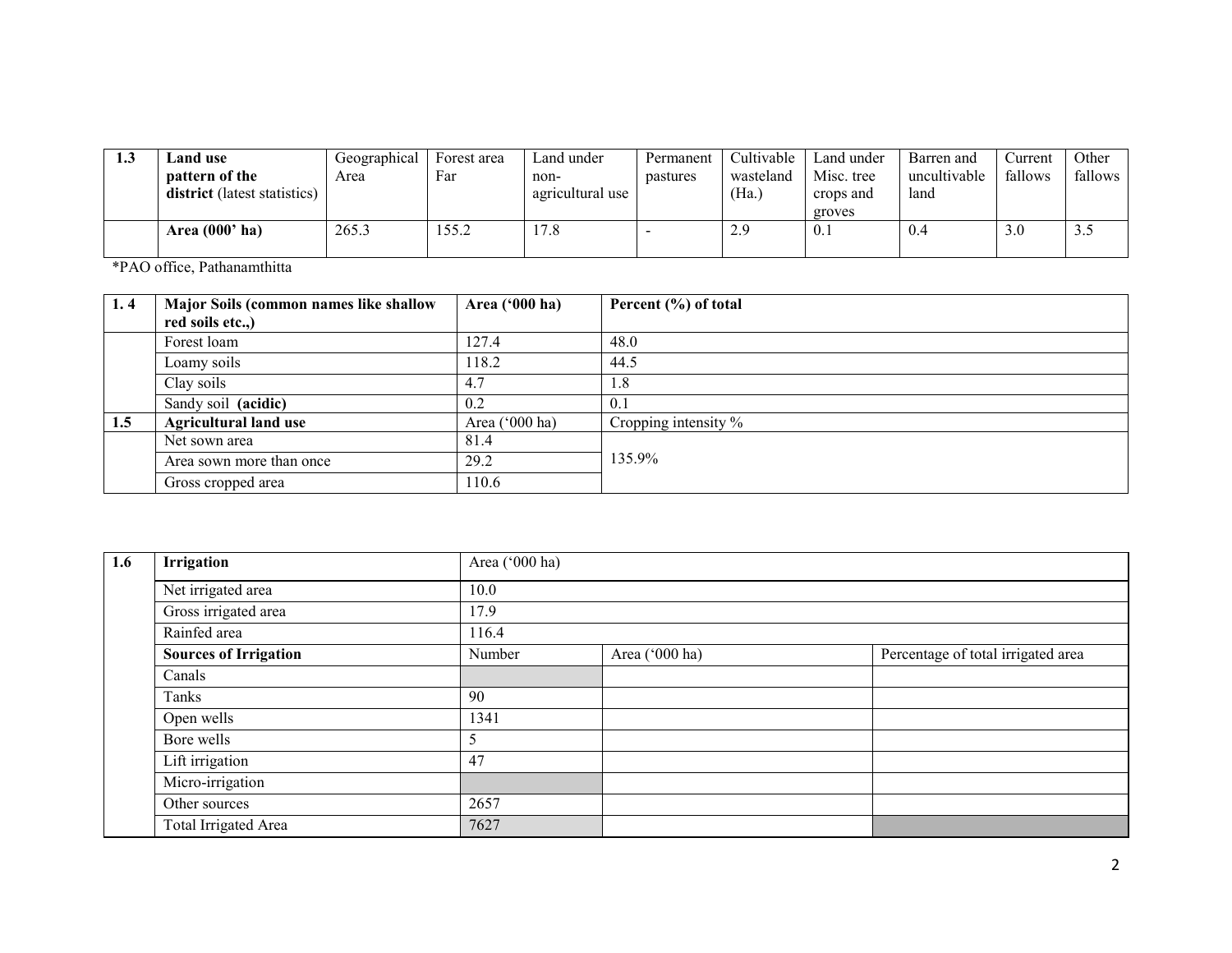|  |                                                                                                            | (KVK CARD)                |             |  |  |  |  |
|--|------------------------------------------------------------------------------------------------------------|---------------------------|-------------|--|--|--|--|
|  | Pump sets                                                                                                  |                           |             |  |  |  |  |
|  | No. of Tractors                                                                                            |                           |             |  |  |  |  |
|  | Groundwater availability and use* (Data<br>source: State/Central Ground water<br><b>Department</b> /Board) | No. of blocks/<br>Tehsils | $(\%)$ area |  |  |  |  |
|  | Over exploited                                                                                             |                           |             |  |  |  |  |
|  | Critical                                                                                                   |                           |             |  |  |  |  |
|  | Semi-critical                                                                                              |                           |             |  |  |  |  |
|  | Safe                                                                                                       | 3212                      | $32\%$      |  |  |  |  |
|  | Wastewater availability and use                                                                            | $\overline{\phantom{a}}$  |             |  |  |  |  |
|  | Ground water quality                                                                                       | $\overline{\phantom{a}}$  |             |  |  |  |  |
|  | *over-exploited: groundwater utilization > 100%; critical: 90-100%; semi-critical: 70-90%; safe: <70%      |                           |             |  |  |  |  |

#### 1.7 Area under major field crops & horticulture etc. (2008-09)

| 1.7 | <b>Major Field Crops cultivated</b> | Area ('000 ha)           |               |                          |                          |                          |                                      |  |  |
|-----|-------------------------------------|--------------------------|---------------|--------------------------|--------------------------|--------------------------|--------------------------------------|--|--|
|     |                                     |                          | <b>Kharif</b> | Rabi                     |                          | <b>Summer</b>            | <b>Total</b>                         |  |  |
|     |                                     | <b>Irrigated</b>         | Rainfed       | <b>Irrigated</b>         | Rainfed                  |                          |                                      |  |  |
|     | Paddy                               | 0.3                      |               | 1.3                      |                          | 1.3                      | 3.2 (Farm guide)<br>4.3(DES, 2006)   |  |  |
|     | Sugarcane                           | $\overline{\phantom{a}}$ |               | $\overline{\phantom{a}}$ | $\overline{\phantom{0}}$ | $\overline{\phantom{0}}$ | 0.02 (Farm guide)<br>0.1 (DES, 2006) |  |  |
|     | <b>Horticulture crops - Fruits</b>  | <b>Total area</b>        |               |                          |                          |                          |                                      |  |  |
|     | Banana                              | 2.3                      |               |                          |                          |                          |                                      |  |  |
|     | Horticultural crops - Vegetables    |                          |               |                          | <b>Total area</b>        |                          |                                      |  |  |
|     | Vegetables                          |                          |               |                          | 0.9                      |                          |                                      |  |  |
|     | <b>Medicinal and Aromatic crops</b> |                          |               |                          | <b>Total area</b>        |                          |                                      |  |  |
|     | Pepper                              |                          |               |                          | 4.3 (Farm guide)         |                          |                                      |  |  |
|     |                                     |                          |               |                          | 5.6 (DES, 2006)          |                          |                                      |  |  |
|     | Nutmeg                              | 0.07(Farm guide)         |               |                          |                          |                          |                                      |  |  |
|     | <b>Plantation crops</b>             |                          |               |                          |                          |                          |                                      |  |  |
|     | Coconut                             | 12.8 (Farm guide         |               |                          |                          |                          |                                      |  |  |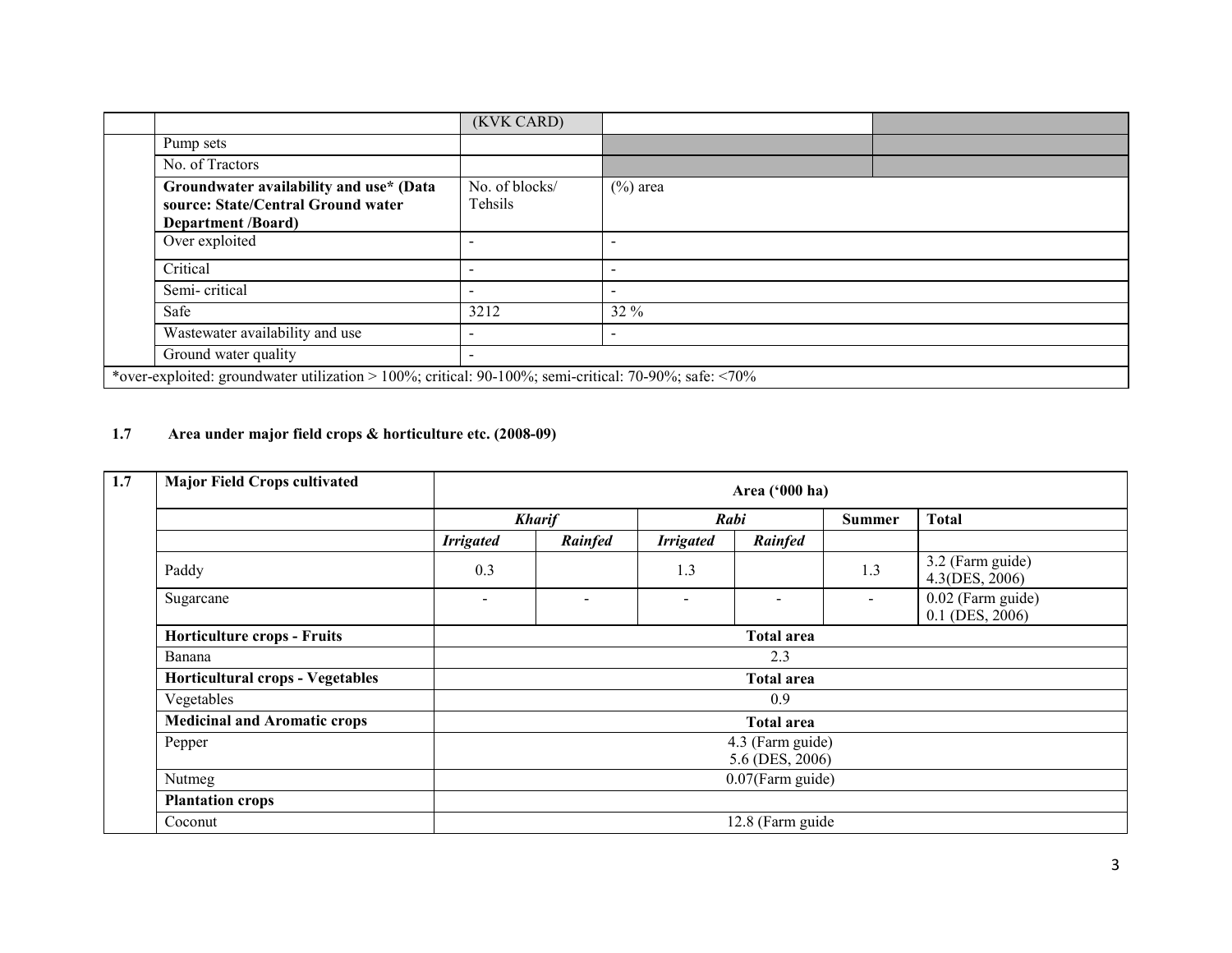|              | 21.7 (DES, 2006)  |
|--------------|-------------------|
| Rubber       | 72.1 (Farm guide) |
|              | 47.8 (DES, 2006)  |
| Arecanut     | 1.5 (Farm guide)  |
| Tapioca      | 6.2 (Farm guide)  |
|              | 7.9(DES, 2006)    |
| Minor tubers | 4.0 (Farm guide)  |
|              |                   |

| 1.8  | Livestock                                             |                  | <b>Total (Number)</b> |                                    |                                          |                                                                   |                                   |  |
|------|-------------------------------------------------------|------------------|-----------------------|------------------------------------|------------------------------------------|-------------------------------------------------------------------|-----------------------------------|--|
|      | Non descriptive Cattle (local low yielding) Deshi cow |                  | 113544                | (Livestock census, 2003)           |                                          |                                                                   |                                   |  |
|      | Crossbred cattle                                      |                  |                       |                                    |                                          |                                                                   |                                   |  |
|      | Non descriptive Buffaloes (local low yielding)        |                  |                       | 2413 (ATMA report)                 |                                          |                                                                   |                                   |  |
|      | <b>Graded Buffaloes</b>                               |                  |                       |                                    |                                          |                                                                   |                                   |  |
|      | Goat                                                  |                  |                       | 60,187 (ATMA report)               |                                          |                                                                   |                                   |  |
|      | Sheep                                                 |                  |                       | 1165 (ATMA report)                 |                                          |                                                                   |                                   |  |
|      | Others (Camel, Pig, Yak etc.) Pig                     |                  |                       | 646 (ATMA report)                  |                                          |                                                                   |                                   |  |
|      | Commercial dairy farms (Number)                       |                  |                       |                                    |                                          |                                                                   |                                   |  |
| 1.9  | Poultry                                               |                  |                       | <b>Total No. of birds (Number)</b> |                                          |                                                                   |                                   |  |
|      | Commercial<br>Poultry birds                           |                  |                       | 6,46,320                           |                                          |                                                                   |                                   |  |
|      | Improved birds<br>Backyard                            |                  | 60,760                |                                    |                                          |                                                                   |                                   |  |
| 1.10 | Fisheries (Data source: Chief Planning Officer)       |                  |                       |                                    |                                          |                                                                   |                                   |  |
|      | A. Capture                                            |                  |                       |                                    |                                          |                                                                   |                                   |  |
|      | i) Marine (Data Source: Fisheries Department)         | No. of fishermen |                       | <b>Boats</b>                       |                                          | <b>Nets</b>                                                       | <b>Storage</b><br>facilities (Ice |  |
|      |                                                       |                  | Mechanized            | Non-<br>mechanized                 | Mechanized<br>(Trawl nets,<br>Gill nets) | Non-<br>mechanized<br>(Shore)<br>Seines,<br>Stake &<br>trap nets) | plants etc.)                      |  |
|      |                                                       | 2444 (DES, 2006) |                       |                                    |                                          |                                                                   |                                   |  |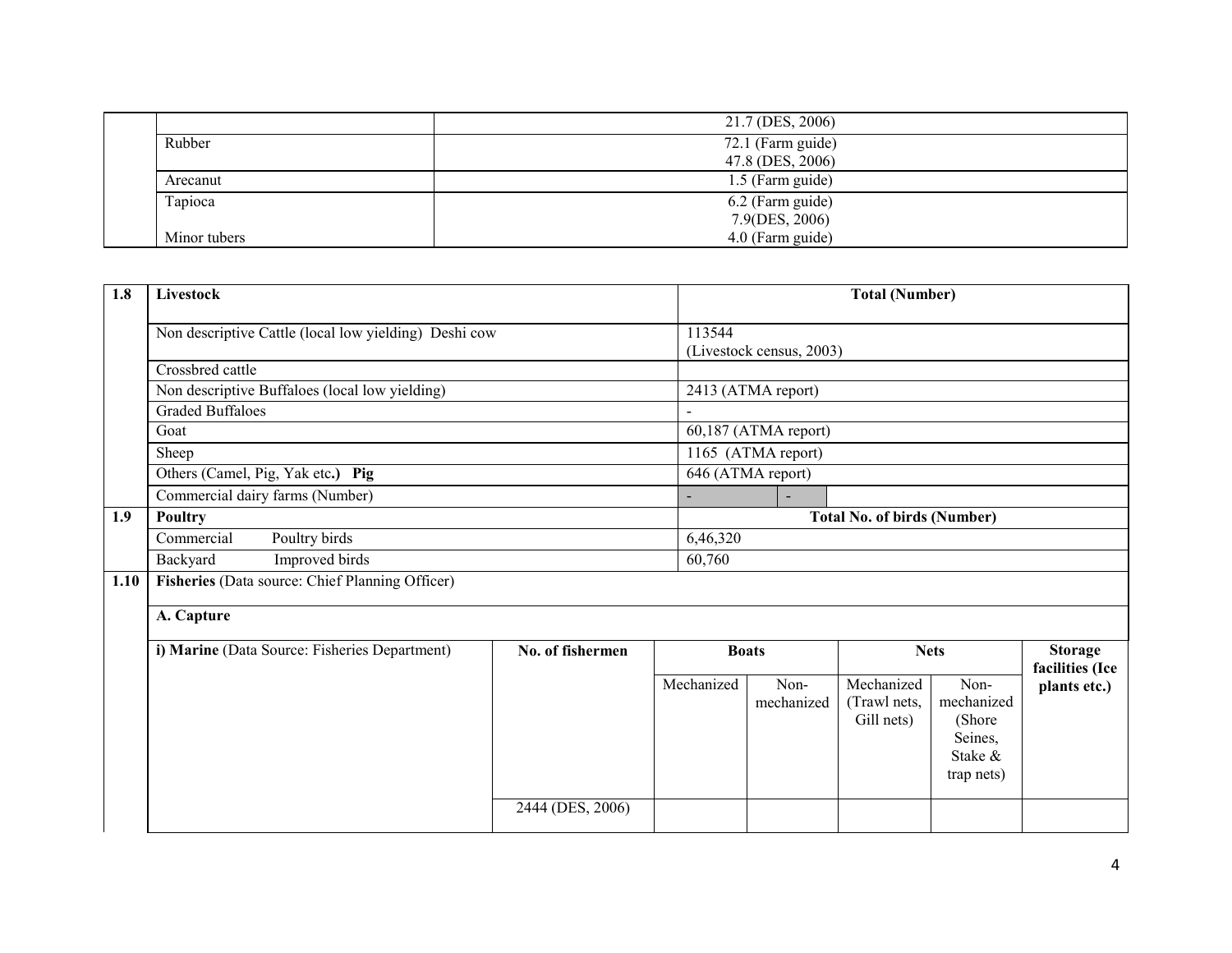| ii) Inland (Data Source: Fisheries Department)              | No. Farmer owned ponds | <b>No. of Reservoirs</b> |  | No. of village tanks             |  |
|-------------------------------------------------------------|------------------------|--------------------------|--|----------------------------------|--|
|                                                             |                        |                          |  |                                  |  |
| <b>B.</b> Culture                                           |                        |                          |  |                                  |  |
|                                                             | Water Spread Area (ha) | Yield (t/ha)             |  | <b>Production ('000</b><br>tons) |  |
| i) Brackish water (Data Source: MPEDA/Fisheries Department) |                        |                          |  |                                  |  |
| ii) Fresh water (Data Source: Fisheries Department)         |                        |                          |  |                                  |  |
| <b>Others</b>                                               |                        |                          |  |                                  |  |

### **1.11** Production and Productivity of major crops (Average of last 5 years: 2004, 05, 06, 07, 08)

| 1.1                                                               | Name of    |                          | <b>Kharif</b>                                                             | Rabi                     |                          | <b>Summer</b>            |                          | <b>Total</b>             |                          | Crop                                        |
|-------------------------------------------------------------------|------------|--------------------------|---------------------------------------------------------------------------|--------------------------|--------------------------|--------------------------|--------------------------|--------------------------|--------------------------|---------------------------------------------|
|                                                                   | crop       | Production<br>(000 t)    | Productivity<br>(kg/ha)                                                   | Production<br>(000 t)    | Productivity<br>(kg/ha)  | Production<br>(000 t)    | Productivity<br>(kg/ha)  | Production<br>(000 t)    | Productivit<br>y (kg/ha) | residu<br>e as<br>fodder<br>(°000)<br>tons) |
| Major Field crops (Crops to be identified based on total acreage) |            |                          |                                                                           |                          |                          |                          |                          |                          |                          |                                             |
|                                                                   | Paddy      | 7.5                      | 2280                                                                      | $\overline{\phantom{0}}$ | $\overline{\phantom{a}}$ | $\blacksquare$           | $\sim$                   | $\overline{\phantom{a}}$ | $\sim$                   |                                             |
|                                                                   | Sugarcane  | $\sim$                   | $\overline{\phantom{a}}$                                                  | $\overline{\phantom{0}}$ | $\overline{\phantom{0}}$ | $\overline{\phantom{a}}$ | $\overline{\phantom{a}}$ | 16                       | 80,000                   |                                             |
|                                                                   | Tapioca    | $\blacksquare$           | $\blacksquare$                                                            | $\overline{\phantom{a}}$ | $\sim$                   | $\overline{\phantom{a}}$ | $\overline{\phantom{a}}$ | 255                      | 32450                    | $\overline{\phantom{a}}$                    |
|                                                                   |            |                          | Major Horticultural crops (Crops to be identified based on total acreage) |                          |                          |                          |                          |                          |                          |                                             |
|                                                                   | Banana     | $\overline{\phantom{a}}$ |                                                                           |                          |                          | $\overline{\phantom{a}}$ | $\blacksquare$           | 23.3                     | 9020                     |                                             |
|                                                                   | Coconut    | $\sim$                   |                                                                           | $\overline{\phantom{0}}$ |                          | $\overline{\phantom{a}}$ |                          | 84 m nuts                | $4500$ nuts              |                                             |
|                                                                   | Arecanut   | $\sim$                   | $\overline{\phantom{a}}$                                                  | $\overline{\phantom{0}}$ | $\overline{\phantom{a}}$ | $\overline{\phantom{a}}$ | $\overline{\phantom{a}}$ | 1.0                      | 670                      |                                             |
|                                                                   | Vegetables | $\overline{\phantom{a}}$ | $\overline{\phantom{a}}$                                                  | $\overline{\phantom{a}}$ | $\overline{\phantom{a}}$ | $\overline{\phantom{a}}$ | $\overline{\phantom{0}}$ | 5.0                      | 5000                     |                                             |
|                                                                   | Pepper     | $\overline{\phantom{a}}$ | $\,$                                                                      | $\overline{\phantom{a}}$ | $\overline{\phantom{a}}$ | $\overline{\phantom{a}}$ | $\overline{\phantom{0}}$ | 1.4                      | 260                      | $\overline{\phantom{a}}$                    |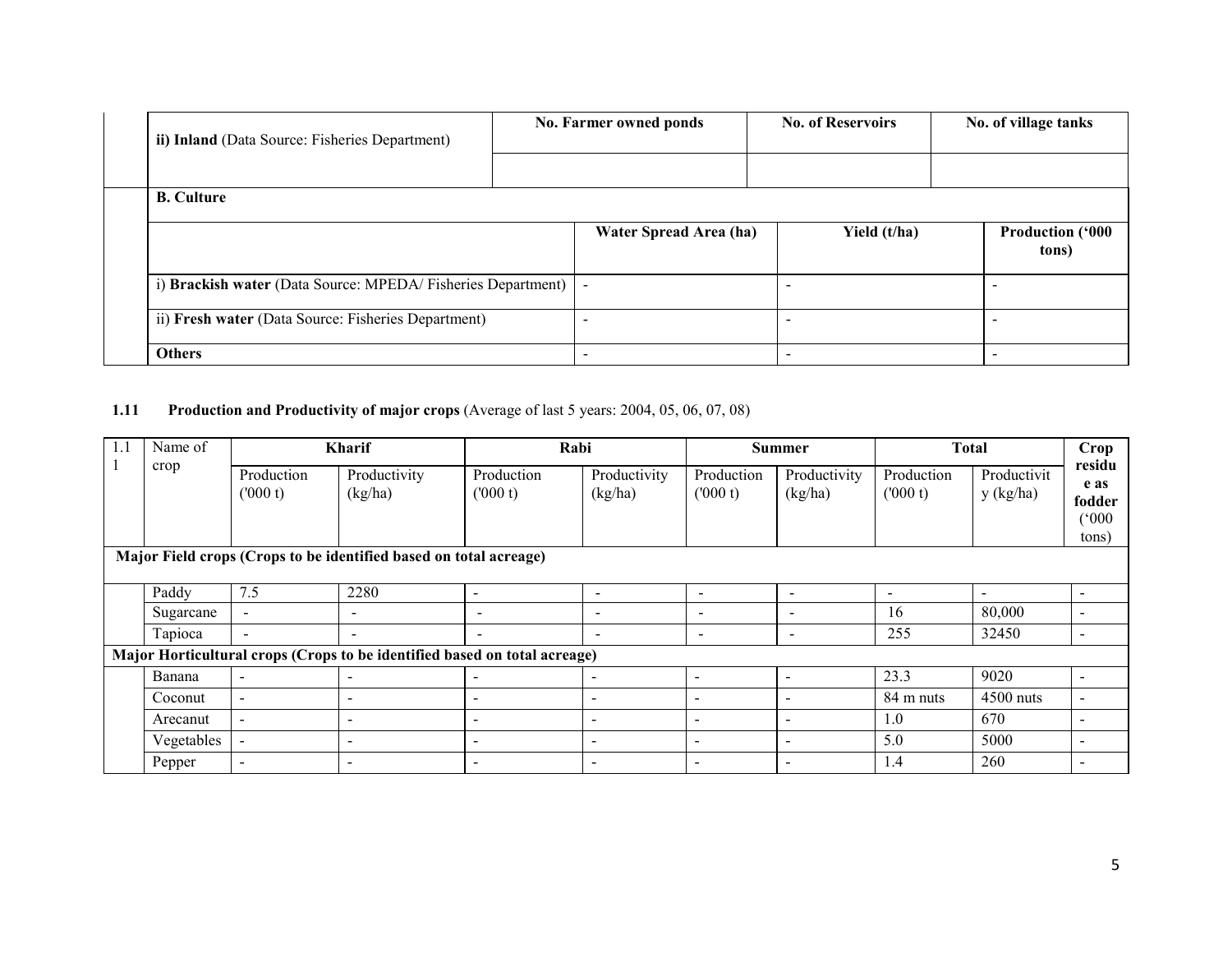| 1.12 Sowing window for $5$<br>major field crops<br>(start and end of normal)<br>sowing period) | Rice               | Banana              | Sugarcane                | Vegetables                        |
|------------------------------------------------------------------------------------------------|--------------------|---------------------|--------------------------|-----------------------------------|
| Kharif-Rainfed                                                                                 | August - September |                     |                          |                                   |
| Kharif-Irrigated                                                                               |                    |                     | $\overline{\phantom{a}}$ |                                   |
| Rabi-Rainfed                                                                                   | October - November | January - February  | $\overline{\phantom{0}}$ |                                   |
| Rabi-Irrigated                                                                                 |                    | September - October | December - January       | September-October and April - May |

| 1.1<br>$\mathbf{3}$ | What is the major contingency the district is prone to? (Tick mark and mention years<br>if known during the last 10 year period) | Regular | Occasional | None |
|---------------------|----------------------------------------------------------------------------------------------------------------------------------|---------|------------|------|
|                     | Drought                                                                                                                          |         | $\sqrt{ }$ |      |
|                     | Flood                                                                                                                            | V       |            |      |
|                     | Cyclone                                                                                                                          |         |            |      |
|                     | Hail storm                                                                                                                       |         |            |      |
|                     | Heat wave                                                                                                                        |         |            |      |
|                     | Cold wave                                                                                                                        |         |            | V    |
|                     | Frost                                                                                                                            |         |            | V    |
|                     | Sea water intrusion                                                                                                              |         |            | V    |
|                     | Pests and diseases (specify)                                                                                                     |         |            |      |
|                     | (1) Woolly aphid Sugarcane                                                                                                       |         |            |      |
|                     | (2) Pseudostem weevil in banana,<br>Rhizome weevil in banana,<br>Sigatoka in banana<br>Army worm in banana                       |         |            |      |
|                     | (3) Mosaic disease in cucurbits and<br>Cowpea                                                                                    |         |            |      |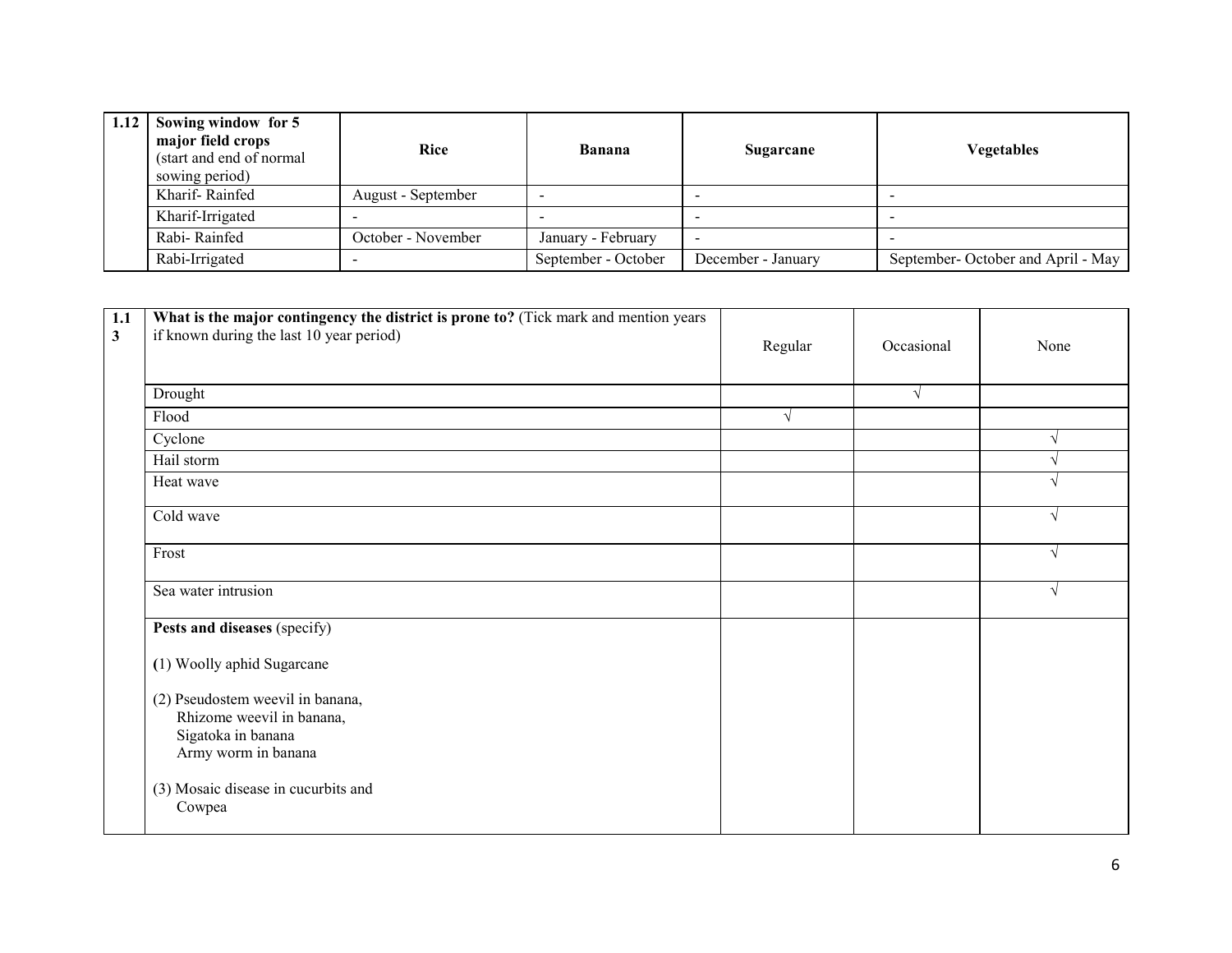| (4) Downey mildew attack in      |  |  |
|----------------------------------|--|--|
| Cucurbits, Alternaria disease in |  |  |
| Cucurbits, Fusarium wilt in      |  |  |
| cowpea, cucurbits, Rhizoctonia   |  |  |
| attack in cowpea, Colletotrichum |  |  |
| attack of cowpea, Bacterial wilt |  |  |
| of cowpea                        |  |  |
|                                  |  |  |
| (5) Eryophid mite in coconut     |  |  |
| Bud rot of coconut               |  |  |
| Root wilt disease of coconut     |  |  |
| Leaf rot of coconut              |  |  |
| Red palm weevil of coconut       |  |  |
|                                  |  |  |
| Others                           |  |  |
|                                  |  |  |

| 1.14   Include Digital maps of the district for | Location map of district within State as Annexure I   Enclosed: No |              |
|-------------------------------------------------|--------------------------------------------------------------------|--------------|
|                                                 | Mean annual rainfall as Annexure 2                                 | Enclosed: No |
|                                                 | Soil map as Annexure 3                                             | Enclosed: No |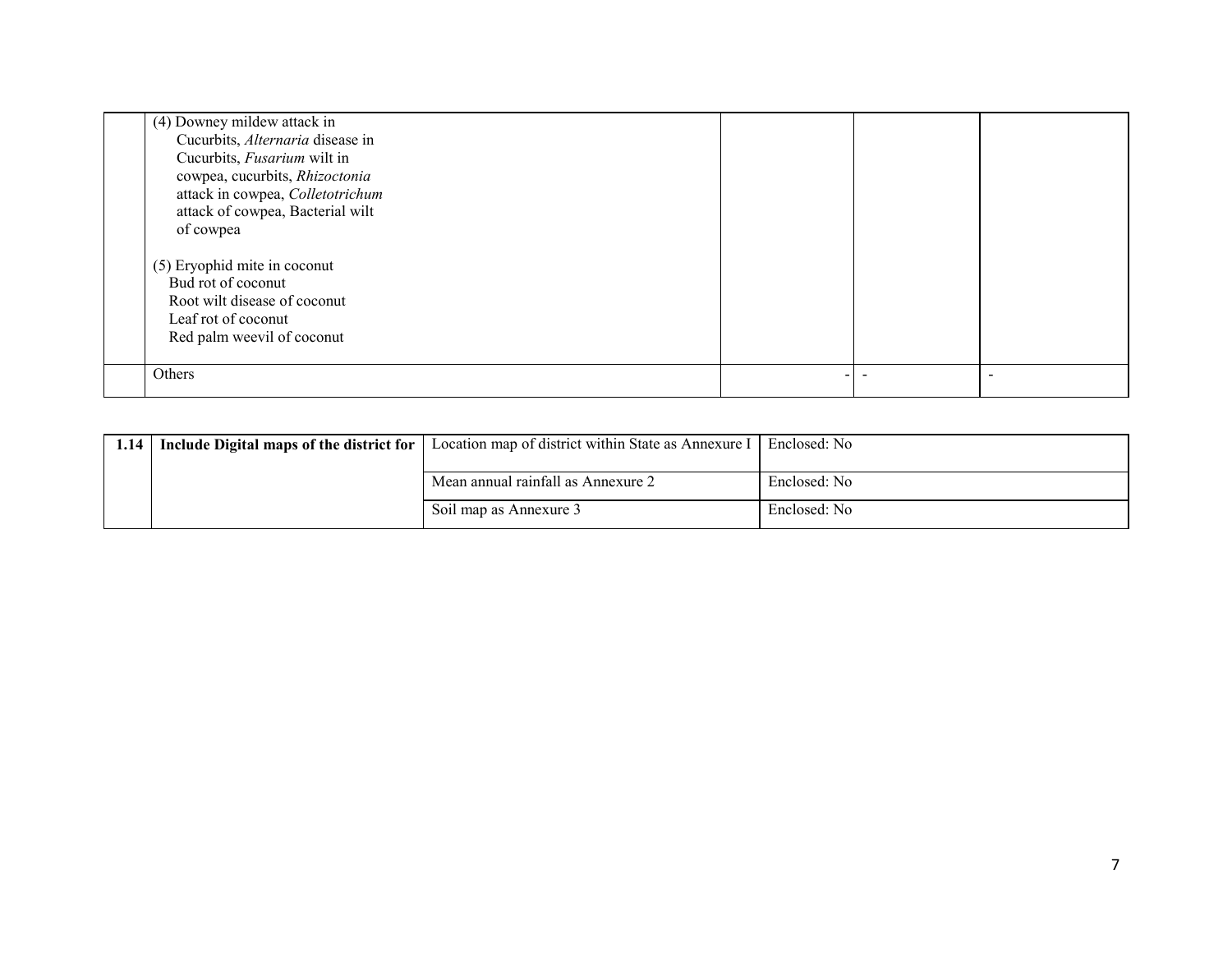#### 2.0 Strategies for weather related contingencies

# 2.1 Drought

### 2.1.1 Rainfed situation

| Condition           |                       |                                 | <b>Suggested Contingency measures</b> |                                                  |                     |
|---------------------|-----------------------|---------------------------------|---------------------------------------|--------------------------------------------------|---------------------|
| <b>Early season</b> | <b>Major Farming</b>  | <b>Normal Crop/cropping</b>     | Change in crop/cropping               | <b>Agronomic measures</b>                        | <b>Remarks</b> on   |
| drought (delayed    | situation             | system                          | system                                |                                                  | Implementation      |
| onset)              |                       |                                 |                                       |                                                  |                     |
| Delay by 2 weeks    | Airavan               | Rice-Rice-Fallow                | No Change                             | Adjust planting<br>$\bullet$                     | <b>RKVY</b>         |
| (June 1st week)     |                       | Fallow-Rice-Fallow              |                                       | accordingly                                      |                     |
|                     | (Wet<br>land<br>soil. | Fallow-Fallow-Rice              |                                       | Select short duration                            |                     |
|                     | $median - strongly$   |                                 |                                       | varieties                                        |                     |
|                     | acidic)               |                                 |                                       |                                                  |                     |
|                     |                       | Vegetables as pure crop in rice | $-do-$                                | Delay planting<br>$\bullet$                      | RKVY and SHM        |
|                     |                       | fallows as well as garden lands |                                       | Pot irrigation                                   |                     |
|                     |                       | Sugarcane as monocrop           | $-do-$                                | Not a problem since                              | <b>ICAR</b> schemes |
|                     |                       |                                 |                                       | sugarcane is mostly                              |                     |
|                     |                       |                                 |                                       | cultivated as an irrigated                       |                     |
|                     |                       |                                 |                                       | crop                                             |                     |
|                     | Adoor                 | Rubber- first three years       | $-do-$                                | The crop is able to withstand                    | Rubber board        |
|                     |                       | intercropping with banana,      |                                       | drought for two weeks                            | schemes             |
|                     | (Sandy clay loam,     | tubers and pineapple. Third     |                                       |                                                  |                     |
|                     | very strongly acidic) | year onwards maintained as      |                                       |                                                  |                     |
|                     |                       | monocrop.                       |                                       |                                                  |                     |
| <b>Condition</b>    |                       |                                 |                                       | <b>Suggested Contingency measures</b>            |                     |
| <b>Early season</b> | <b>Major Farming</b>  | <b>Normal Crop/cropping</b>     | Change in crop/cropping               | <b>Agronomic measures</b>                        | <b>Remarks</b> on   |
| drought (delayed    | situation             | system                          | system                                |                                                  | Implementation      |
| onset)              |                       |                                 |                                       |                                                  |                     |
| Delay by 2 weeks    |                       | Coconut with intercrops such    | No Change                             | No management is required<br>for first two weeks | CDB schemes         |
| (June 1st week)     |                       | as banana, tubers, nutmeg,      |                                       |                                                  |                     |
|                     |                       | ginger etc.                     |                                       |                                                  |                     |
|                     |                       |                                 |                                       |                                                  |                     |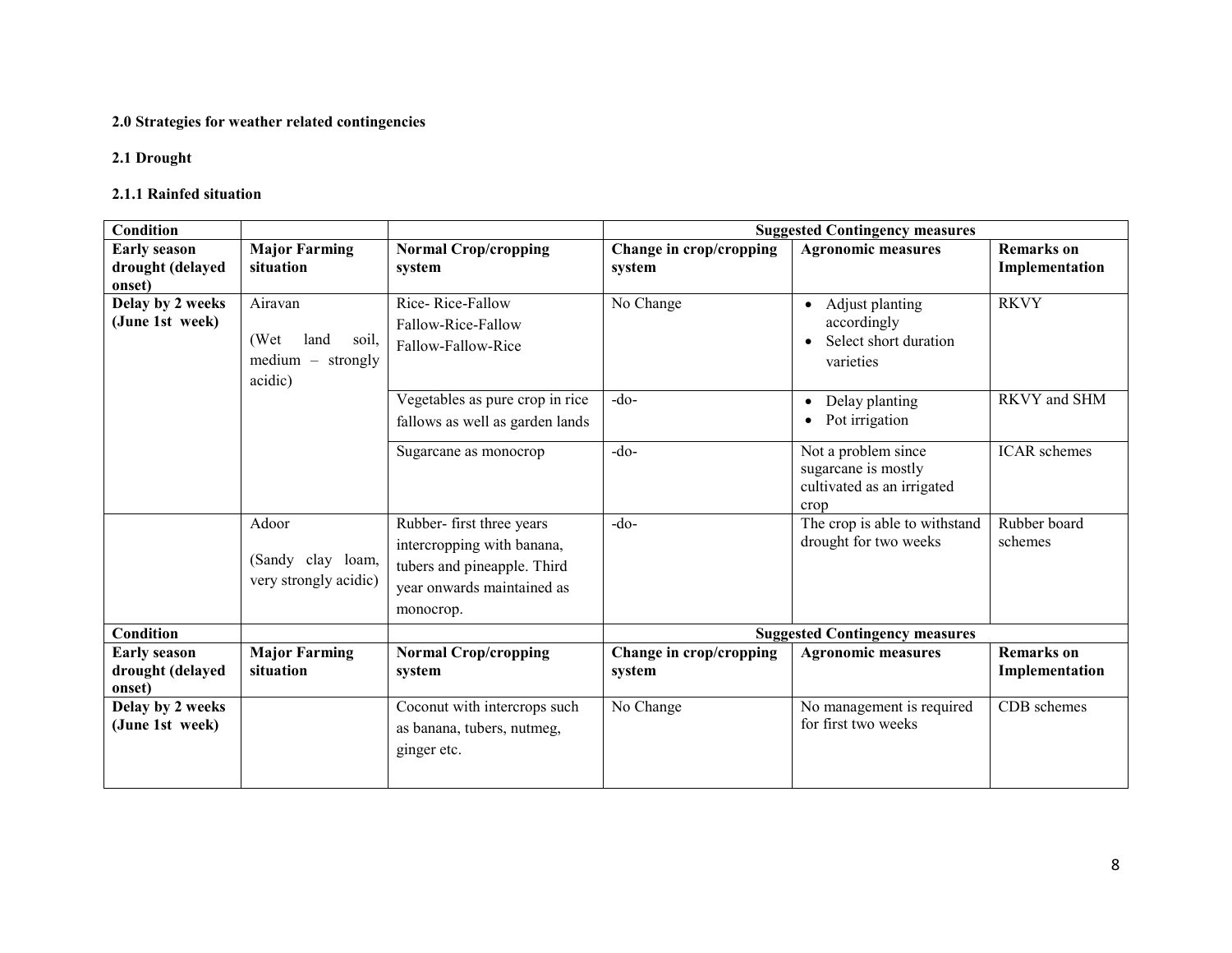|                                                   |                                      | Vegetables as pure crop                                                      | $-do-$                            | Delay planting<br>Pot irrigation                                                                | RKVY and SHM                        |
|---------------------------------------------------|--------------------------------------|------------------------------------------------------------------------------|-----------------------------------|-------------------------------------------------------------------------------------------------|-------------------------------------|
| Condition                                         |                                      |                                                                              |                                   | <b>Suggested Contingency measures</b>                                                           |                                     |
| <b>Early season</b><br>drought (delayed<br>onset) | <b>Major Farming</b><br>situation    | <b>Normal Crop/cropping</b><br>system                                        | Change in crop/cropping<br>system | <b>Agronomic measures</b>                                                                       | <b>Remarks</b> on<br>Implementation |
| Delay by 2 weeks                                  | Ayroor<br>(Loam – sandy              | Banana as monocrop<br>Banana with tubers as intercrop                        | No Change                         | Mulching with leaves                                                                            | RKVY and SHM                        |
|                                                   | loam, extremely to<br>medium acidic) | Coconut with intercrops such<br>banana, tubers, nutmeg,<br>as<br>ginger etc. | $-do$                             | No management is required<br>for first two weeks                                                | CDB schemes                         |
|                                                   |                                      | Vegetables as pure crop                                                      | $-do-$                            | Delay planting<br>$\bullet$<br>Pot irrigation<br>$\bullet$                                      | RKVY and SHM                        |
|                                                   |                                      | Sugarcane as monocrop                                                        | $-do-$                            | Not<br>problem<br>a<br>since<br>is<br>mostly<br>sugarcane<br>cultivated as an irrigated<br>crop | <b>ICAR</b> schemes                 |

| <b>Condition</b>                                  |                                                              |                                                                                                                                  |                                   | <b>Suggested Contingency measures</b>                     |                                     |
|---------------------------------------------------|--------------------------------------------------------------|----------------------------------------------------------------------------------------------------------------------------------|-----------------------------------|-----------------------------------------------------------|-------------------------------------|
| <b>Early season</b><br>drought (delayed<br>onset) | <b>Major Farming</b><br>situation                            | <b>Normal Crop/cropping</b><br>system                                                                                            | Change in crop/cropping<br>system | <b>Agronomic measures</b>                                 | <b>Remarks</b> on<br>Implementation |
| Delay by 2 weeks                                  | 1. Kumaranperur<br>Gravelly clay<br>loam, slightly<br>acidic | Rubber-first three years<br>intercropping with banana,<br>tubers and pineapple. Third<br>year onwards maintained as<br>monocrop. | No Change                         | The crop is able to<br>withstand drought for two<br>weeks | Rubber board<br>schemes             |
|                                                   |                                                              | Banana as monocrop<br>Banana with tubers as<br>intercrop                                                                         | $-do-$                            | Mulching with leaves                                      | RKVY and SHM                        |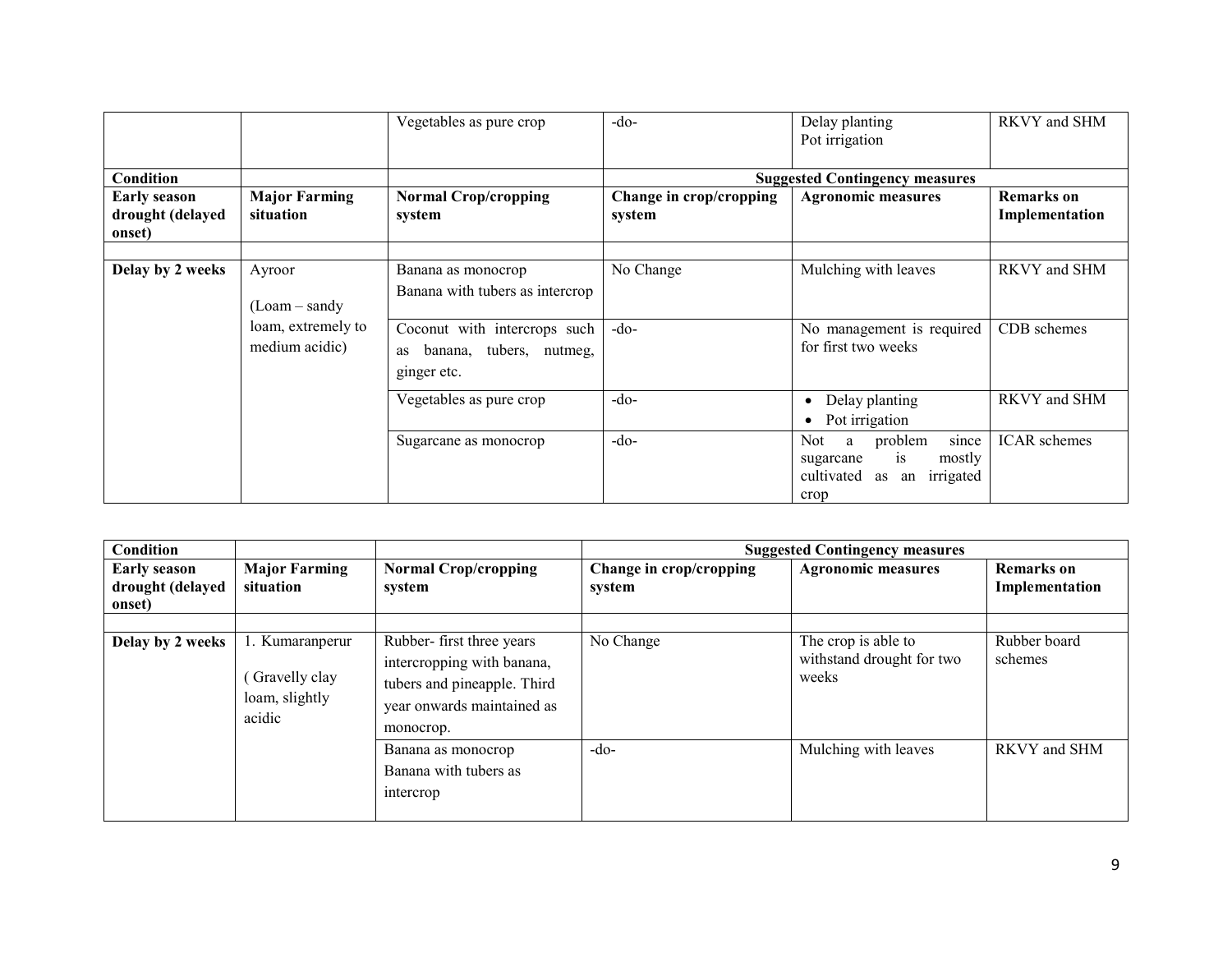|  | Coconut with intercrops such | -do- | No management is required | CDB schemes |
|--|------------------------------|------|---------------------------|-------------|
|  | as banana, tubers, nutmeg,   |      | for first two weeks       |             |
|  | ginger etc.                  |      |                           |             |

| Condition                                         |                                                                       |                                                    |                                        | <b>Suggested Contingency measures</b>     |                                     |
|---------------------------------------------------|-----------------------------------------------------------------------|----------------------------------------------------|----------------------------------------|-------------------------------------------|-------------------------------------|
| <b>Early season</b><br>drought (delayed<br>onset) | <b>Major Farming</b><br>situation                                     | <b>Normal Crop/cropping</b><br>system              | Change in crop/cropping<br>system      | <b>Agronomic measures</b>                 | <b>Remarks</b> on<br>Implementation |
|                                                   |                                                                       |                                                    |                                        |                                           |                                     |
| Delay by 2 weeks                                  | Gudarakal<br>$(Clay loan -$<br>sandy clay)<br>Very strongly<br>acidic | Mainly Forest vegetation<br>Cool season Vegetables | Cool season Vegetables as<br>pure crop | Raise the vegetables as<br>irrigated crop | RKVY and SHM                        |

| <b>Condition</b>                                  |                                                      |                                                                       |                                   | <b>Suggested Contingency measures</b>                                                                             |                                             |
|---------------------------------------------------|------------------------------------------------------|-----------------------------------------------------------------------|-----------------------------------|-------------------------------------------------------------------------------------------------------------------|---------------------------------------------|
| <b>Early season</b><br>drought (delayed<br>onset) | <b>Major Farming</b><br>situation                    | <b>Normal Crop/cropping</b><br>system                                 | Change in crop/cropping<br>system | <b>Agronomic measures</b>                                                                                         | <b>Remarks</b> on<br>Implementation         |
| Delay by 4 weeks                                  | 1. Airavan<br>(Wet land soil,<br>$medium - strongly$ | Rice-rice-fallow<br>Rice -fallow-rice<br>Fallow-fallow-rice           | No Change                         | 1. Plant pulse crops, green<br>gram/black gram<br>2. Cropping pattern is altered<br>with less duration pulse crop | <b>RKVY</b>                                 |
|                                                   | acidic)                                              | Vegetables as pure crop in<br>rice fallows as well as<br>garden lands | $-do-$                            | 1. Micro irrigation<br>2. Mulching pit basin with<br>organic matter, coir pith<br>compost, coconut leaves<br>etc. | Micro irrigation<br>scheme, RKVY<br>and SHM |
|                                                   |                                                      | Sugarcane as mono crop                                                | $-do-$                            | No management since<br>irrigated                                                                                  |                                             |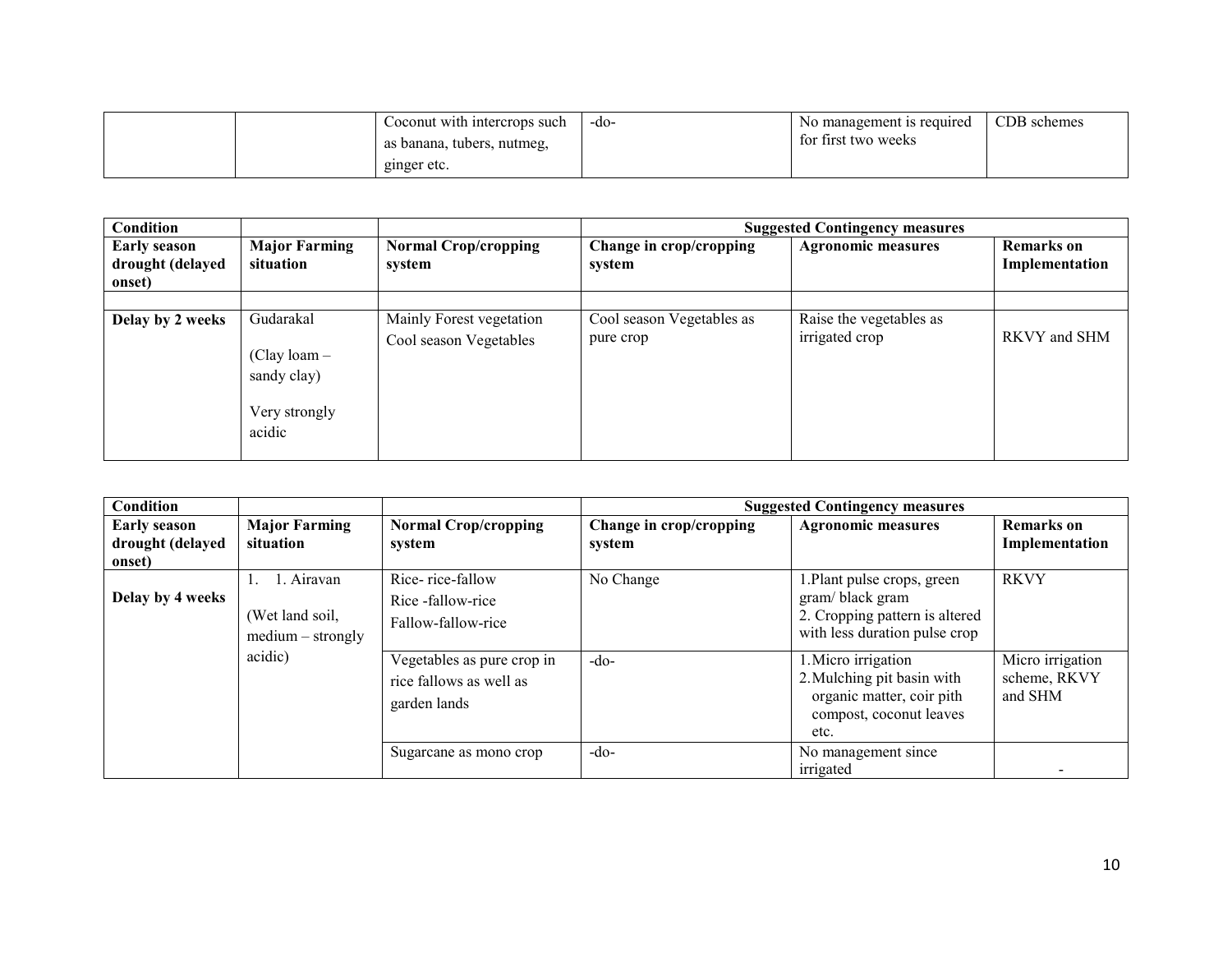| <b>Condition</b>                                  |                                                                     |                                                                               | <b>Suggested Contingency measures</b>                                                                          |                                                                                                          |                                             |  |
|---------------------------------------------------|---------------------------------------------------------------------|-------------------------------------------------------------------------------|----------------------------------------------------------------------------------------------------------------|----------------------------------------------------------------------------------------------------------|---------------------------------------------|--|
| <b>Early season</b>                               | <b>Major Farming</b>                                                | <b>Normal Crop/cropping</b>                                                   | Change in                                                                                                      | <b>Agronomic measures</b>                                                                                | <b>Remarks</b> on                           |  |
| drought (delayed<br>onset)                        | situation                                                           | system                                                                        | crop/cropping system                                                                                           |                                                                                                          | Implementation                              |  |
| Delay by 4 weeks                                  | 2. Adoor<br>(Sandy clay loam,<br>very strongly<br>acidic)           | Rubber as monocrop after<br>three years                                       | Tubers as inter crop<br>during initial stage of<br>growth especially<br>cassava which require<br>less moisture | 1. Swabbing with kaolinite from base<br>to a height of 1.5 m                                             | Rubber board<br>schemes                     |  |
|                                                   |                                                                     | Coconut as monocrop<br>Coconut with intercrops<br>such as banana, tubers etc. | No Change                                                                                                      | Mulching coconut basin with<br>1.<br>coconut leaves                                                      | <b>CDB</b> schemes                          |  |
|                                                   |                                                                     | Vegetables as pure crop                                                       | $-do$                                                                                                          | Micro irrigation<br>Mulching pit basin with organic<br>matter, coir pith compost, coconut<br>leaves etc. | Micro irrigation<br>scheme, RKVY<br>and SHM |  |
| Condition                                         |                                                                     |                                                                               |                                                                                                                |                                                                                                          |                                             |  |
| <b>Early season</b><br>drought (delayed<br>onset) | <b>Major Farming</b><br>situation                                   | <b>Normal Crop/cropping</b><br>system                                         | Change in<br>crop/cropping system                                                                              | <b>Agronomic measures</b>                                                                                | <b>Remarks</b> on<br>Implementation         |  |
| Delay by 4 weeks                                  | 2. Ayroor<br>$(Loam-sandy)$<br>loam, extremely to<br>medium acidic) | Banana as monocrop<br>Banana with tubers a<br>intercrop                       | No Change                                                                                                      | Pot irrigation<br>$1_{\cdot}$<br>Mulching<br>2.<br>Covering the pseudostem with<br>lower dried leaves    | RKVY and<br><b>SHM</b>                      |  |
|                                                   |                                                                     | Coconut as monocrop<br>Coconut with intercrops<br>such as banana, tubers etc. | $-do$                                                                                                          | 1. Mulching coconut basin with<br>coconut leaves                                                         | CDB schemes                                 |  |
|                                                   |                                                                     | Vegetables as pure crop                                                       | $-do-$                                                                                                         | Micro irrigation<br>Mulching pit basin with organic<br>matter, coir pith compost, coconut<br>leaves etc. | Micro irrigation<br>scheme, RKVY<br>and SHM |  |
|                                                   |                                                                     | Sugarcane as mono crop                                                        | $-do$                                                                                                          | NO management since irrigated                                                                            |                                             |  |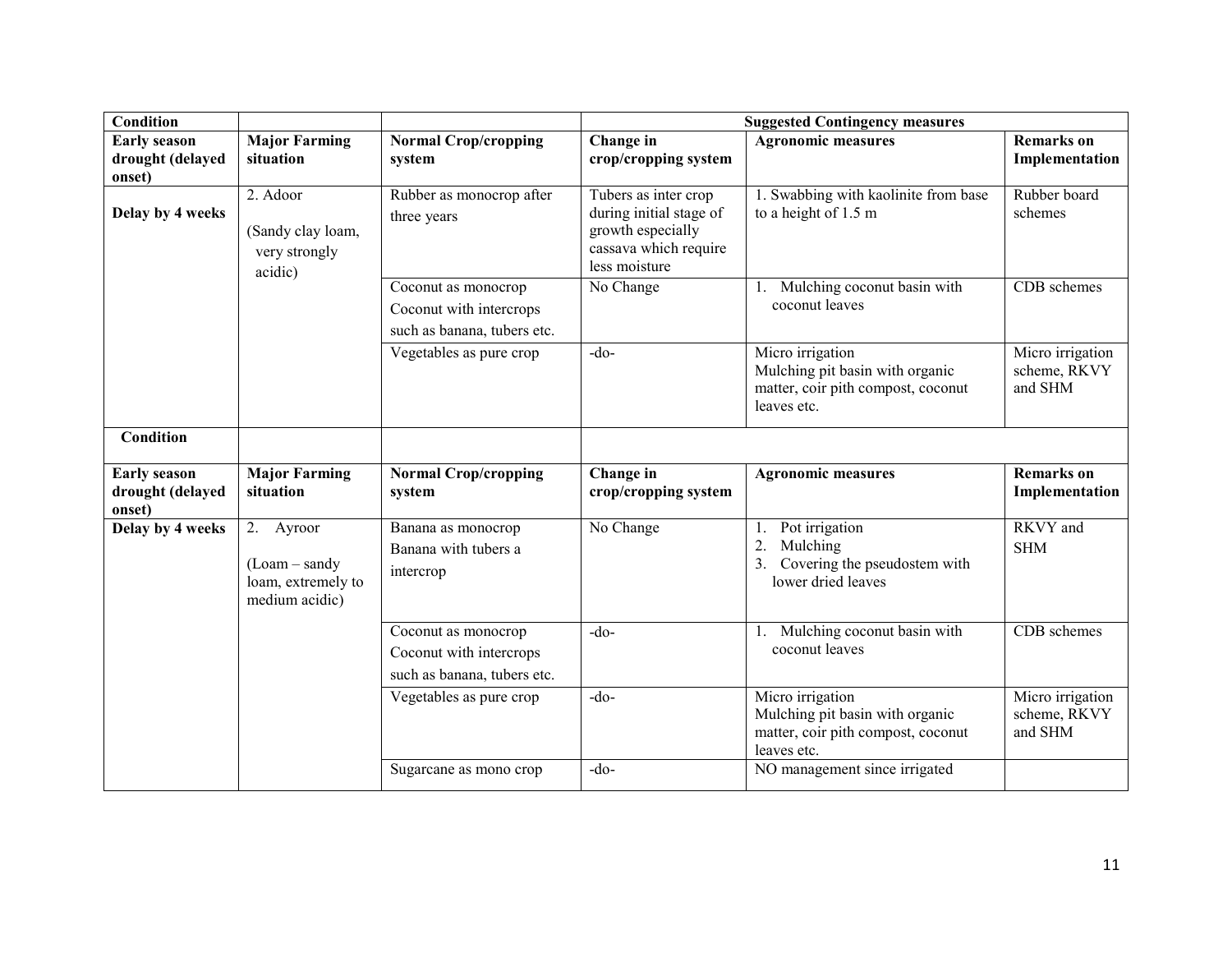| Condition                                         |                                                                          |                                                                               |                                   | <b>Suggested Contingency measures</b>                                                                          |                                             |
|---------------------------------------------------|--------------------------------------------------------------------------|-------------------------------------------------------------------------------|-----------------------------------|----------------------------------------------------------------------------------------------------------------|---------------------------------------------|
| <b>Early season</b><br>drought (delayed<br>onset) | <b>Major Farming</b><br>situation                                        | <b>Normal Crop/cropping</b><br>system                                         | Change in<br>crop/cropping system | <b>Agronomic measures</b>                                                                                      | <b>Remarks</b> on<br>Implementation         |
| Delay by 4 weeks                                  | 4. Kumaranperur<br>Gravelly clay                                         | Rubber as monocrop after<br>three years                                       | No Change                         | 1. Swabbing with kaolinite from base<br>to a height of 1.5 m                                                   | Rubber board<br>schemes                     |
|                                                   | loam, slightly acidic                                                    | Banana as monocrop<br>Banana with tubers a<br>intercrop                       | $-do-$                            | Pot irrigation<br>Mulching<br>Covering the pseudostem with lower<br>dried leaves                               | RKVY and<br><b>SHM</b>                      |
|                                                   |                                                                          | Coconut as monocrop<br>Coconut with intercrops<br>such as banana, tubers etc. | $-do$                             | Mulching coconut basin with coconut<br>leaves                                                                  | CDB schemes                                 |
| <b>Condition</b>                                  |                                                                          |                                                                               |                                   | <b>Suggested Contingency measures</b>                                                                          |                                             |
| <b>Early season</b><br>drought (delayed<br>onset) | <b>Major Farming</b><br>situation                                        | <b>Normal Crop/cropping</b><br>system                                         | Change in<br>crop/cropping system | <b>Agronomic measures</b>                                                                                      | <b>Remarks</b> on<br>Implementation         |
| Delay by 4 weeks                                  | 5. Gudarakal<br>$(Clay loan -$<br>sandy clay)<br>Very strongly<br>acidic | Vegetables as pure crop                                                       | Vegetables as pure<br>crop        | Micro irrigation<br>Mulching pit basin with<br>2.<br>organic matter, coir pith<br>compost, coconut leaves etc. | Micro irrigation<br>scheme, RKVY<br>and SHM |

| Condition           |                                    |                      |               | <b>Suggested Contingency measures</b> |                |
|---------------------|------------------------------------|----------------------|---------------|---------------------------------------|----------------|
| <b>Early season</b> | <b>Major Farming situation</b>     | Normal               | Change in     | <b>Agronomic measures</b>             | Remarks on     |
| drought (delayed    |                                    | Crop/cropping system | crop/cropping |                                       | Implementation |
| onset)              |                                    |                      | system        |                                       |                |
| Delay by 6 weeks    | Airavan/Adoor/Avroor/Kumaranperur/ | Not Applicable       |               |                                       |                |
|                     | Gudarakal                          |                      |               |                                       |                |
|                     |                                    |                      |               |                                       |                |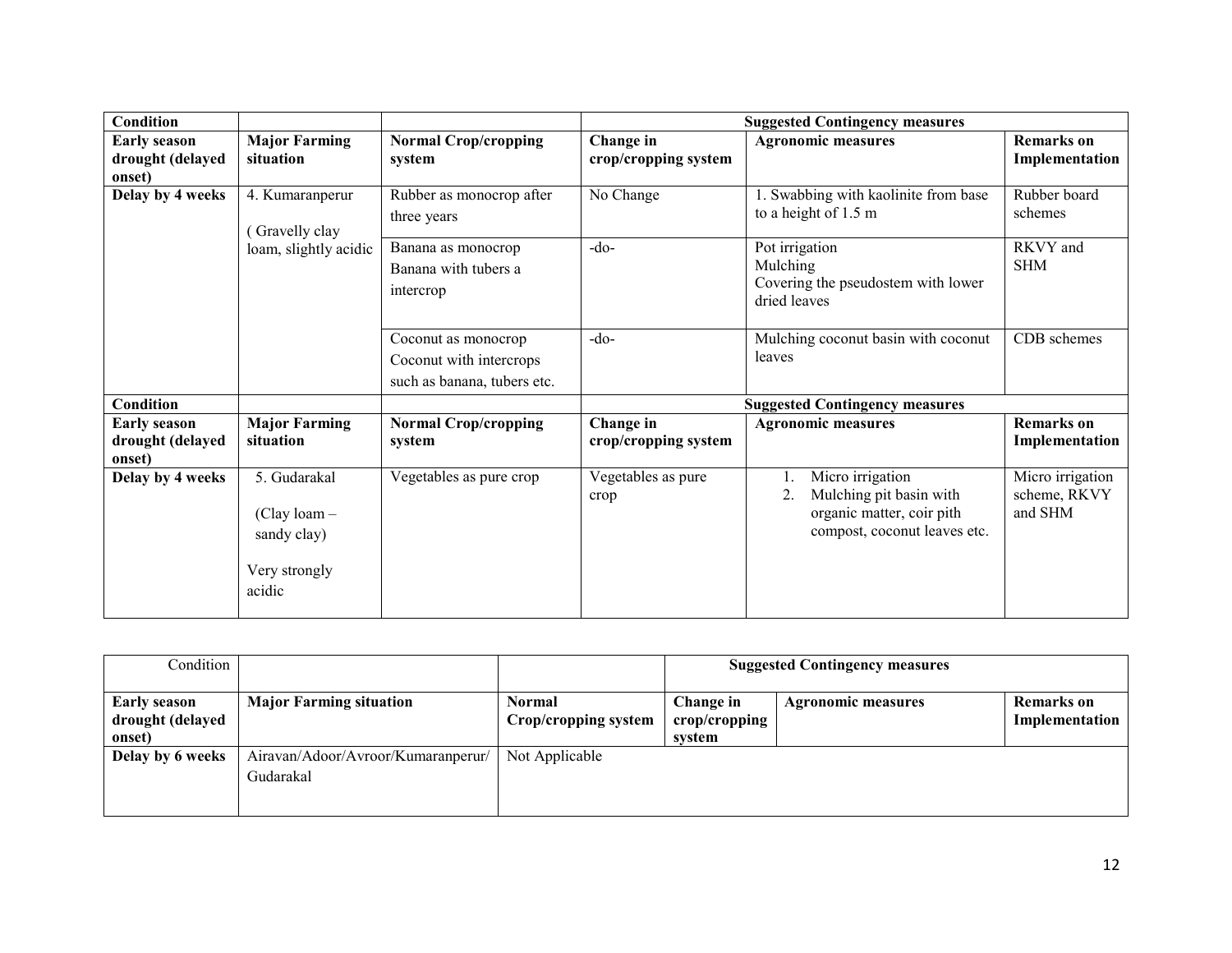| <b>Condition</b>                                     |                                                 |                                          |                                      | <b>Suggested Contingency measures</b> |                              |
|------------------------------------------------------|-------------------------------------------------|------------------------------------------|--------------------------------------|---------------------------------------|------------------------------|
| <b>Early season</b><br>drought<br>(delayed<br>onset) | <b>Major Farming situation</b>                  | <b>Normal</b><br>Crop/cropping<br>system | Change in<br>crop/cropping<br>svstem | <b>Agronomic measures</b>             | Remarks on<br>Implementation |
| Delay by 8<br>weeks                                  | Airavan/Adoor/Avroor/Kumaranperur/<br>Gudarakal | Not Applicable                           |                                      |                                       |                              |

| Condition                           |                      |                                 |            | <b>Suggested Contingency measures</b>                                                                                                                           |                                   |
|-------------------------------------|----------------------|---------------------------------|------------|-----------------------------------------------------------------------------------------------------------------------------------------------------------------|-----------------------------------|
| Early season                        | <b>Major Farming</b> | <b>Normal Crop/cropping</b>     | Crop       | Soil nutrient & moisture                                                                                                                                        | <b>Remarks</b> on                 |
| drought (Normal                     | situation            | system                          | management | conservation measures                                                                                                                                           | Implementation                    |
| onset)                              |                      |                                 |            |                                                                                                                                                                 |                                   |
| <b>Normal onset</b>                 | 1. Airavan           | Rice-rice-fallow                | No Change  | 1. Gap filling                                                                                                                                                  | <b>RKVY</b>                       |
| followed by 15-20                   |                      | Rice-fallow-rice                |            | 2. Increasing the dose of fertilizers                                                                                                                           |                                   |
| days dry spell                      | (Wet land soil,      | Fallow-fallow-rice              |            | after the receipt of rain                                                                                                                                       |                                   |
| after sowing                        | $medium - strongly$  |                                 |            | 3. Adequate weed control measures                                                                                                                               |                                   |
| leading to poor<br>germination/crop | acidic)              | Vegetables as pure crop in rice | $-do-$     | 1. Pot irrigation<br>2. Gap filling                                                                                                                             | RKVY, SHM and<br>micro irrigation |
| stand etc.                          |                      | fallows as well as garden       |            | 3. Fertigation                                                                                                                                                  | schemes                           |
|                                     |                      | lands                           |            |                                                                                                                                                                 |                                   |
|                                     |                      | Sugarcane as monocrop           | $-do-$     | 1. Gap filling with poly bag settling<br>after receipt of rain<br>2. Mulching<br>3. Raise nursery for transplantation<br>4. Increase the fertilizer dose by 25% | <b>ICAR</b> schemes               |
| Condition                           |                      |                                 |            | <b>Suggested Contingency measures</b>                                                                                                                           |                                   |
| Early season                        | <b>Major Farming</b> | <b>Normal Crop/cropping</b>     | Crop       | Soil nutrient & moisture                                                                                                                                        | <b>Remarks</b> on                 |
| drought (Normal                     | situation            | system                          | management | conservation measures                                                                                                                                           | Implementation                    |
| onset)                              |                      |                                 |            |                                                                                                                                                                 |                                   |
| <b>Normal onset</b>                 | 2. Adoor             | Rubber as monocrop after        | $-do-$     | 1. Gap filling with poly bag seedlings                                                                                                                          | Rubber board                      |
| followed by 15-20                   |                      | three years                     |            |                                                                                                                                                                 | schemes                           |
| days dry spell                      | (Sandy clay loam,    | Coconut as monocrop             | $-do-$     | 1. Provision of shade                                                                                                                                           | CDB schemes                       |
| after sowing<br>leading to poor     | very strongly        | Coconut with intercrops such    |            |                                                                                                                                                                 |                                   |
| germination/crop                    | acidic)              | as banana, tubers etc.          |            |                                                                                                                                                                 |                                   |
| stand etc.                          |                      | Vegetables as pure              | $-do-$     | 1. Pot irrigation                                                                                                                                               | RKVY, SHM and                     |
|                                     |                      |                                 |            | 2. Gap filling                                                                                                                                                  | micro irrigation                  |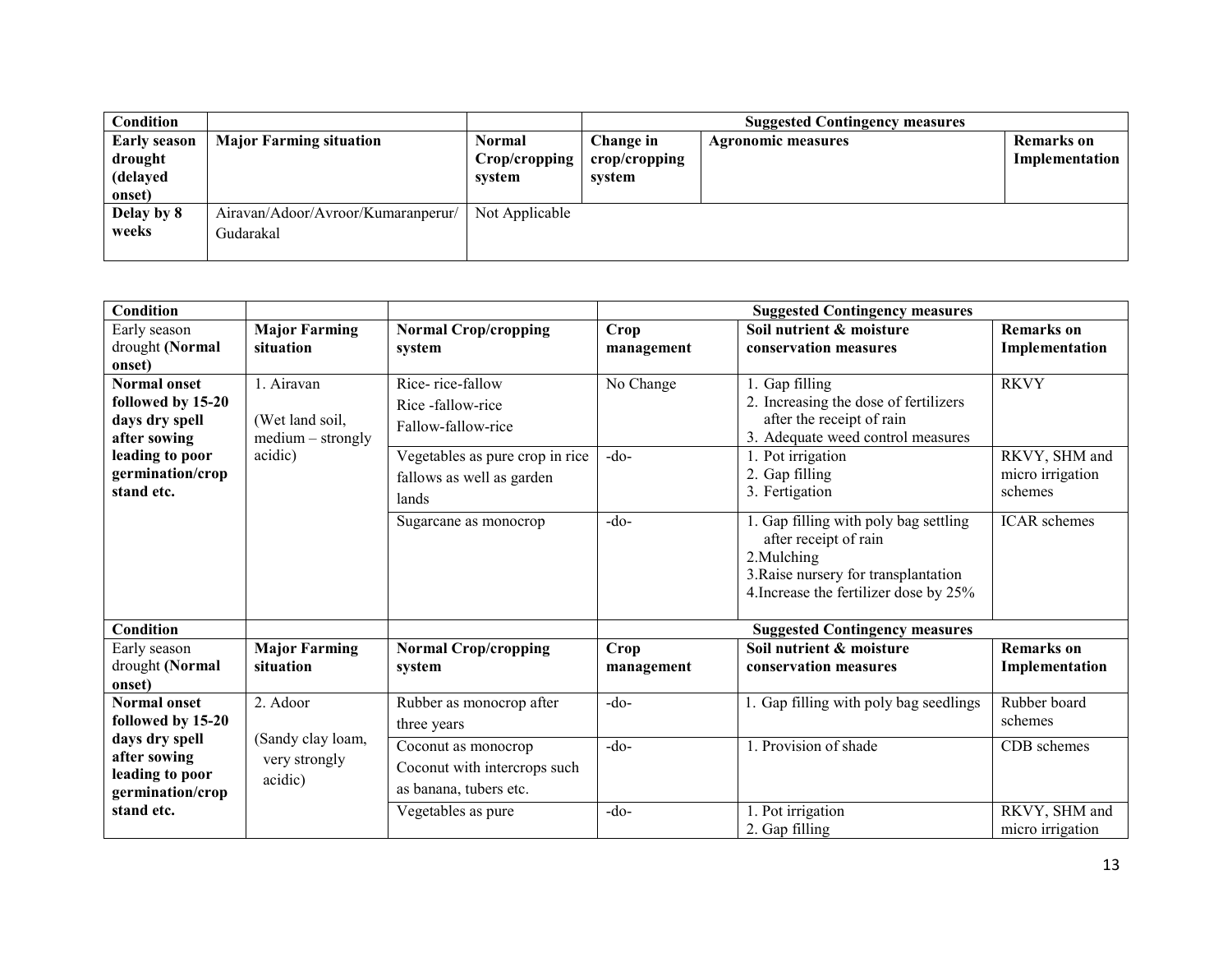|                     |                      |                              | 3. Fertigation<br>schemes |                                        |                     |  |
|---------------------|----------------------|------------------------------|---------------------------|----------------------------------------|---------------------|--|
| <b>Condition</b>    |                      |                              |                           | <b>Suggested Contingency measures</b>  |                     |  |
| Early season        | <b>Major Farming</b> | <b>Normal Crop/cropping</b>  | Crop                      | Soil nutrient & moisture               | <b>Remarks</b> on   |  |
| drought (Normal     | situation            | system                       | management                | conservation measues                   | Implementation      |  |
| onset)              |                      |                              |                           |                                        |                     |  |
| <b>Normal onset</b> | 3. Ayroor            | Banana as monocrop           | No Change                 | 1. Mulching                            | RKVY, SHM and       |  |
| followed by 15-20   |                      |                              |                           | 2. Pot irrigation                      | micro irrigation    |  |
| days dry spell      | $(Loam - sandy)$     |                              |                           | 3. Provision of shade                  | schemes             |  |
| after sowing        | loam, extremely to   |                              |                           | 4. Gap filling                         |                     |  |
| leading to poor     | medium acidic)       | Coconut as monocrop          | $-do$                     | 1. Provision of shade                  | CDB schemes         |  |
| germination/crop    |                      | Coconut with intercrops such |                           |                                        |                     |  |
| stand etc.          |                      | as banana, tubers etc.       |                           |                                        |                     |  |
|                     |                      |                              |                           |                                        |                     |  |
|                     |                      | Vegetables as pure crop      | $-do$                     | 1. Pot irrigation                      | RKVY, SHM and       |  |
|                     |                      |                              |                           | 2. Gap filling                         | micro irrigation    |  |
|                     |                      |                              |                           | 3. Fertigation                         | schemes             |  |
|                     |                      | Sugarcane as monocrop        | $-do-$                    | 1. Gap filling with poly bag settling  | <b>ICAR</b> schemes |  |
|                     |                      |                              |                           | after receipt of rain                  |                     |  |
|                     |                      |                              |                           | 2. Mulching                            |                     |  |
|                     |                      |                              |                           | 3. Raise nursery for transplantation   |                     |  |
|                     |                      |                              |                           | 4. Increase the fertilizer dose by 25% |                     |  |
| Condition           |                      |                              |                           | <b>Suggested Contingency measures</b>  |                     |  |
| Early season        | <b>Major Farming</b> | <b>Normal Crop/cropping</b>  | Crop                      | Soil nutrient & moisture               | <b>Remarks</b> on   |  |
| drought (Normal     | situation            | system                       | management                | conservation measures                  | Implementation      |  |
| onset)              |                      |                              |                           |                                        |                     |  |
| <b>Normal onset</b> | 4. Kumaranperur      | Rubber as monocrop after     | No Change                 | Gap filling with poly bag seedlings    | Rubber board        |  |
| followed by 15-20   |                      | three years                  |                           |                                        | schemes             |  |
| days dry spell      | (Gravelly clay       | Banana as monocrop           | $-do$                     | Mulching                               | RKVY, SHM and       |  |
| after sowing        | loam, slightly       |                              |                           | Pot irrigation                         | micro irrigation    |  |
| leading to poor     | acidic               |                              |                           | Provision of shade                     | schemes             |  |
| germination/crop    |                      |                              |                           | Gap filling                            |                     |  |
| stand etc.          |                      | Coconut as monocrop          | $-do$                     | 1. Provision of shade                  | CDB schemes         |  |
|                     |                      | Coconut with intercrops such |                           |                                        |                     |  |
|                     |                      | as banana, tubers etc.       |                           |                                        |                     |  |
|                     |                      |                              |                           |                                        |                     |  |
|                     |                      |                              |                           |                                        |                     |  |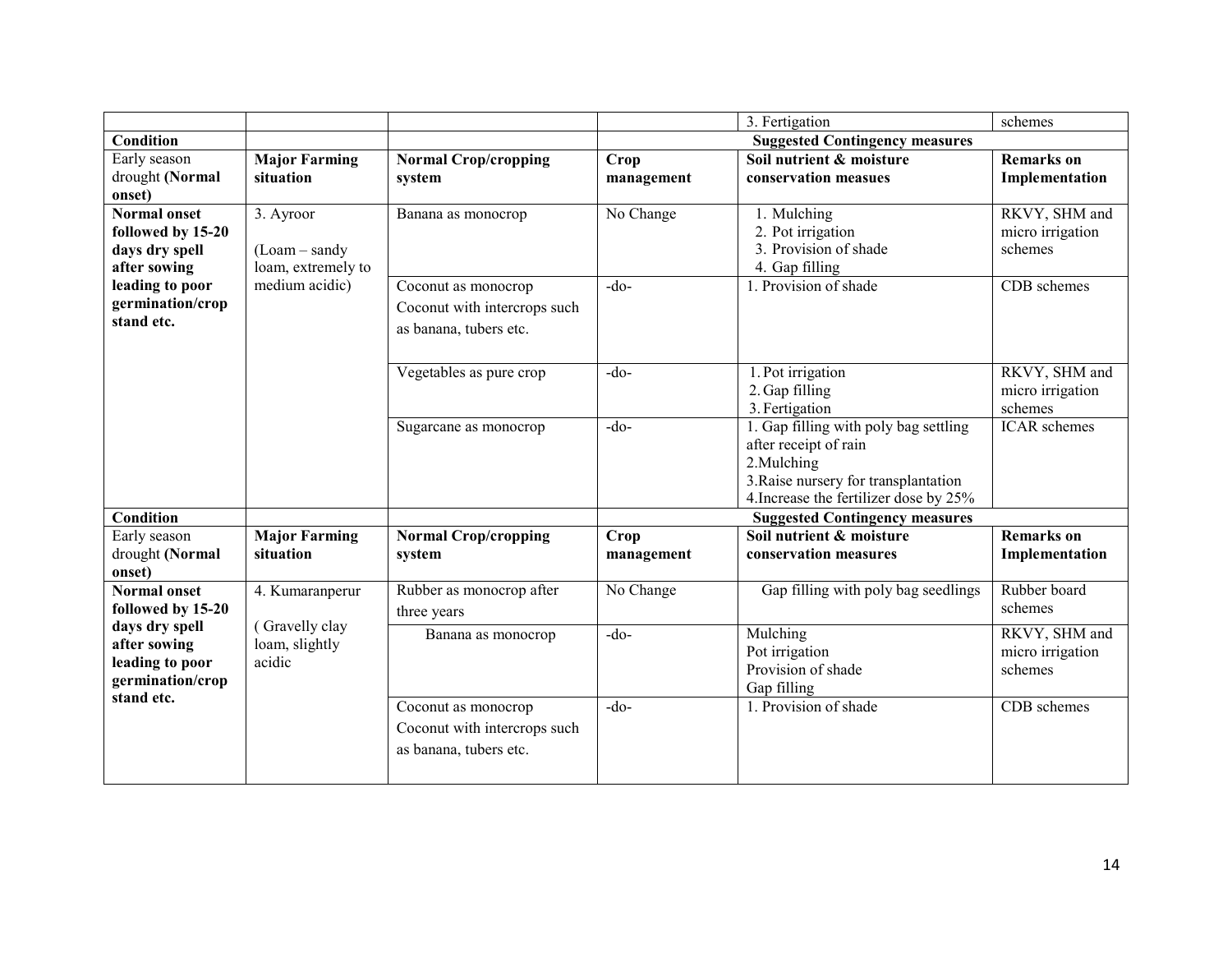| Condition           |                      |                             | <b>Suggested Contingency measures</b> |                          |                   |  |
|---------------------|----------------------|-----------------------------|---------------------------------------|--------------------------|-------------------|--|
| Early season        | <b>Major Farming</b> | <b>Normal Crop/cropping</b> | Crop                                  | Soil nutrient & moisture | <b>Remarks</b> on |  |
| drought (Normal     | situation            | system                      | management                            | conservation measures    | Implementation    |  |
| onset)              |                      |                             |                                       |                          |                   |  |
| <b>Normal onset</b> | 5. Gudarakal         | Cool season Vegetables as   | As irrigated crop                     | Pot irrigation           | RKVY, SHM and     |  |
| followed by 15-20   |                      | pure crop                   |                                       | Gap filling              | micro irrigation  |  |
| days dry spell      | $(Clay loan -$       |                             |                                       | Fertigation              | schemes           |  |
| after sowing        | sandy clay)          |                             |                                       |                          |                   |  |
| leading to poor     |                      |                             |                                       |                          |                   |  |
| germination/crop    | Very strongly        |                             |                                       |                          |                   |  |
| stand etc.          | acidic               |                             |                                       |                          |                   |  |

| Condition                                                                                         |                                                      |                                                                       | <b>Suggested Contingency measures</b> |                                                                                                                                                                                                                                                                                                                                                                            |                                              |  |
|---------------------------------------------------------------------------------------------------|------------------------------------------------------|-----------------------------------------------------------------------|---------------------------------------|----------------------------------------------------------------------------------------------------------------------------------------------------------------------------------------------------------------------------------------------------------------------------------------------------------------------------------------------------------------------------|----------------------------------------------|--|
| Mid season<br>drought (long dry<br>spell, consecutive<br>2 weeks rainless<br>$($ >2.5 mm) period) | <b>Major Farming</b><br>situation                    | <b>Normal Crop/cropping</b><br>system                                 | Crop management                       | Soil nutrient & moisture<br>conservation measures                                                                                                                                                                                                                                                                                                                          | <b>Remarks</b> on<br>Implementation          |  |
| At vegetative stage                                                                               | 1. Airavan<br>(Wet land soil,<br>$medium - strongly$ | Rice-rice-fallow<br>Rice -fallow-rice<br>Fallow-fallow-rice           | No Change                             | Foliar nutrition with N, P and K<br>after initation of rain.<br>Application of organic manures<br>Maintain weed free condition                                                                                                                                                                                                                                             | <b>RKVY</b>                                  |  |
| acidic)                                                                                           |                                                      | Vegetables as pure crop in<br>rice fallows as well as garden<br>lands | $-do-$                                | Basin irrigation through<br>drip<br>system<br>2. Foliar nutrition                                                                                                                                                                                                                                                                                                          | RKVY, SHM and<br>micro irrigation<br>schemes |  |
|                                                                                                   |                                                      | Sugarcane as mono crop                                                | $-do-$                                | Trash Mulching<br>Earthing up<br>3. Foliar nutrition of N, P and K<br>additionally<br>4. Removal of water shoots for<br>moisture conservation<br>5. Application of 3%<br>critical<br>Kaoline<br>spray<br>at<br>stages of moisture stress<br>6. Foliar spray of 500 ppm<br>Cycocel (1 ml of commercial<br>product per litre of water)<br>7. Foliar<br>spray of $0.5\%$ zinc | <b>ICAR</b> schemes                          |  |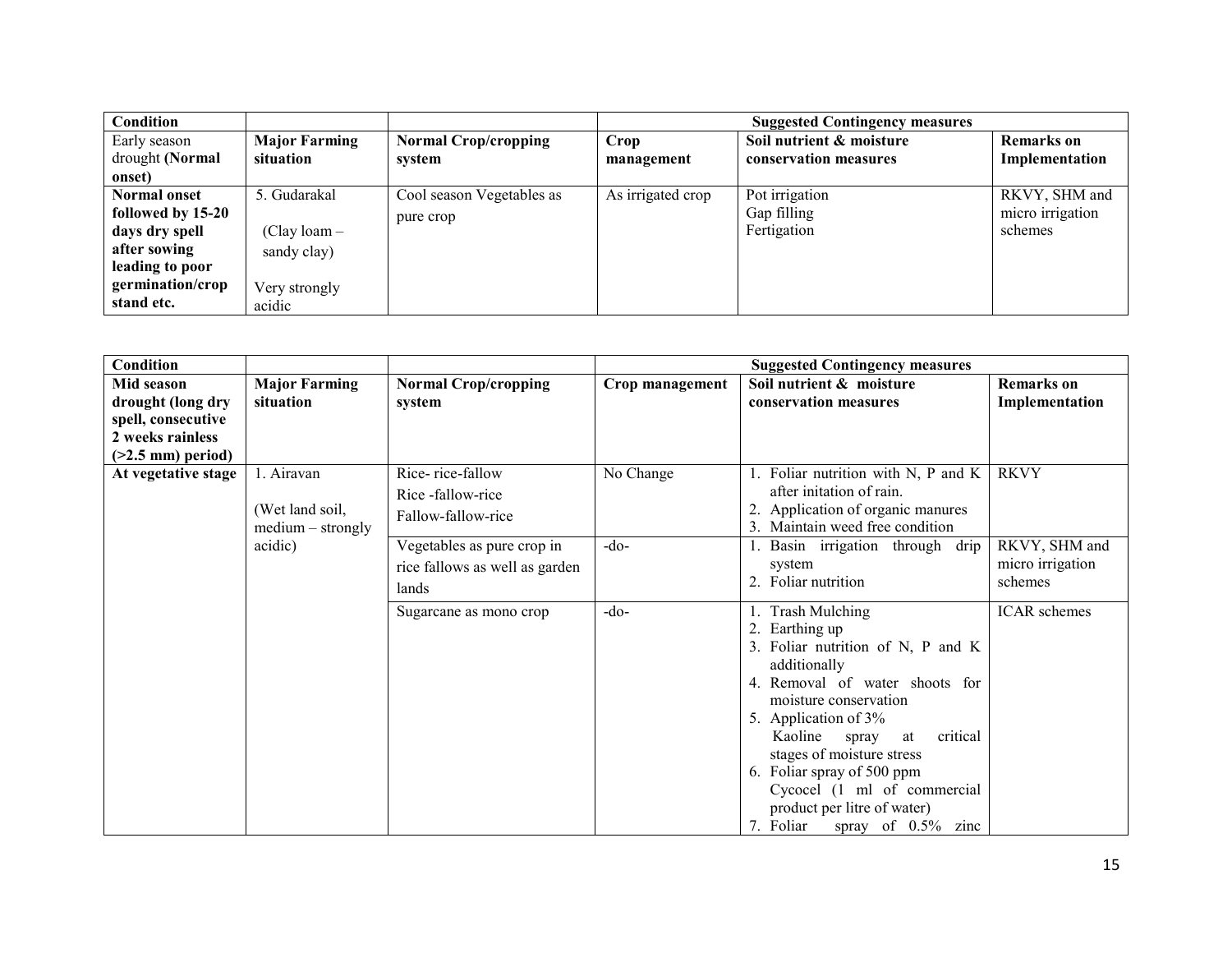|  |  |  |  | $- + 0$<br>$\%$ boric acid + 0.5<br>sulphate<br>U.3<br>Ferrous sulphate $+$<br>1% urea |  |
|--|--|--|--|----------------------------------------------------------------------------------------|--|
|--|--|--|--|----------------------------------------------------------------------------------------|--|

| <b>Condition</b>                                                                                 |                                                                          |                                                                               |                                        | <b>Suggested Contingency measures</b>                                                                                                                                                                |                                              |
|--------------------------------------------------------------------------------------------------|--------------------------------------------------------------------------|-------------------------------------------------------------------------------|----------------------------------------|------------------------------------------------------------------------------------------------------------------------------------------------------------------------------------------------------|----------------------------------------------|
| Mid season<br>drought (long dry<br>spell, consecutive<br>2 weeks rainless<br>$(>2.5$ mm) period) | <b>Major Farming</b><br>situation                                        | <b>Normal Crop/cropping</b><br>system                                         | Crop management                        | Soil nutrient & moisture<br>conservation measures                                                                                                                                                    | <b>Remarks</b> on<br>Implementation          |
| At vegetative<br>stage                                                                           | Adoor<br>1.<br>(Sandy clay loam,<br>very strongly                        | Rubber as monocrop after three<br>years                                       | No Change                              | 1. Swabbing kaolinite up to trunk<br>portion<br>2. Mulching<br>3. Raise cover crops                                                                                                                  | Rubber board<br>schemes                      |
| acidic)                                                                                          |                                                                          | Coconut as monocrop<br>Coconut with intercrops such as<br>banana, tubers etc. | $-do-$                                 | 1. Pizer irrigation (using porous mud<br>pots)<br>2. Surveillance for the attack of<br>termites and adopt proper control<br>measures                                                                 | CDB and micro<br>irrigation schemes          |
|                                                                                                  |                                                                          | Vegetables as pure                                                            | $-do-$                                 | 3. Basin irrigation through drip<br>system<br>4. Foliar nutrition                                                                                                                                    | RKVY, SHM and<br>micro irrigation<br>schemes |
| <b>Condition</b>                                                                                 |                                                                          |                                                                               |                                        | <b>Suggested Contingency measures</b>                                                                                                                                                                |                                              |
| Mid season<br>drought (long dry<br>spell, consecutive<br>2 weeks rainless<br>$(>2.5$ mm) period) | <b>Major Farming</b><br>situation                                        | <b>Normal Crop/cropping</b><br>system                                         | Crop management                        | Soil nutrient & moisture<br>conservation measures                                                                                                                                                    | <b>Remarks</b> on<br>Implementation          |
| At vegetative<br>stage                                                                           | 2.<br>Ayroor<br>$(Loam - sandy)$<br>loam, extremely to<br>medium acidic) | Banana as monocrop                                                            | Banana with tubers<br>a intercrop      | 1. Moisture conservation measures<br>such as mulching<br>2. Pot irrigation<br>3. Micro sprinkler irrigation<br>4. Increase of dose of P and K<br>nutrient to the tune of 25 % of<br>recommended dose | RKVY, SHM and<br>micro irrigation<br>schemes |
|                                                                                                  |                                                                          | Coconut as monocrop<br>Coconut with intercrops such as<br>banana, tubers etc. | Coconut as<br>monocrop<br>Coconut with | 3. Pizer irrigation (using porous mud<br>pots)<br>4. Surveillance for the attack of<br>termites and adopt proper control                                                                             | CDB and micro<br>irrigation schemes          |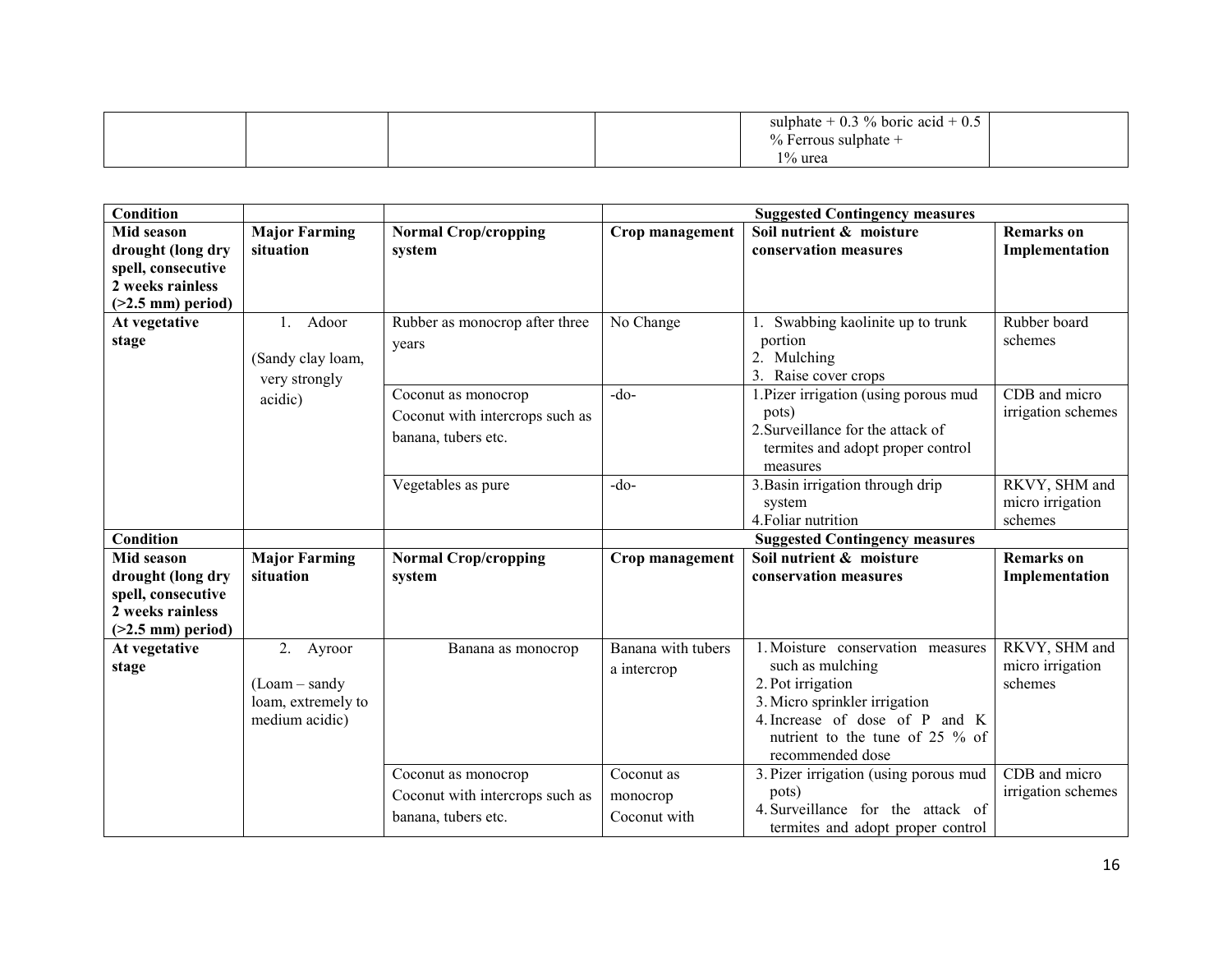|                     |                      |                                                        | intercrops such as  | measures                                                               |                     |
|---------------------|----------------------|--------------------------------------------------------|---------------------|------------------------------------------------------------------------|---------------------|
|                     |                      |                                                        | banana, tubers etc. |                                                                        |                     |
|                     |                      | Vegetables as pure crop                                | Vegetables as pure  | 5. Basin irrigation through<br>drip                                    | RKVY, SHM and       |
|                     |                      |                                                        | crop                | system                                                                 | micro irrigation    |
|                     |                      |                                                        |                     | 6. Foliar nutrition                                                    | schemes             |
|                     |                      | Sugarcane as mono crop                                 | Sugarcane as mono   | 8. Trash Mulching                                                      | <b>ICAR</b> schemes |
|                     |                      |                                                        | crop                | 9. Earthing up                                                         |                     |
|                     |                      |                                                        |                     | 10. Foliar nutrition of N, P and K                                     |                     |
|                     |                      |                                                        |                     | additionally                                                           |                     |
|                     |                      |                                                        |                     | 11. Removal of water shoots for                                        |                     |
|                     |                      |                                                        |                     | moisture conservation                                                  |                     |
|                     |                      |                                                        |                     | 12. Application of 3%Kaoline spray                                     |                     |
|                     |                      |                                                        |                     | at critical stages of moisture stress                                  |                     |
|                     |                      |                                                        |                     | 13. Foliar spray of 500 ppm Cycocel<br>(1 ml of commercial product per |                     |
|                     |                      |                                                        |                     | litre of water)                                                        |                     |
|                     |                      |                                                        |                     | spray of 0.5% zinc<br>14. Foliar                                       |                     |
|                     |                      |                                                        |                     | sulphate $+$ 0.3 % boric acid $+$ 0.5                                  |                     |
|                     |                      |                                                        |                     | % Ferrous sulphate $+1\%$ urea                                         |                     |
|                     |                      |                                                        |                     |                                                                        |                     |
| <b>Condition</b>    |                      |                                                        |                     |                                                                        |                     |
| Mid season          | <b>Major Farming</b> |                                                        |                     | <b>Suggested Contingency measures</b><br>Soil nutrient & moisture      | <b>Remarks</b> on   |
| drought (long dry   | situation            | <b>Normal Crop/cropping</b><br>system                  | Crop management     | conservation measures                                                  | Implementation      |
| spell, consecutive  |                      |                                                        |                     |                                                                        |                     |
| 2 weeks rainless    |                      |                                                        |                     |                                                                        |                     |
| $(>2.5$ mm) period) |                      |                                                        |                     |                                                                        |                     |
| At vegetative       | Kumaranperur         | Rubber as monocrop after three                         | No Change           | Swabbing kaolinite up to trunk                                         | Rubber board        |
| stage               |                      | years                                                  |                     | portion                                                                | schemes             |
|                     | (Gravelly clay       |                                                        |                     | Mulching                                                               |                     |
|                     | loam, slightly       |                                                        |                     | Raise cover crops                                                      |                     |
|                     | acidic               | Banana as monocrop                                     | $-do-$              | Moisture conservation measures such                                    | RKVY, SHM and       |
|                     |                      |                                                        |                     | as mulching                                                            | micro irrigation    |
|                     |                      |                                                        |                     | Pot irrigation                                                         | schemes             |
|                     |                      |                                                        |                     | Micro sprinkler irrigation                                             |                     |
|                     |                      |                                                        |                     | Increase of dose of P and K nutrient                                   |                     |
|                     |                      |                                                        |                     | to the tune of 25 % of recommended                                     |                     |
|                     |                      |                                                        | $-do$               | dose                                                                   | CDB and micro       |
|                     |                      | Coconut as monocrop                                    |                     | Pizer irrigation (using porous mud<br>pots)                            | irrigation schemes  |
|                     |                      | Coconut with intercrops such as<br>banana, tubers etc. |                     | Surveillance for the attack of                                         |                     |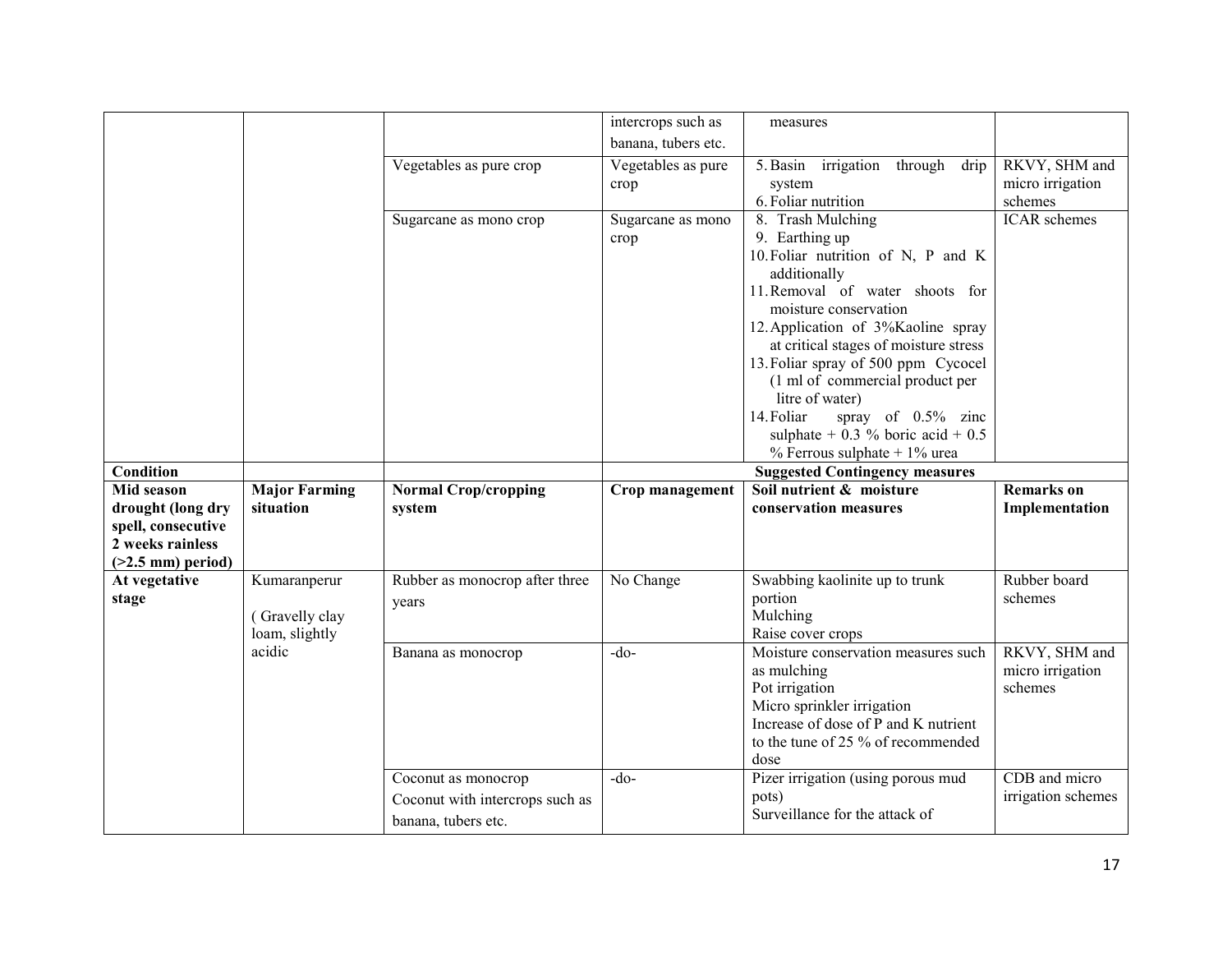|                     |                      |                             |                    |          | termites and adopt proper control     |                  |
|---------------------|----------------------|-----------------------------|--------------------|----------|---------------------------------------|------------------|
|                     |                      |                             |                    | measures |                                       |                  |
| Condition           |                      |                             |                    |          | <b>Suggested Contingency measures</b> |                  |
| Mid season          | <b>Major Farming</b> | <b>Normal Crop/cropping</b> | Crop management    |          | Soil nutrient & moisture              | Remarks on       |
| drought (long dry   | situation            | system                      |                    |          | conservation measures                 | Implementation   |
| spell, consecutive  |                      |                             |                    |          |                                       |                  |
| 2 weeks rainless    |                      |                             |                    |          |                                       |                  |
| $(>2.5$ mm) period) |                      |                             |                    |          |                                       |                  |
| At vegetative       | Gudarakal            | Vegetables as pure crop     | Vegetables as pure |          | Basin irrigation through drip         | RKVY, SHM and    |
| stage               |                      |                             |                    |          | system                                | micro irrigation |
|                     | $(Clay loan -$       |                             |                    |          | Foliar nutrition                      | schemes          |
|                     | sandy clay)          |                             |                    |          |                                       |                  |
|                     |                      |                             |                    |          |                                       |                  |
|                     | Very strongly        |                             |                    |          |                                       |                  |
|                     | acidic               |                             |                    |          |                                       |                  |

| Condition         |                      |                                 |                 | <b>Suggested Contingency measures</b> |                     |
|-------------------|----------------------|---------------------------------|-----------------|---------------------------------------|---------------------|
| Mid season        | <b>Major Farming</b> | <b>Normal Crop/cropping</b>     | Crop management | Soil nutrient & moisture              | <b>Remarks</b> on   |
| drought (long dry | situation            | system                          |                 | conservation measures                 | Implementation      |
| spell)            |                      |                                 |                 |                                       |                     |
|                   | Airavan              | Rice-rice-fallow                | No Change       | 1. Foliar nutrition of N, P           | <b>RKVY</b>         |
|                   |                      | Rice-fallow-rice                |                 | and K                                 |                     |
|                   | (Wet land soil,      | Fallow-fallow-rice              |                 | 2. Fertigation                        |                     |
|                   | $medium - strongly$  |                                 |                 | 3. Herbigation                        |                     |
|                   | acidic)              | Vegetables as pure crop in rice | $-do-$          | 1. Life saving irrigation             | RKVY, SHM and       |
|                   |                      | fallows as well as garden lands |                 | 2. Removal of drier leaves            | micro irrigation    |
|                   |                      |                                 |                 | and unproductive fruits               | schemes             |
|                   |                      |                                 |                 | foliar<br>3.<br>Fertigation/          |                     |
|                   |                      |                                 |                 | appl; ication<br>mineral<br>of        |                     |
|                   |                      |                                 |                 | nutrients                             |                     |
|                   |                      | Sugarcane as mono crop          | $-do-$          | 1. Harvest the crop for               | <b>ICAR</b> schemes |
|                   |                      |                                 |                 | cane/cane crushing                    |                     |
|                   |                      |                                 |                 | 2.Detrashing                          |                     |
|                   |                      |                                 |                 |                                       |                     |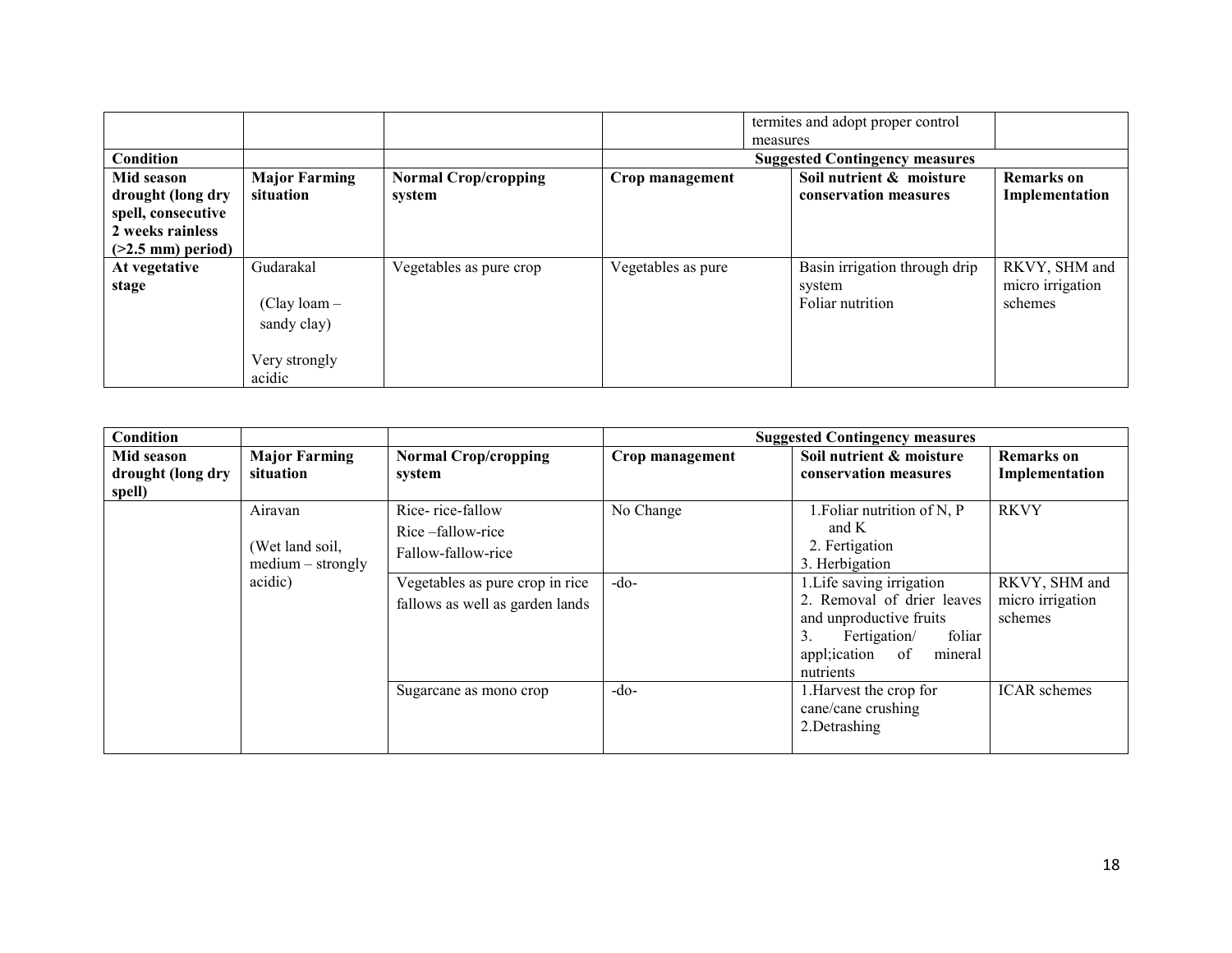| Condition         |                                            |                                                                               |                 | <b>Suggested Contingency measures</b>                                                                                                                                                                               |                                              |
|-------------------|--------------------------------------------|-------------------------------------------------------------------------------|-----------------|---------------------------------------------------------------------------------------------------------------------------------------------------------------------------------------------------------------------|----------------------------------------------|
| Mid season        | <b>Major Farming</b>                       | <b>Normal Crop/cropping</b>                                                   | Crop management | Soil nutrient & moisture                                                                                                                                                                                            | <b>Remarks</b> on                            |
| drought (long dry | situation                                  | system                                                                        |                 | conservation measures                                                                                                                                                                                               | Implementation                               |
| spell)            |                                            |                                                                               |                 |                                                                                                                                                                                                                     |                                              |
| At flowering/     | 2. Adoor                                   | Rubber as monocrop after three                                                | No Change       | Not applicable                                                                                                                                                                                                      |                                              |
| fruiting stage    |                                            | years                                                                         |                 |                                                                                                                                                                                                                     |                                              |
|                   | (Sandy clay loam,<br>very strongly acidic) | Coconut as monocrop<br>Coconut with intercrops such<br>as banana, tubers etc. | $-do-$          | 1) Mineral nutrition of K<br>increased by 50 $\%$ ,<br>2) Removal of dried and<br>unwanted leaves<br>3) Crown cleaning<br>4) Mulching the basins<br>5) Salt application<br>6) Substituting $50\%$ of K<br>with NaCl | CDB schemes                                  |
|                   |                                            | Vegetables as pure crop                                                       | $-do-$          | 1. Life saving irrigation<br>2. Removal of drier leaves<br>and unproductive fruits<br>3. Fertigation/foliar<br>application of mineral<br>nutrients                                                                  | RKVY, SHM and<br>micro irrigation<br>schemes |

| <b>Condition</b>                          |                                                                    |                                                                               |                 | <b>Suggested Contingency measures</b>                                                                                                                                                                                 |                                     |
|-------------------------------------------|--------------------------------------------------------------------|-------------------------------------------------------------------------------|-----------------|-----------------------------------------------------------------------------------------------------------------------------------------------------------------------------------------------------------------------|-------------------------------------|
| Mid season<br>drought (long dry<br>spell) | <b>Major Farming</b><br>situation                                  | <b>Normal Crop/cropping</b><br>system                                         | Crop management | Soil nutrient & moisture<br>conservation measues                                                                                                                                                                      | <b>Remarks</b> on<br>Implementation |
| At flowering/<br>fruiting stage           | 3. Ayroor<br>(Loam – sandy<br>loam, extremely to<br>medium acidic) | Banana as monocrop                                                            | No Change       | of<br>dried<br>Removal<br>and<br>unwanted leaves to adjust<br>source- sink relation<br>2. Earthing up<br>3. Propping<br>4. Nutrition with K $\omega$ 2.5 %<br>to bunches<br>5. Weed control measures to<br>be adopted | RKVY and SHM                        |
|                                           |                                                                    | Coconut as monocrop<br>Coconut with intercrops such<br>as banana, tubers etc. | $-do-$          | nutrition of K<br>. Mineral<br>increased by 50 $\%$ ,<br>4. Removal of dried<br>and                                                                                                                                   | CDB schemes                         |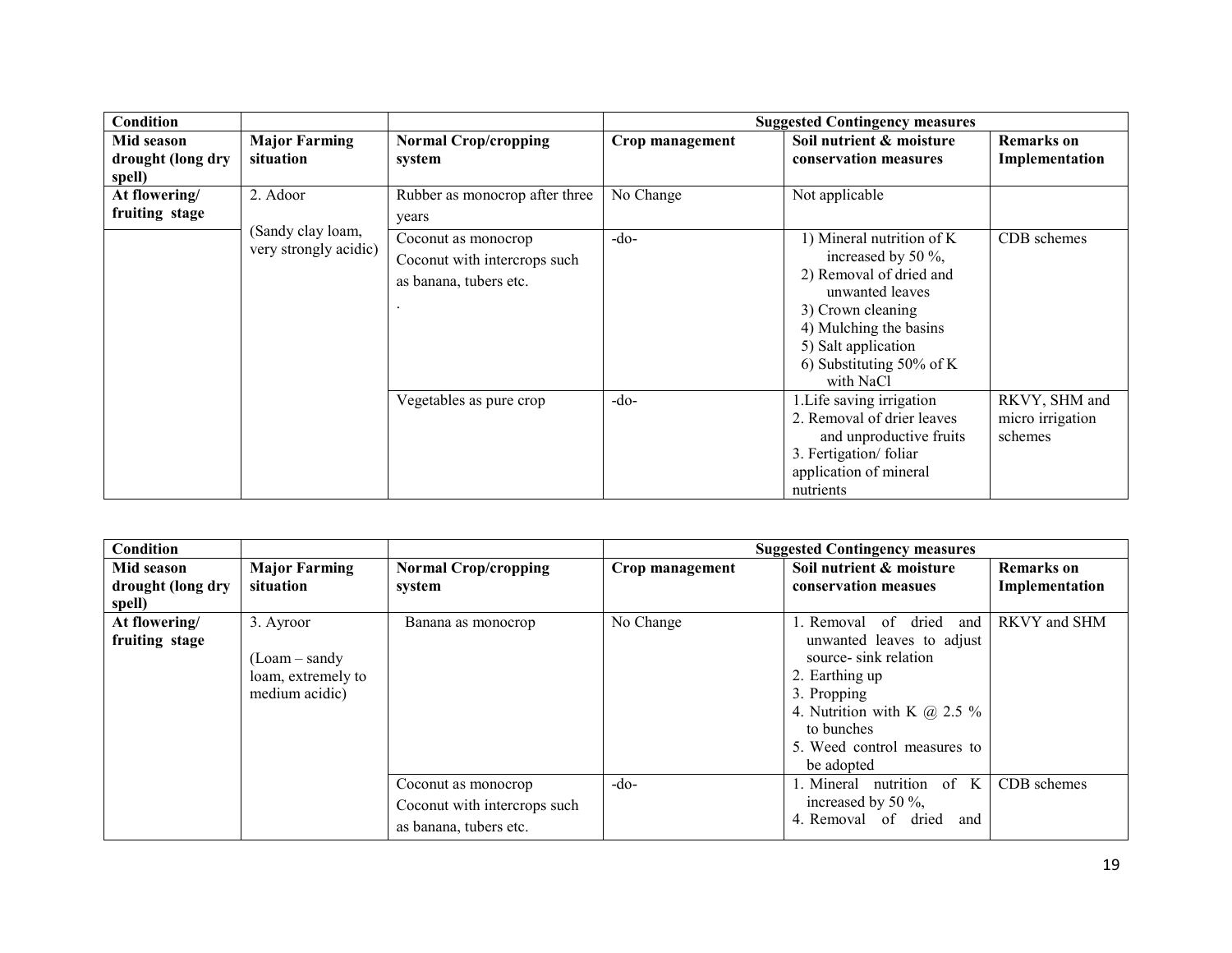|                                           |                                                            | Vegetables as pure                                                            | $-do$           | unwanted leaves<br>5. Crown cleaning<br>6. Mulching the basins<br>7. Salt application<br>8. Substituting 50% of K with<br>NaCl<br>1. Life saving irrigation<br>2. Removal of drier leaves<br>and unproductive fruits<br>3. Fertigation/<br>foliar<br>of<br>application<br>mineral<br>nutrients | RKVY, SHM and<br>micro irrigation<br>schemes |
|-------------------------------------------|------------------------------------------------------------|-------------------------------------------------------------------------------|-----------------|------------------------------------------------------------------------------------------------------------------------------------------------------------------------------------------------------------------------------------------------------------------------------------------------|----------------------------------------------|
|                                           |                                                            | Sugarcane as mono crop                                                        | $-do$           | the<br>1.Harvest<br>crop<br>for<br>cane/cane crushing<br>2.Detrashing                                                                                                                                                                                                                          | <b>ICAR</b> schemes                          |
| <b>Condition</b>                          |                                                            |                                                                               |                 | <b>Suggested Contingency measures</b>                                                                                                                                                                                                                                                          |                                              |
| Mid season<br>drought (long dry<br>spell) | <b>Major Farming</b><br>situation                          | <b>Normal Crop/cropping</b><br>system                                         | Crop management | Soil nutrient & moisture<br>conservation measures                                                                                                                                                                                                                                              | <b>Remarks</b> on<br>Implementation          |
| At flowering/<br>fruiting stage           | 4. Kumaranperur(<br>Gravelly clay loam,<br>slightly acidic | Rubber as monocrop after three<br>years                                       | No Change       | Not applicable                                                                                                                                                                                                                                                                                 |                                              |
|                                           |                                                            | Banana as monocrop                                                            | $-do$           | $\overline{\text{of}}$<br>dried<br>Removal<br>and<br>unwanted leaves to adjust<br>source- sink relation<br>Earthing up<br>Propping<br>Nutrition with K $@$ 2.5 % to<br>bunches<br>Weed control measures to be<br>adopted                                                                       | <b>RKVY</b> and SHM                          |
|                                           |                                                            | Coconut as monocrop<br>Coconut with intercrops such<br>as banana, tubers etc. | $-do-$          | Mineral<br>of<br>nutrition<br>$\bf K$<br>increased by 50 %,<br>Removal of<br>dried<br>and<br>unwanted leaves<br>Crown cleaning<br>Mulching the basins<br>Salt application<br>Substituting 50% of K with                                                                                        | CDB schemes                                  |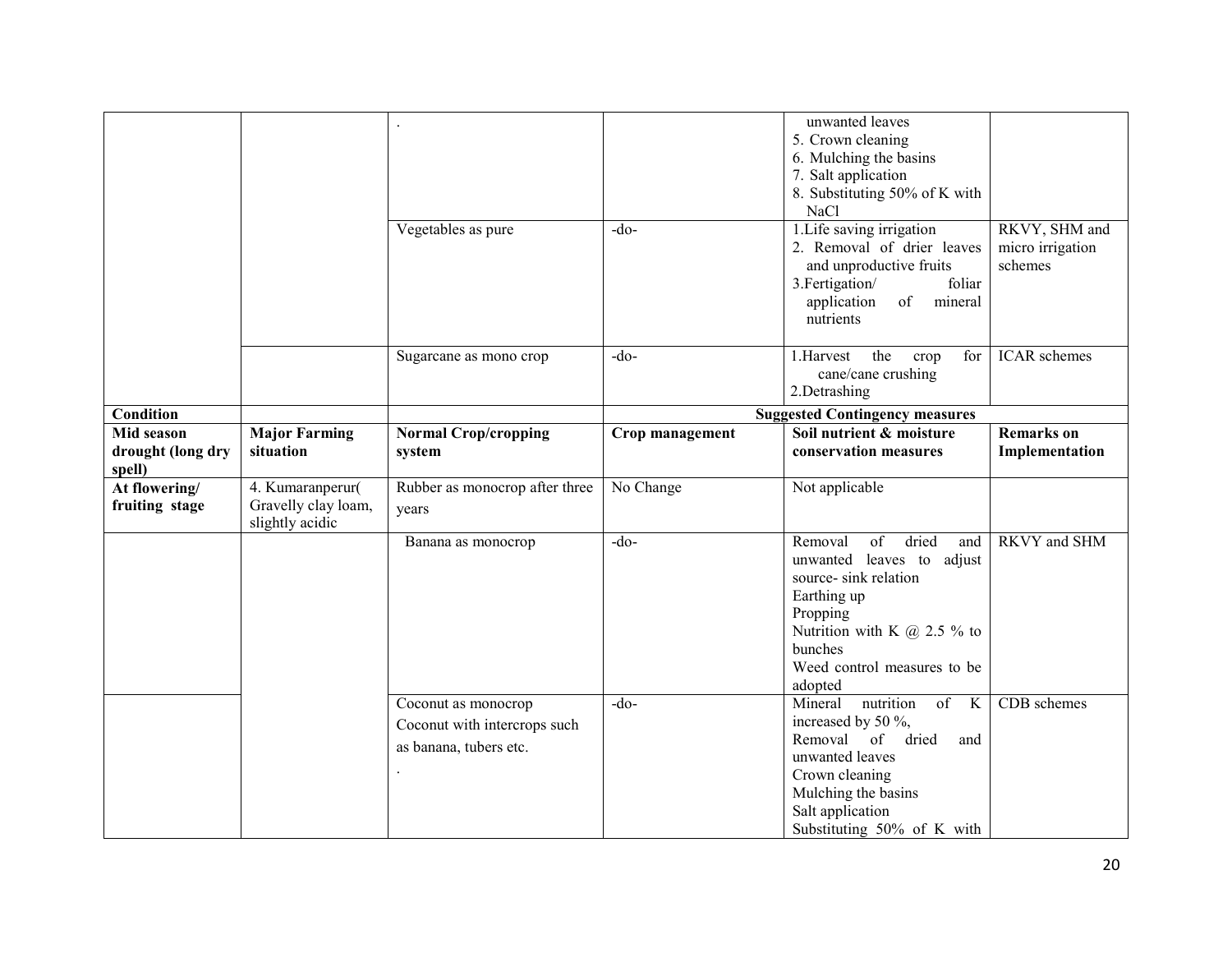|                   |                      |                                |                         | <b>NaCl</b>                           |                   |
|-------------------|----------------------|--------------------------------|-------------------------|---------------------------------------|-------------------|
| Condition         |                      |                                |                         | <b>Suggested Contingency measures</b> |                   |
| Mid season        | <b>Major Farming</b> | <b>Normal Crop/cropping</b>    | Crop management         | Soil nutrient & moisture              | <b>Remarks</b> on |
| drought (long dry | situation            | system                         |                         | conservation measures                 | Implementation    |
| spell)            |                      |                                |                         |                                       |                   |
| At flowering/     | Gudarakal            | Cool season Vegetables as pure | Vegetables as pure crop | 1. Life saving irrigation             | RKVY, SHM and     |
| fruiting stage    |                      | crop                           |                         | 2. Removal of drier leaves            | micro irrigation  |
|                   | $(Clay loan - sandy$ |                                |                         | and unproductive fruits               | schemes           |
|                   | clay)                |                                |                         | 3. Fertigation/foliar                 |                   |
|                   |                      |                                |                         | appl; ication of mineral              |                   |
|                   | Very strongly acidic |                                |                         | nutrients                             |                   |
|                   |                      |                                |                         |                                       |                   |

| Condition           |                                                                 |                                                                    |                 | <b>Suggested Contingency measures</b>                                                                                                       |                                     |
|---------------------|-----------------------------------------------------------------|--------------------------------------------------------------------|-----------------|---------------------------------------------------------------------------------------------------------------------------------------------|-------------------------------------|
| Terminal<br>drought | <b>Major Farming</b><br>situation                               | <b>Normal Crop/cropping system</b>                                 | Crop management | <b>Rabi Crop planning</b>                                                                                                                   | Remarks on<br>Implementation        |
|                     | 1. Airavan<br>(Wet land soil,<br>$medium - strongly$<br>acidic) | Rice-rice-fallow<br>Rice-fallow-rice<br>Fallow-fallow-rice         | No Change       | 1. Early harvest<br>2. Product diversification<br>3. Use for fodder purpose or cattle<br>feed                                               | RKVY schemes                        |
|                     |                                                                 | Vegetables as pure crop in rice<br>fallows as well as garden lands | $-do$           | 1. Harvest the crop                                                                                                                         | RKVY and SHM                        |
|                     |                                                                 | Sugarcane as mono crop                                             | $-do$           | 1. Trash mulching<br>2. Early harvest<br>3. Plant seasonal crops for yield<br>loss compensation<br>4. Grow early varieties in such<br>areas | <b>ICAR</b> schemes                 |
| <b>Condition</b>    |                                                                 |                                                                    |                 | <b>Suggested Contingency measures</b>                                                                                                       |                                     |
| Terminal<br>drought | <b>Major Farming</b><br>situation                               | <b>Normal Crop/cropping system</b>                                 | Crop management | <b>Rabi Crop planning</b>                                                                                                                   | <b>Remarks</b> on<br>Implementation |
|                     | 2. Adoor<br>(Sandy clay loam,<br>very strongly<br>acidic)       | Rubber as monocrop after three<br>years                            | No Change       | 1. Arrest tapping<br>2. Plant is given a rest period                                                                                        | Rubber board<br>schemes             |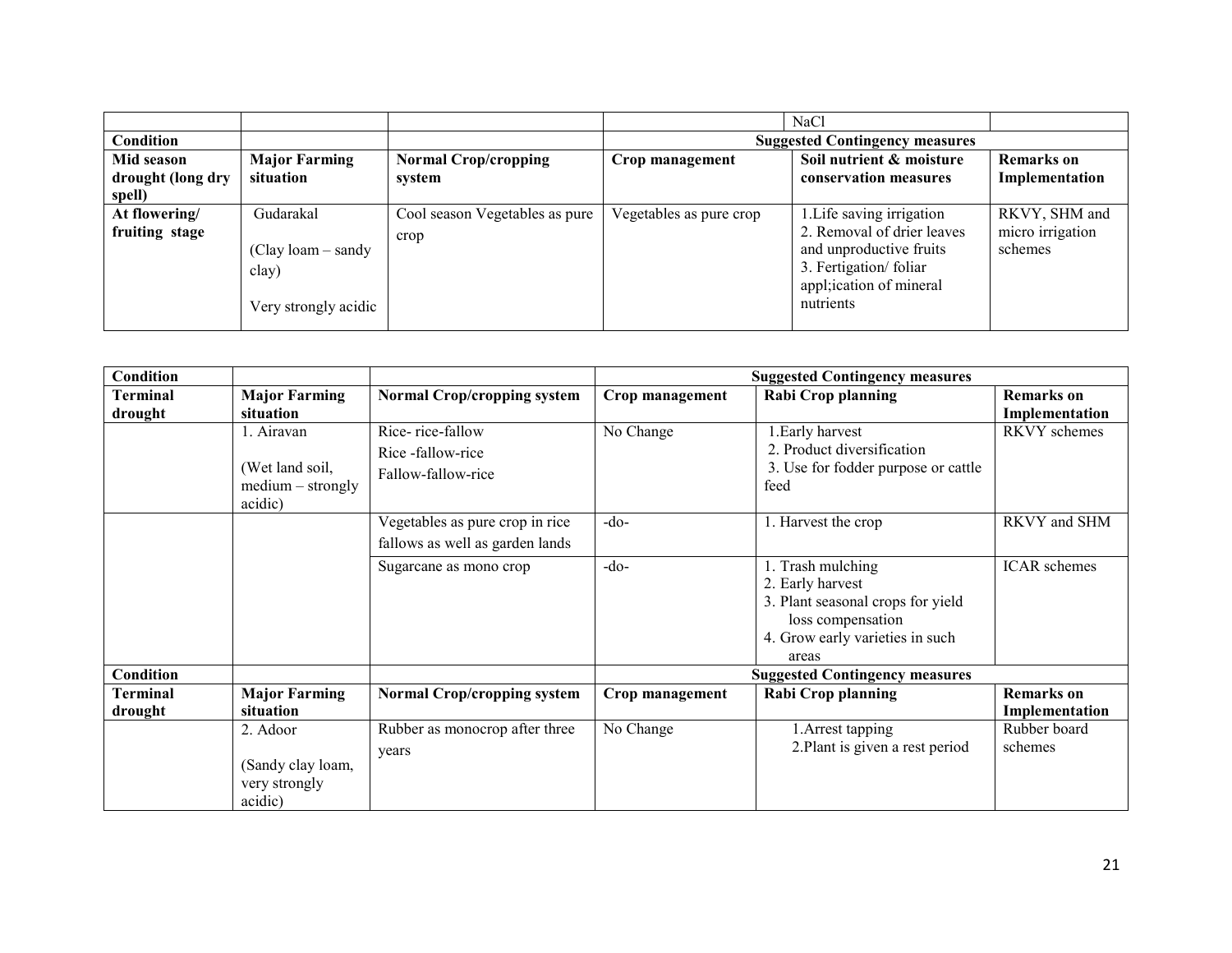|                  |                      |                                    | $-do$           | 1.Husk burial                                  | CDB and micro       |
|------------------|----------------------|------------------------------------|-----------------|------------------------------------------------|---------------------|
|                  |                      | Coconut as monocrop                |                 |                                                |                     |
|                  |                      | Coconut with intercrops such as    |                 | 2. Increase in K nutrition                     | irrigation schemes  |
|                  |                      | banana, tubers etc                 |                 | 3. Pizer irrigation                            |                     |
|                  |                      |                                    |                 | 4. Salt application for 50 % of K              |                     |
|                  |                      | Vegetables as pure crop            | $-do-$          | 1. Harvest the crop                            | RKVY and SHM        |
| <b>Condition</b> |                      |                                    |                 | <b>Suggested Contingency measures</b>          |                     |
| <b>Terminal</b>  | <b>Major Farming</b> | <b>Normal Crop/cropping system</b> | Crop management | Rabi Crop planning                             | <b>Remarks</b> on   |
| drought          | situation            |                                    |                 |                                                | Implementation      |
|                  | 3. Ayroor            | Banana as monocrop                 | No Change       | 1. Harvest the crop for culinary               | SHM and RKVY        |
|                  |                      |                                    |                 | purpose                                        | schemes             |
|                  | $(Loam-sandy)$       |                                    |                 | 2.Removal of dried and unwanted                |                     |
|                  | loam, extremely to   |                                    |                 | leaves                                         |                     |
|                  | medium acidic)       |                                    |                 | 3. Earthing up                                 |                     |
|                  |                      |                                    |                 |                                                |                     |
|                  |                      |                                    |                 | 4. Propping<br>5. Nutrition with K at 2.5 % to |                     |
|                  |                      |                                    |                 |                                                |                     |
|                  |                      |                                    |                 | bunches                                        |                     |
|                  |                      |                                    |                 | 6. Weed control measures                       |                     |
|                  |                      | Coconut as monocrop                | $-do-$          | 1.Husk burial                                  | CDB and micro       |
|                  |                      | Coconut with intercrops such as    |                 | 2. Increase in K nutrition                     | irrigation schemes  |
|                  |                      | banana, tubers etc.                |                 | 3. Pizer irrigation                            |                     |
|                  |                      |                                    |                 | 4. Salt application for 50 % of K              |                     |
|                  |                      | Vegetables as pure crop            | $-do-$          | 1. Harvest the crop                            | RKVY and SHM        |
|                  |                      | Sugarcane as mono crop             | $-do$           | Trash mulching                                 | <b>ICAR</b> schemes |
|                  |                      |                                    |                 | Early harvest                                  |                     |
|                  |                      |                                    |                 | Plant seasonal crops for yield loss            |                     |
|                  |                      |                                    |                 | compensation                                   |                     |
|                  |                      |                                    |                 | Grow early varieties in such areas             |                     |
| <b>Condition</b> |                      |                                    |                 | <b>Suggested Contingency measures</b>          |                     |
| <b>Terminal</b>  | <b>Major Farming</b> | <b>Normal Crop/cropping system</b> | Crop management | Rabi Crop planning                             | <b>Remarks</b> on   |
| drought          | situation            |                                    |                 |                                                | Implementation      |
|                  | 4. Kumaranperur      | Rubber as monocrop after three     | No Change       | 1. Arrest tapping                              | Rubber board        |
|                  |                      | years                              |                 | 2. Plant is given a rest period                | schemes             |
|                  | (Gravelly clay       |                                    |                 |                                                |                     |
|                  | loam, slightly       | Banana as monocrop                 | $-do$           | 1. Harvest the crop for culinary               | SHM and RKVY        |
|                  | acidic               |                                    |                 | purpose                                        | schemes             |
|                  |                      |                                    |                 | 2. Removal of dried and unwanted               |                     |
|                  |                      |                                    |                 | leaves                                         |                     |
|                  |                      |                                    |                 | 3. Earthing up                                 |                     |
|                  |                      |                                    |                 | 4. Propping                                    |                     |
|                  |                      |                                    |                 | 5. Nutrition with K at $2.5\%$ to              |                     |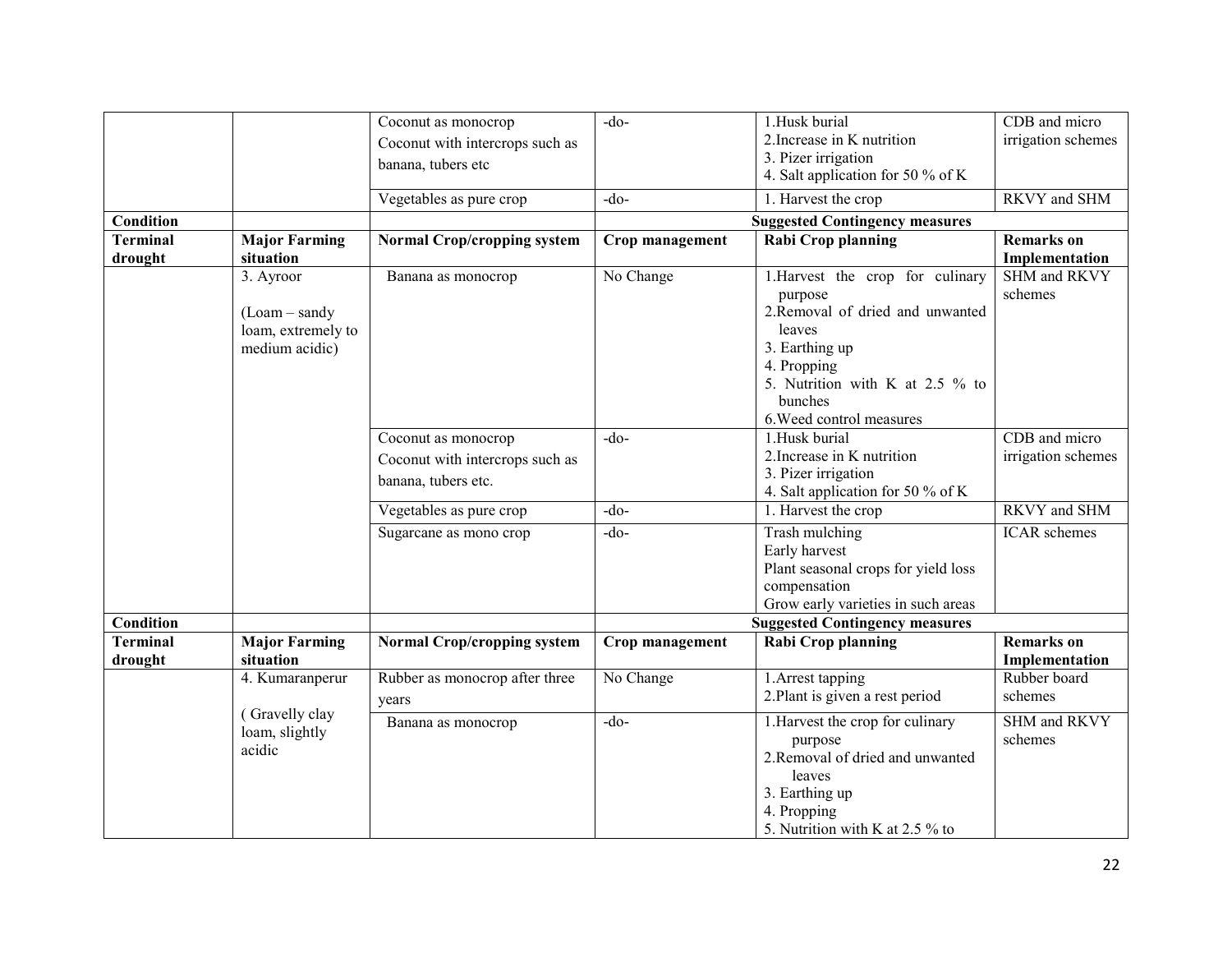|                 |                      |                                    |                    | bunches                               |                    |
|-----------------|----------------------|------------------------------------|--------------------|---------------------------------------|--------------------|
|                 |                      |                                    |                    | 6. Weed control measures              |                    |
|                 |                      | Coconut as monocrop                | $-do-$             | 1.Husk burial                         | CDB and micro      |
|                 |                      | Coconut with intercrops such as    |                    | 2. Increase in K nutrition            | irrigation schemes |
|                 |                      | banana, tubers etc.                |                    | 3. Pizer irrigation                   |                    |
|                 |                      |                                    |                    | 4. Salt application for 50 % of K     |                    |
| Condition       |                      |                                    |                    | <b>Suggested Contingency measures</b> |                    |
| <b>Terminal</b> | <b>Major Farming</b> | <b>Normal Crop/cropping system</b> | Crop management    | <b>Rabi Crop planning</b>             | <b>Remarks</b> on  |
| drought         | situation            |                                    |                    |                                       | Implementation     |
|                 | 5. Gudarakal         | Cool season Vegetables as pure     | Vegetables as pure | 1. Harvest the crop                   | RKVY and SHM       |
|                 |                      | crop                               | crop               |                                       |                    |
|                 | $(Clay loan -$       |                                    |                    |                                       |                    |
|                 | sandy clay)          |                                    |                    |                                       |                    |
|                 |                      |                                    |                    |                                       |                    |
|                 | Very strongly        |                                    |                    |                                       |                    |
|                 | acidic               |                                    |                    |                                       |                    |
|                 |                      |                                    |                    |                                       |                    |

2.1.2 Irrigated situation

| Condition       |                      |                      |                         | <b>Suggested Contingency measures</b>     |                     |
|-----------------|----------------------|----------------------|-------------------------|-------------------------------------------|---------------------|
|                 | <b>Major Farming</b> | <b>Normal</b>        | Change in crop/cropping | <b>Agronomic measures</b>                 | Remarks on          |
|                 | situation            | Crop/cropping        | system                  |                                           | Implementation      |
|                 |                      | system               |                         |                                           |                     |
| Delayed         | 1. Airavan           | Rice-rice-fallow     | No Change               | Planting short duration varieties         | <b>RKVY</b>         |
| release of      |                      | Rice-fallow-rice     |                         | Crop pattern altered with short           |                     |
| water in canals | (Wet land soil,      | Fallow-fallow-rice   |                         | duration cassava                          |                     |
| due to low      | $medium - strongly$  |                      |                         | Diversification of rice fallows with<br>3 |                     |
| rainfall        | acidic)              |                      |                         | vegetables especially cucumber,           |                     |
|                 |                      |                      |                         | watermelon                                |                     |
|                 |                      | Vegetables as pure   | $-do-$                  |                                           | RKVY and SHM        |
|                 |                      | crop in rice fallows |                         | 1. Delay planting                         |                     |
|                 |                      | as well as garden    |                         |                                           |                     |
|                 |                      | lands                |                         | 2. Vegetable with less water requirement  |                     |
|                 |                      |                      |                         | especially bush vegetables, cowpea, ridge |                     |
|                 |                      |                      |                         | gourd, bottle gourd etc. shall be grown   |                     |
|                 |                      |                      |                         |                                           |                     |
|                 |                      |                      |                         | 3. Mulching                               |                     |
|                 |                      |                      |                         |                                           |                     |
|                 |                      | Sugarcane as mono    | $-do-$                  | 1. Delayed planting                       | <b>ICAR</b> schemes |
|                 |                      |                      |                         | 2. early (8 months)                       |                     |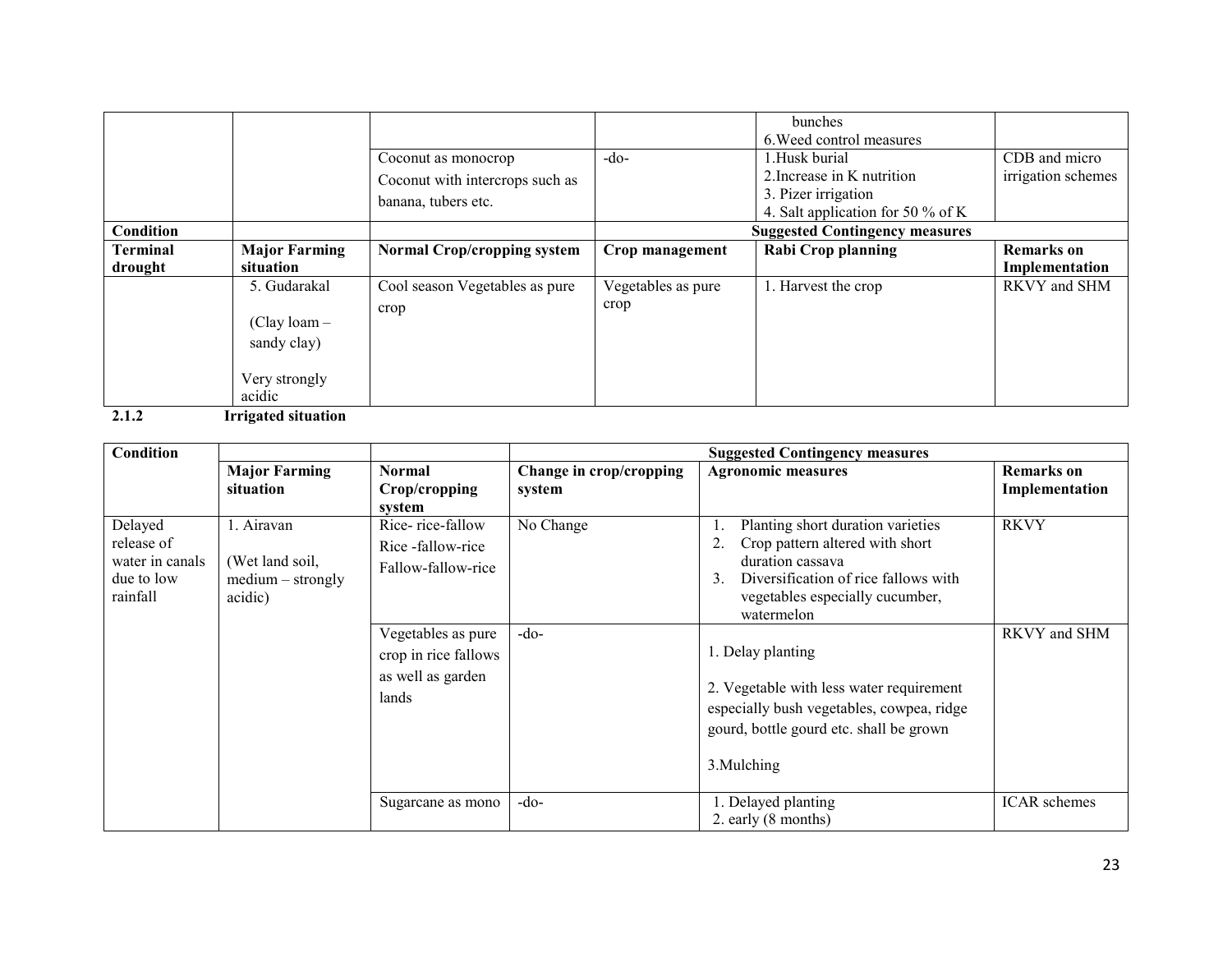| <b>Condition</b>       |                                   |                                |                                   | <b>Suggested Contingency measures</b>                 |                                     |
|------------------------|-----------------------------------|--------------------------------|-----------------------------------|-------------------------------------------------------|-------------------------------------|
|                        | <b>Major Farming</b><br>situation | <b>Normal</b>                  | Change in crop/cropping           | <b>Agronomic measures</b>                             | <b>Remarks</b> on                   |
|                        |                                   | Crop/cropping<br>system        | system                            |                                                       | Implementation                      |
|                        |                                   | crop                           |                                   |                                                       |                                     |
|                        |                                   |                                |                                   |                                                       |                                     |
| <b>Condition</b>       |                                   |                                |                                   | <b>Suggested Contingency measures</b>                 |                                     |
|                        | <b>Major Farming</b><br>situation | <b>Normal</b><br>Crop/cropping | Change in crop/cropping<br>system | <b>Agronomic measures</b>                             | <b>Remarks</b> on<br>Implementation |
|                        |                                   | system                         |                                   |                                                       |                                     |
| Delayed                | 2. Adoor                          | Rubber as                      | No Change                         |                                                       |                                     |
| release of             |                                   | monocrop after                 |                                   | 1. Not applicable                                     |                                     |
| water in canals        | (Sandy clay loam,                 | three years                    |                                   |                                                       |                                     |
| due to low<br>rainfall | very strongly acidic)             |                                |                                   |                                                       |                                     |
|                        |                                   | Coconut as                     | $-do-$                            | Husk burial                                           | CDB schemes                         |
|                        |                                   |                                |                                   | Coir pith application<br>2.                           |                                     |
|                        |                                   | monocrop<br>Coconut with       |                                   | Mulched with crop residues<br>3.                      |                                     |
|                        |                                   |                                |                                   |                                                       |                                     |
|                        |                                   | intercrops such as             |                                   |                                                       |                                     |
|                        |                                   | banana, tubers etc.            |                                   |                                                       |                                     |
|                        |                                   | Vegetables as pure             | $-do-$                            | 1. Delay planting                                     | RKVY and SHM                        |
|                        |                                   | crop                           |                                   | 2. Vegetable with less water requirement              |                                     |
|                        |                                   |                                |                                   | especially bush vegetables, cowpea, ridge             |                                     |
|                        |                                   |                                |                                   | gourd, bottle gourd etc. shall be grown               |                                     |
|                        |                                   |                                |                                   |                                                       |                                     |
|                        |                                   |                                |                                   | 3.Mulching                                            |                                     |
| Delayed                | 3. Ayroor                         | Banana as                      | No Change                         | Planting date adjusted according to<br>$\mathbf{1}$ . | <b>RKVY</b> and SHM                 |
| release of             |                                   | monocrop                       |                                   | release of water                                      |                                     |
| water in canals        | (Loam – sandy loam,               |                                |                                   | Fertiliser application delayed<br>2.                  |                                     |
| due to low             | extremely to medium               |                                |                                   | $\mathfrak{Z}$ .<br>Provisional of shade made         |                                     |
| rainfall               | acidic)                           |                                |                                   |                                                       |                                     |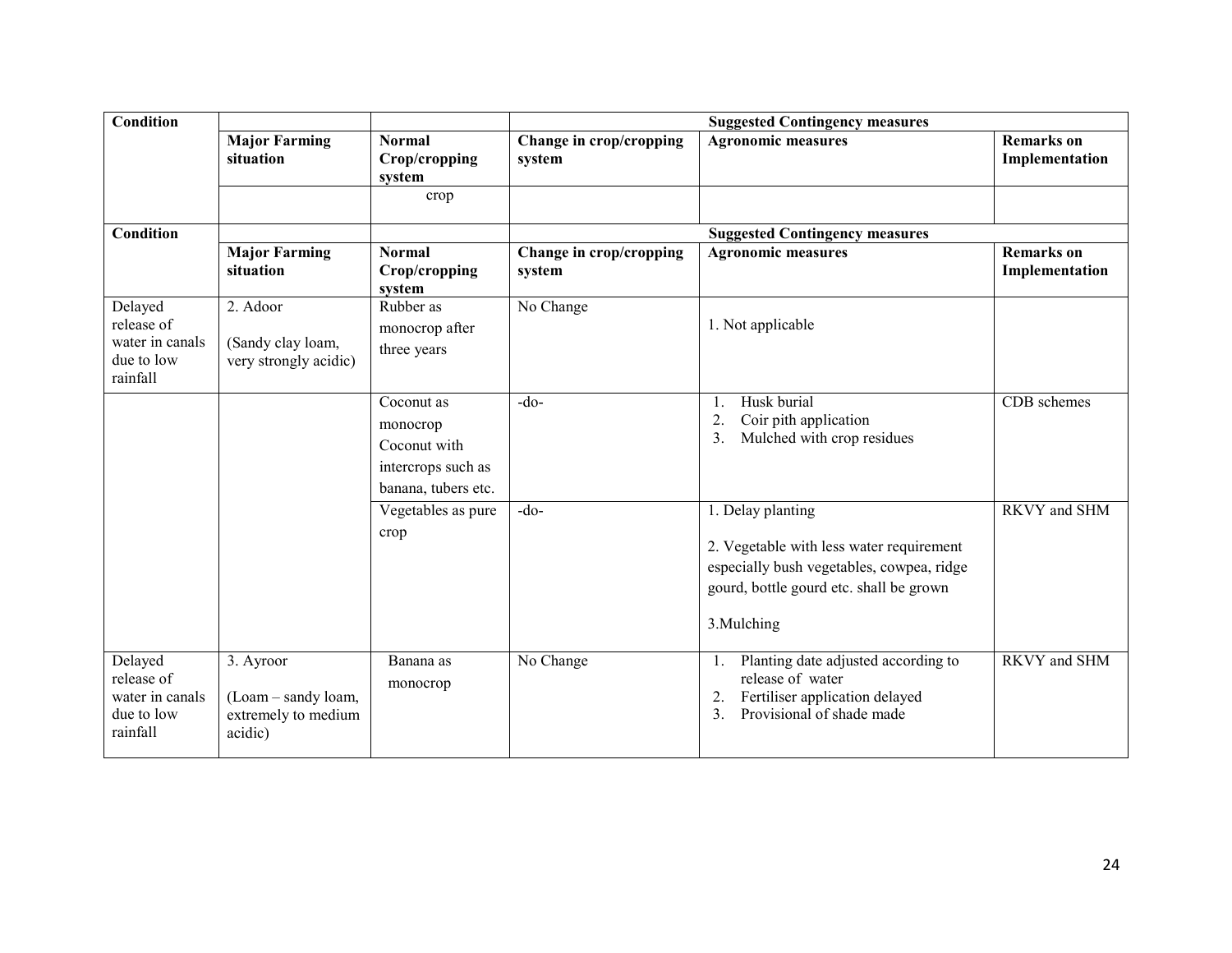| <b>Condition</b> |                                   |                                |                                                  | <b>Suggested Contingency measures</b>                                                                                                           |                                     |
|------------------|-----------------------------------|--------------------------------|--------------------------------------------------|-------------------------------------------------------------------------------------------------------------------------------------------------|-------------------------------------|
|                  | <b>Major Farming</b><br>situation | <b>Normal</b><br>Crop/cropping | Change in crop/cropping<br>system                | <b>Agronomic measures</b>                                                                                                                       | <b>Remarks</b> on<br>Implementation |
|                  |                                   | system                         |                                                  |                                                                                                                                                 |                                     |
|                  | Coconut as                        | $-do-$                         | Husk burial<br>4.<br>Coir pith application<br>5. | CDB schemes                                                                                                                                     |                                     |
|                  |                                   | monocrop                       |                                                  | Mulched with crop residues<br>$\mathfrak{b}$ .                                                                                                  |                                     |
|                  | Coconut with                      |                                |                                                  |                                                                                                                                                 |                                     |
|                  |                                   | intercrops such as             |                                                  |                                                                                                                                                 |                                     |
|                  |                                   | banana, tubers etc.            |                                                  |                                                                                                                                                 |                                     |
|                  |                                   | Vegetables as pure             | $-do-$                                           | 1. Delay planting                                                                                                                               | RKVY and SHM                        |
|                  |                                   | crop                           |                                                  | 2. Vegetable with less water requirement<br>especially bush vegetables, cowpea, ridge<br>gourd, bottle gourd etc. shall be grown<br>3. Mulching |                                     |
|                  |                                   | Sugarcane as mono<br>crop      | $-do-$                                           | 1. Delayed planting<br>2. early (8 months)                                                                                                      | <b>ICAR</b> schemes                 |

| Condition                     |                                 |                             | <b>Suggested Contingency measures</b> |                                             |                   |  |
|-------------------------------|---------------------------------|-----------------------------|---------------------------------------|---------------------------------------------|-------------------|--|
|                               | Major                           | <b>Normal Crop/cropping</b> | Change in crop/cropping               | <b>Agronomic measures</b>                   | <b>Remarks</b> on |  |
|                               | Farming                         | system                      | system                                |                                             | Implementation    |  |
|                               | situation                       |                             |                                       |                                             |                   |  |
| Delayed                       | Kumaranperur                    | Rubber as monocrop          | No Change                             | 1. Not applicable                           |                   |  |
| release of<br>water in canals |                                 | after three years           |                                       |                                             |                   |  |
| due to low                    | Gravelly clay<br>loam, slightly | Banana as monocrop          | $-do-$                                | Planting date adjusted according to release | RKVY and SHM      |  |
| rainfall                      | acidic                          |                             |                                       | of water                                    |                   |  |
|                               |                                 |                             |                                       | Fertiliser application delayed              |                   |  |
|                               |                                 |                             |                                       | Provisional of shade made                   |                   |  |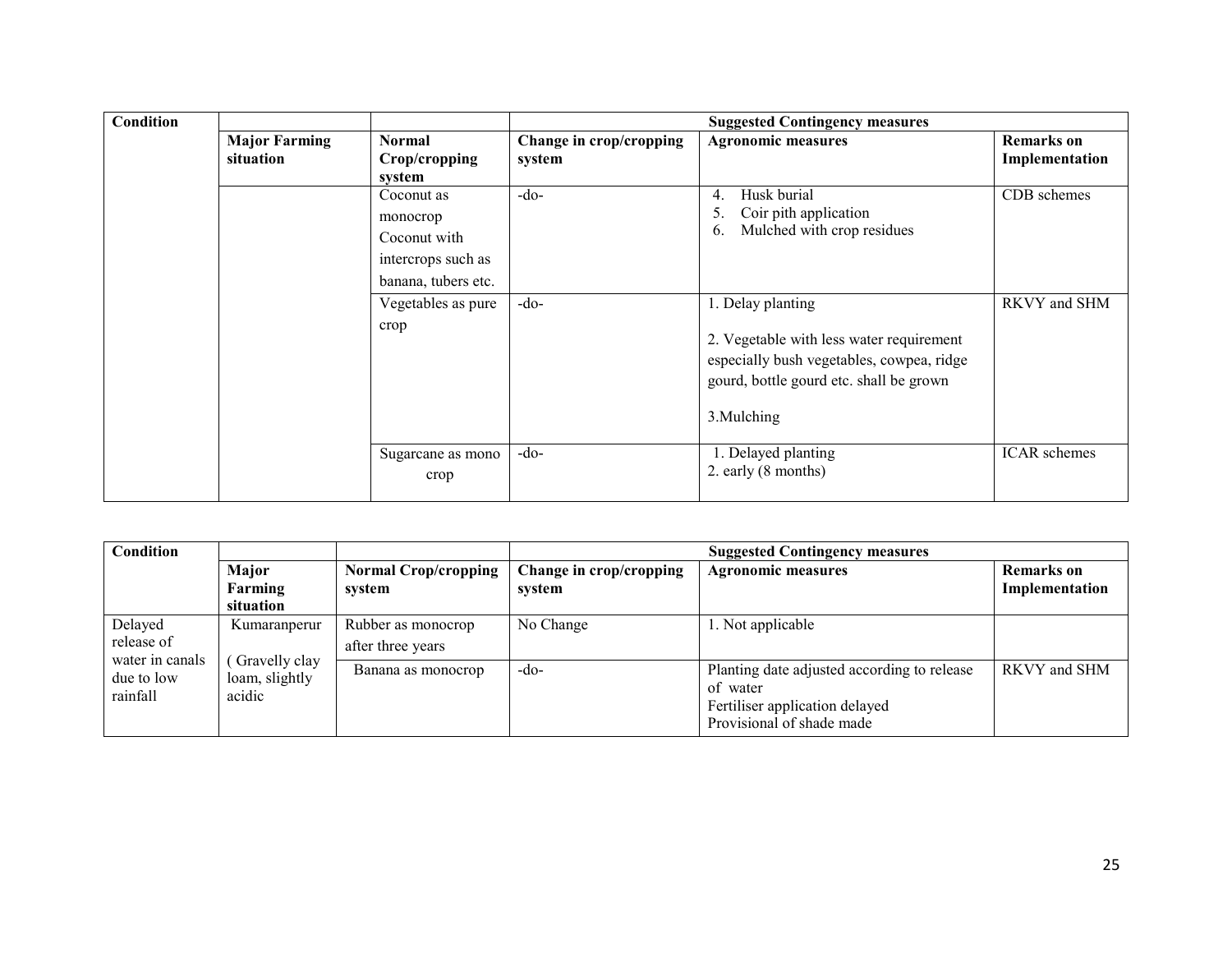| Condition |           |                             |                         | <b>Suggested Contingency measures</b> |                   |
|-----------|-----------|-----------------------------|-------------------------|---------------------------------------|-------------------|
|           | Major     | <b>Normal Crop/cropping</b> | Change in crop/cropping | <b>Agronomic measures</b>             | <b>Remarks</b> on |
|           | Farming   | system                      | system                  |                                       | Implementation    |
|           | situation |                             |                         |                                       |                   |
|           |           | Coconut as monocrop         | $-do-$                  | Husk burial                           | CDB schemes       |
|           |           | Coconut with intercrops     |                         | Coir pith application                 |                   |
|           |           | such as banana, tubers      |                         | Mulched with crop residues            |                   |
|           |           | etc.                        |                         |                                       |                   |
|           |           |                             |                         |                                       |                   |

| Condition                                                          |                                                                          |                                        | <b>Suggested Contingency measures</b> |                                                                                                                                                                      |                                     |  |
|--------------------------------------------------------------------|--------------------------------------------------------------------------|----------------------------------------|---------------------------------------|----------------------------------------------------------------------------------------------------------------------------------------------------------------------|-------------------------------------|--|
|                                                                    | Major<br>Farming<br>situation                                            | <b>Normal Crop/cropping</b><br>system  | Change in crop/cropping<br>system     | <b>Agronomic measures</b>                                                                                                                                            | <b>Remarks</b> on<br>Implementation |  |
| Delayed<br>release of<br>water in canals<br>due to low<br>rainfall | 5. Gudarakal<br>$(Clay loan -$<br>sandy clay)<br>Very strongly<br>acidic | Cool season Vegetables<br>as pure crop | Vegetables as pure crop               | 1. Delay planting<br>2. Vegetable with less water requirement<br>especially bush vegetables, cowpea, ridge<br>gourd, bottle gourd etc. shall be grown<br>3. Mulching | RKVY and SHM                        |  |

| Condition           |                      |                             |                      | <b>Suggested Contingency measures</b> |                   |
|---------------------|----------------------|-----------------------------|----------------------|---------------------------------------|-------------------|
|                     | <b>Major Farming</b> | <b>Normal Crop/cropping</b> | Change in            | <b>Agronomic measures</b>             | <b>Remarks</b> on |
|                     | situation            | system                      | crop/cropping system |                                       | Implementation    |
| Limited release of  | 1. Airavan           | Rice-rice-fallow            | No Change            | is<br>condition<br>Saturated          | RKVY              |
| water in canals     |                      | Rice-fallow-rice            |                      | maintained<br>during<br>seedling      |                   |
| due to low rainfall | (Wet land soil,      | Fallow-fallow-rice          |                      | stage, tillering phase, panids nit    |                   |
|                     | $medium - strongly$  |                             |                      | stage                                 |                   |
|                     | acidic)              |                             |                      | Water level is maintained at 5        |                   |
|                     |                      |                             |                      | em level at reproductivity stage      |                   |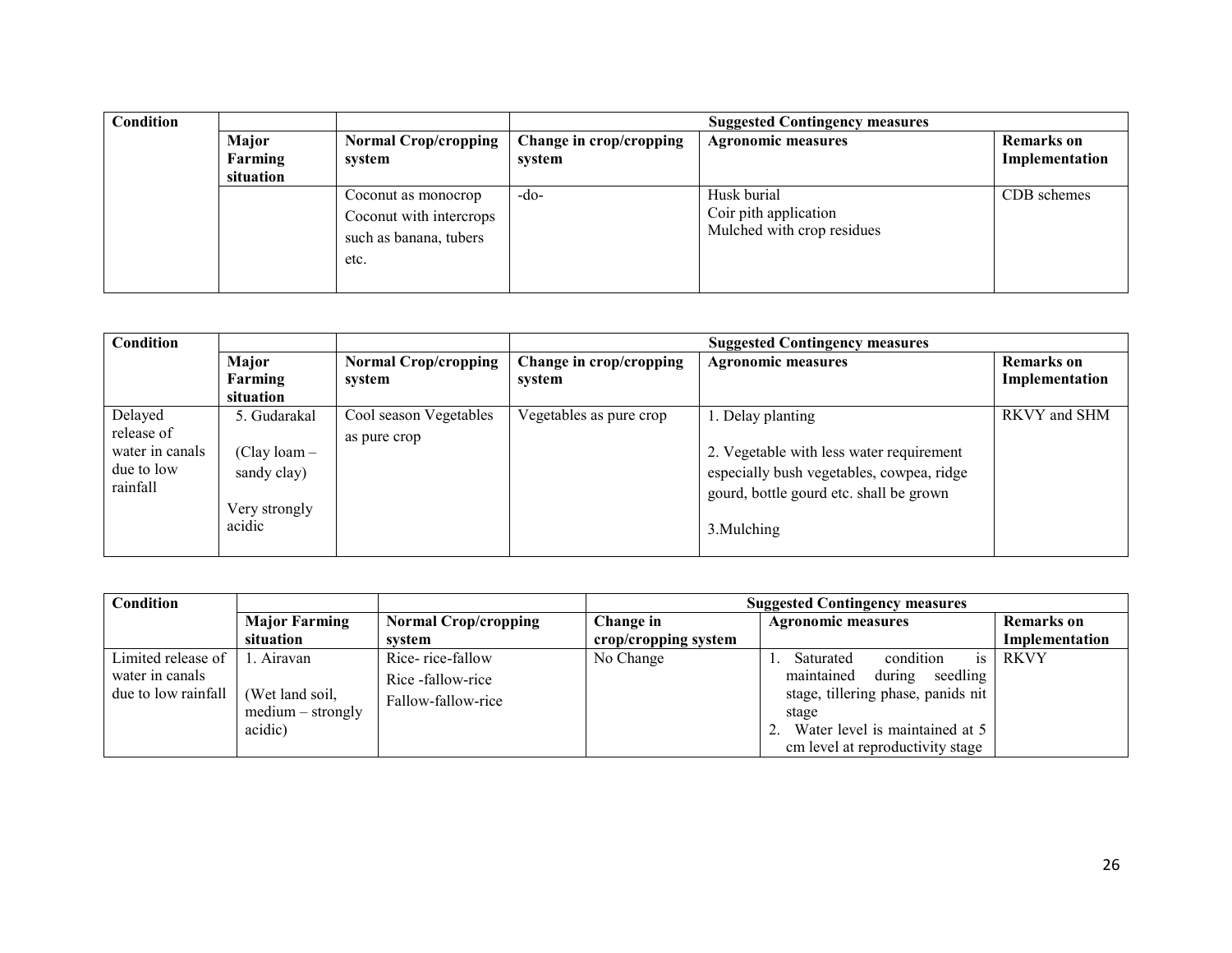| Condition |                      |                                |                      | <b>Suggested Contingency measures</b>         |                     |
|-----------|----------------------|--------------------------------|----------------------|-----------------------------------------------|---------------------|
|           | <b>Major Farming</b> | <b>Normal Crop/cropping</b>    | Change in            | <b>Agronomic measures</b>                     | <b>Remarks</b> on   |
|           | situation            | system                         | crop/cropping system |                                               | Implementation      |
|           |                      | Vegetables as pure crop in     | $-do-$               | 1. Cropping system altered with               | RKVY and SHM        |
|           |                      | rice fallows as well as garden |                      | short duration tapioca short                  |                     |
|           |                      | lands                          |                      | duration vegetables such as                   |                     |
|           |                      |                                |                      | cucumber, watermelon, bush                    |                     |
|           |                      |                                |                      | type vegetable cowpea                         |                     |
|           |                      | Sugarcane as mono crop         | $-do-$               | . Alternate furrow irrigation $+$<br>mulching | <b>ICAR</b> schemes |
|           |                      |                                |                      | 2. Alternate furrow irrigation +              |                     |
|           |                      |                                |                      | mulching                                      |                     |
|           |                      |                                |                      | Paired row<br>3.<br>planting<br>$^{+}$        |                     |
|           |                      |                                |                      | mulching                                      |                     |

| <b>Condition</b>                                             |                                                           |                                                                               |                                   | <b>Suggested Contingency measures</b>                                                                                                                 |                                     |
|--------------------------------------------------------------|-----------------------------------------------------------|-------------------------------------------------------------------------------|-----------------------------------|-------------------------------------------------------------------------------------------------------------------------------------------------------|-------------------------------------|
|                                                              | <b>Major Farming</b><br>situation                         | <b>Normal Crop/cropping</b><br>system                                         | Change in<br>crop/cropping system | <b>Agronomic measures</b>                                                                                                                             | <b>Remarks</b> on<br>Implementation |
| Limited release of<br>water in canals<br>due to low rainfall | 2. Adoor<br>(Sandy clay loam,<br>very strongly<br>acidic) | Rubber as monocrop after<br>three years                                       | No Change                         | 1. Not applicable                                                                                                                                     |                                     |
|                                                              |                                                           | Coconut as monocrop<br>Coconut with intercrops such<br>as banana, tubers etc. | $-do-$                            | Basin irrigation $+$ mulching<br>Drip irrigation                                                                                                      | CDB schemes                         |
|                                                              |                                                           | Vegetables as pure crop                                                       | $-do-$                            | 1. Cropping system altered with<br>short duration tapioca short<br>duration vegetables such as<br>cucumber, watermelon, bush<br>type vegetable cowpea | RKVY and SHM                        |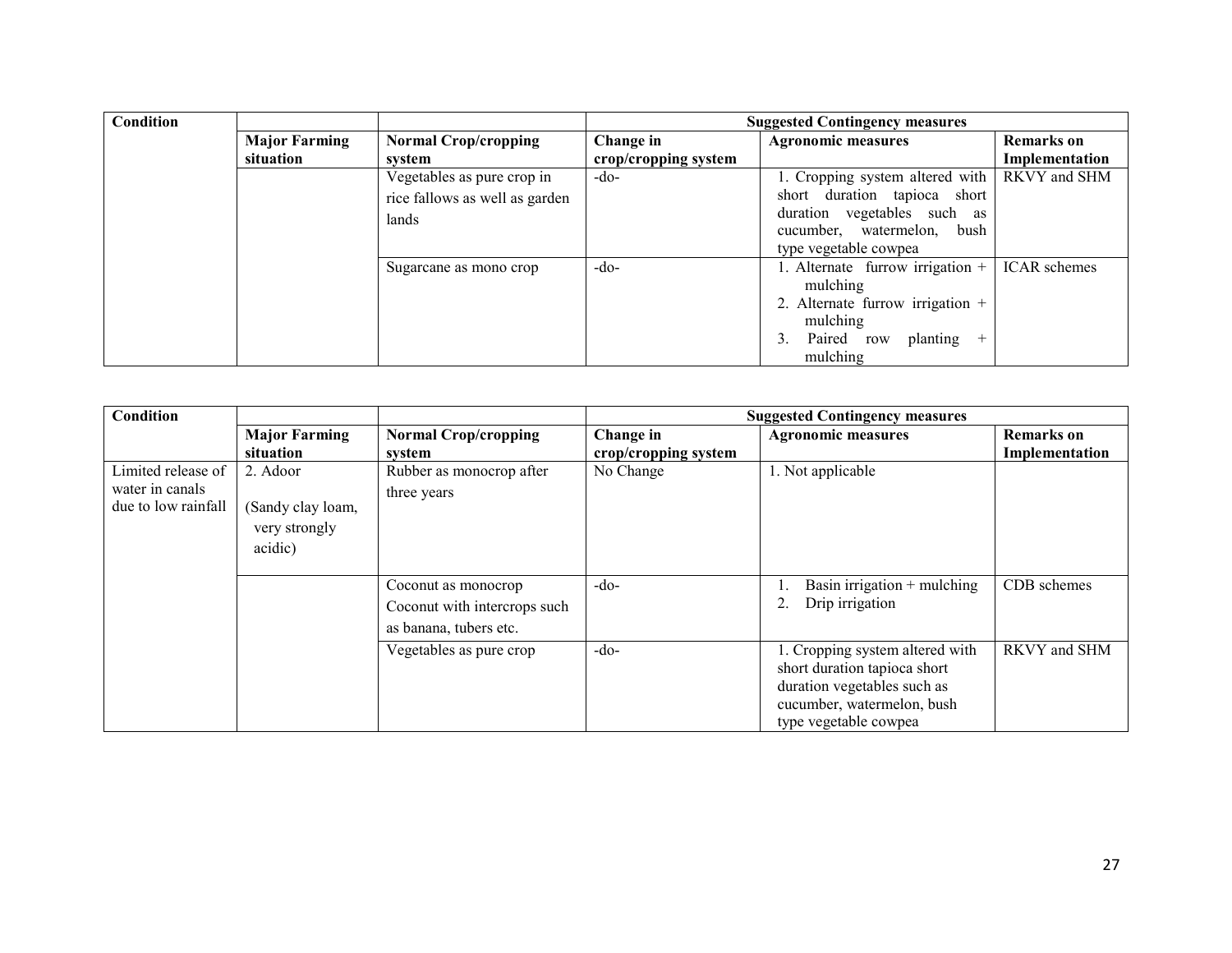| Condition                                                    | <b>Suggested Contingency measures</b>             |                                                                               |                                   |                                                                                                                                                       |                                     |
|--------------------------------------------------------------|---------------------------------------------------|-------------------------------------------------------------------------------|-----------------------------------|-------------------------------------------------------------------------------------------------------------------------------------------------------|-------------------------------------|
|                                                              | <b>Major Farming</b><br>situation                 | <b>Normal Crop/cropping</b><br>system                                         | Change in<br>crop/cropping system | <b>Agronomic measures</b>                                                                                                                             | <b>Remarks</b> on<br>Implementation |
| Limited release of<br>water in canals<br>due to low rainfall | 3. Ayroor<br>$(Loam-sandy)$<br>loam, extremely to | Banana as monocrop                                                            | No Change                         | Basin irrigation $+$ mulching<br>1.<br>$\overline{2}$<br>Drip irrigation<br>$\overline{3}$ .<br>Fertilizer application<br>through fertigation         | RKVY and SHM                        |
|                                                              | medium acidic)                                    | Coconut as monocrop<br>Coconut with intercrops such<br>as banana, tubers etc. | $-do$                             | Basin irrigation $+$ mulching<br>Drip irrigation                                                                                                      | CDB schemes                         |
|                                                              |                                                   | Vegetables as pure crop                                                       | $-do-$                            | 1. Cropping system altered with<br>short duration tapioca short<br>duration vegetables such as<br>cucumber, watermelon, bush<br>type vegetable cowpea | RKVY and SHM                        |
|                                                              |                                                   | Sugarcane as mono crop                                                        | $-do$ -                           | 1. Alternate furrow irrigation +<br>mulching<br>2. Alternate furrow irrigation +<br>mulching<br>3. Paired row planting $+$<br>mulching                | <b>ICAR</b> schemes                 |
| <b>Condition</b>                                             |                                                   |                                                                               |                                   | <b>Suggested Contingency measures</b>                                                                                                                 |                                     |
|                                                              | <b>Major Farming</b><br>situation                 | <b>Normal Crop/cropping</b><br>system                                         | Change in<br>crop/cropping system | <b>Agronomic measures</b>                                                                                                                             | <b>Remarks</b> on<br>Implementation |
| Limited release of<br>water in canals                        | 4. Kumaranperur<br>(Gravelly clay                 | Rubber as mono crop after<br>three years                                      | No Change                         | 1. Not applicable                                                                                                                                     |                                     |
| due to low rainfall                                          | loam, slightly<br>acidic                          | Banana as mono crop                                                           | $-do-$                            | Basin irrigation $+$ mulching<br>4.<br>Drip irrigation<br>5.<br>Fertil application through<br>6.<br>fertigation                                       | <b>RKVY</b> and SHM                 |
|                                                              |                                                   | Coconut as monocrop<br>Coconut with intercrops such<br>as banana, tubers etc. | $-do$                             | Basin irrigation $+$ mulching<br>3.<br>Drip irrigation<br>4.                                                                                          | CDB schemes                         |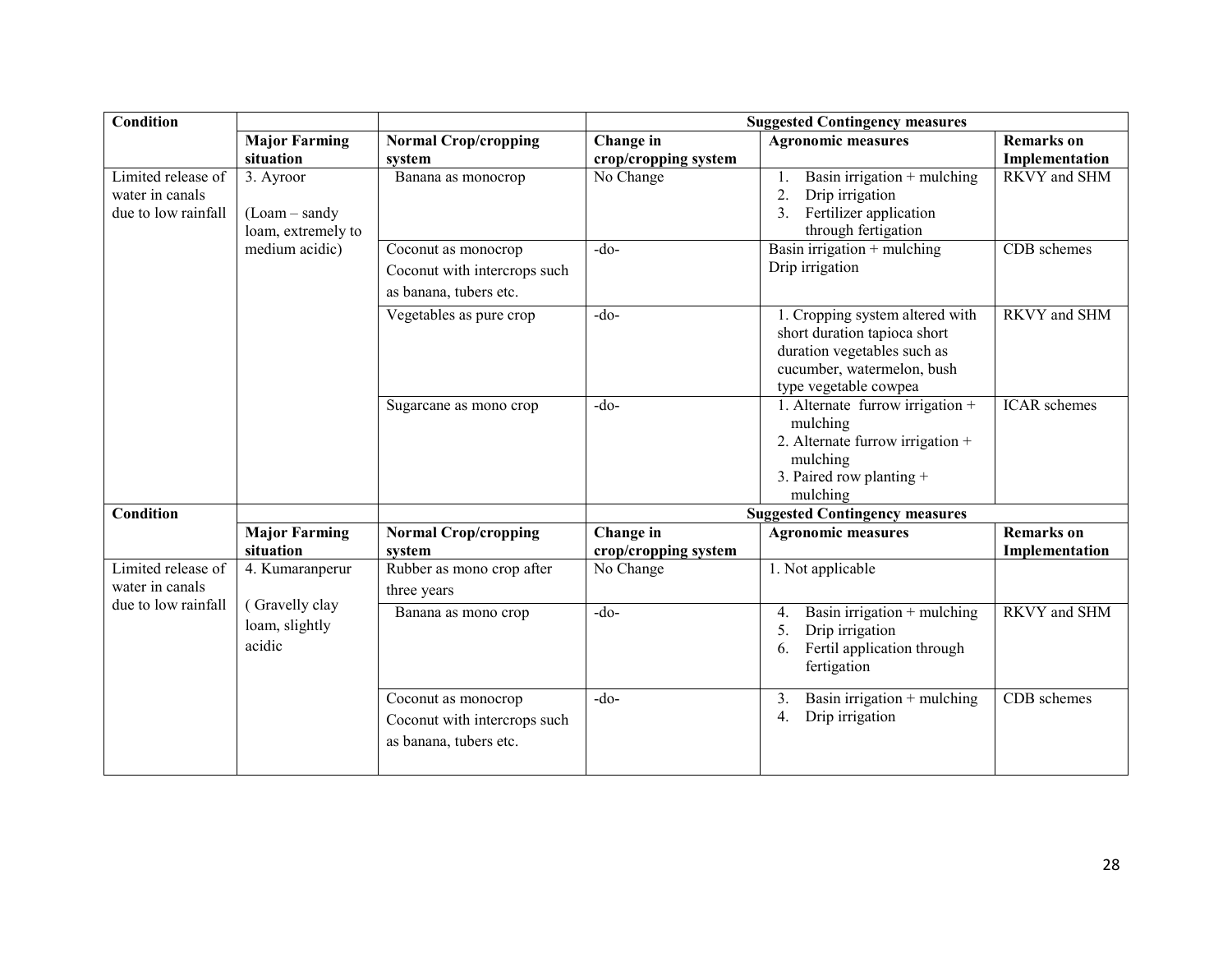| Condition                                                    |                                                                          |                                        |                         | <b>Suggested Contingency measures</b>                                                                                                                 |                   |  |  |
|--------------------------------------------------------------|--------------------------------------------------------------------------|----------------------------------------|-------------------------|-------------------------------------------------------------------------------------------------------------------------------------------------------|-------------------|--|--|
|                                                              | <b>Major Farming</b>                                                     | <b>Normal Crop/cropping</b>            | Change in               | <b>Agronomic measures</b>                                                                                                                             | <b>Remarks</b> on |  |  |
|                                                              | situation                                                                | system                                 | crop/cropping system    |                                                                                                                                                       | Implementation    |  |  |
| Limited release of<br>water in canals<br>due to low rainfall | 5. Gudarakal<br>$(Clay loan -$<br>sandy clay)<br>Very strongly<br>acidic | Cool season Vegetables as<br>pure crop | Vegetables as pure crop | 1. Cropping system altered with<br>short duration tapioca short<br>duration vegetables such as<br>cucumber, watermelon, bush<br>type vegetable cowpea | RKVY and SHM      |  |  |

| <b>Condition</b>                                                                       |                                                                 |                                                                       |                                   | <b>Suggested Contingency measures</b>                                                        |                                                           |
|----------------------------------------------------------------------------------------|-----------------------------------------------------------------|-----------------------------------------------------------------------|-----------------------------------|----------------------------------------------------------------------------------------------|-----------------------------------------------------------|
|                                                                                        | <b>Major Farming</b><br>situation                               | <b>Normal Crop/cropping</b><br>system                                 | Change in crop/cropping<br>system | <b>Agronomic measures</b>                                                                    | <b>Remarks</b> on<br>Implementation                       |
| Non release of<br>water in canals<br>under delayed<br>onset of monsoon<br>in catchment | 1. Airavan<br>(Wet land soil,<br>$median -$<br>strongly acidic) | Rice-Rice-fallow<br>Rice -fallow-Rice<br>Fallow-fallow-Rice           | No Change                         | Altered with short duration<br>cassava<br>Raise green manure crops<br>Sesamum as catch crop  | <b>RKVY</b>                                               |
|                                                                                        |                                                                 | Vegetables as pure crop in<br>rice fallows as well as<br>garden lands | $-do-$                            | Grow cassava<br>Green manure crops<br>Fodder crops<br>Forage crops                           | RKVY and SHM                                              |
|                                                                                        |                                                                 | Sugarcane as mono crop                                                | $-do-$                            | 1. Plant any subsidiary crop such<br>as sesamum/pulses Such<br>horsegram/blackgram/greengram | <b>ICAR</b> schemes and<br>planting materials<br>from KAU |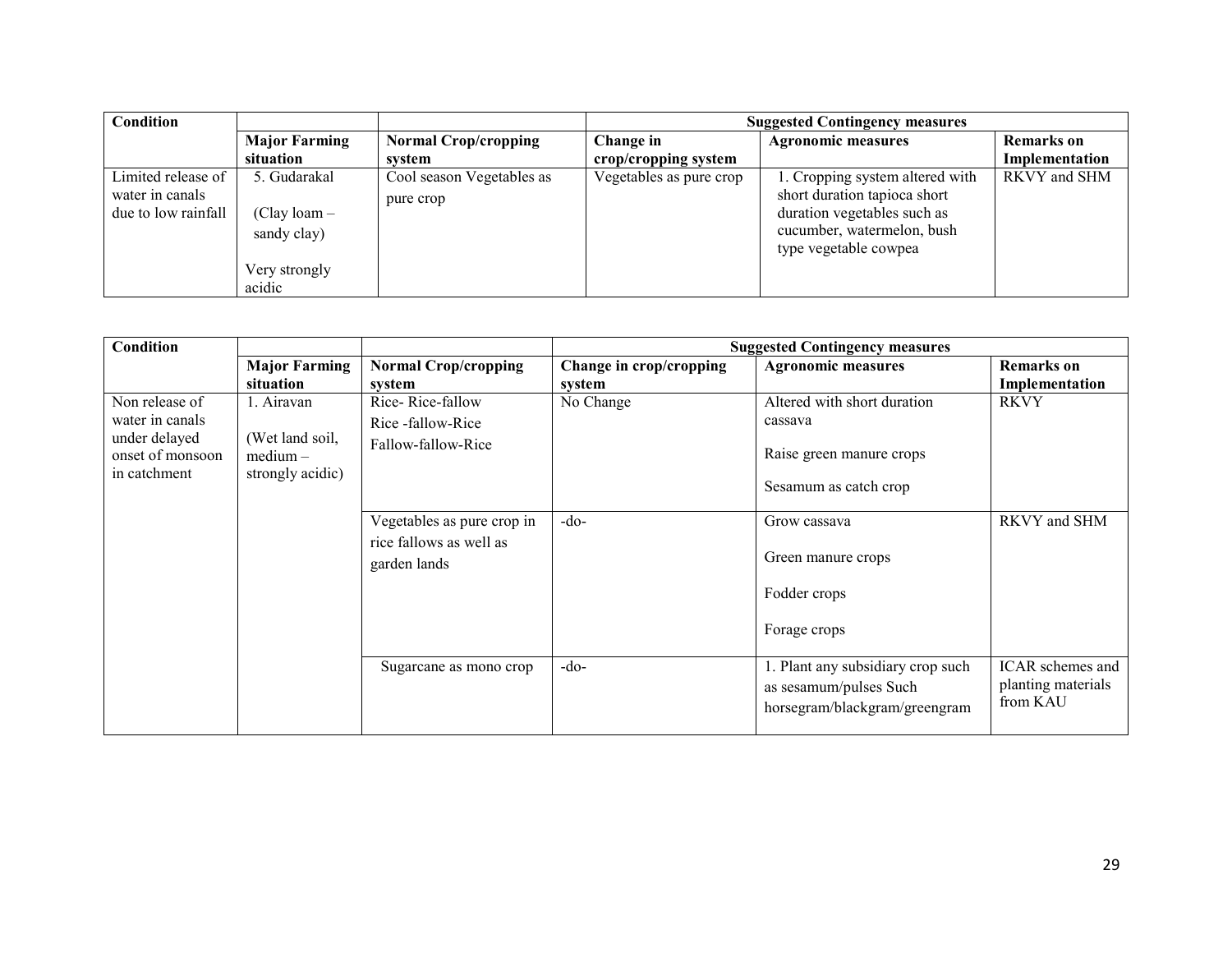| Condition                                                                              |                                                           |                                                                               |                         | <b>Suggested Contingency measures</b>                                                                    |                                                    |
|----------------------------------------------------------------------------------------|-----------------------------------------------------------|-------------------------------------------------------------------------------|-------------------------|----------------------------------------------------------------------------------------------------------|----------------------------------------------------|
|                                                                                        | <b>Major Farming</b>                                      | <b>Normal Crop/cropping</b>                                                   | Change in crop/cropping | <b>Agronomic measures</b>                                                                                | <b>Remarks</b> on                                  |
|                                                                                        | situation                                                 | system                                                                        | system                  |                                                                                                          | Implementation                                     |
| Non release of<br>water in canals<br>under delayed<br>onset of monsoon<br>in catchment | 2. Adoor<br>(Sandy clay<br>loam, very<br>strongly acidic) | Rubber as monocrop after<br>three years                                       | No Change               | 1. Not applicable                                                                                        |                                                    |
|                                                                                        |                                                           | Coconut as monocrop<br>Coconut with intercrops<br>such as banana, tubers etc. | $-do$                   | Husk burial<br>Mulching<br>2.<br>Raise green manure crops<br>3.<br>as cover crops under<br>rainfed cover | CDB schemes                                        |
|                                                                                        |                                                           | Vegetables as pure crop                                                       | $-do-$                  | Grow cassava<br>1.<br>Green manure crops<br>2.<br>Fodder crops<br>3.<br>Forage crops<br>4.               | RKVY and SHM                                       |
|                                                                                        |                                                           | Sugarcane as mono crop                                                        | $-do-$                  | 1. Plant any subsidiary crop such<br>as sesamum/pulses Such<br>horsegram/blackgram/greengram             | ICAR schemes and<br>planting materials<br>from KAU |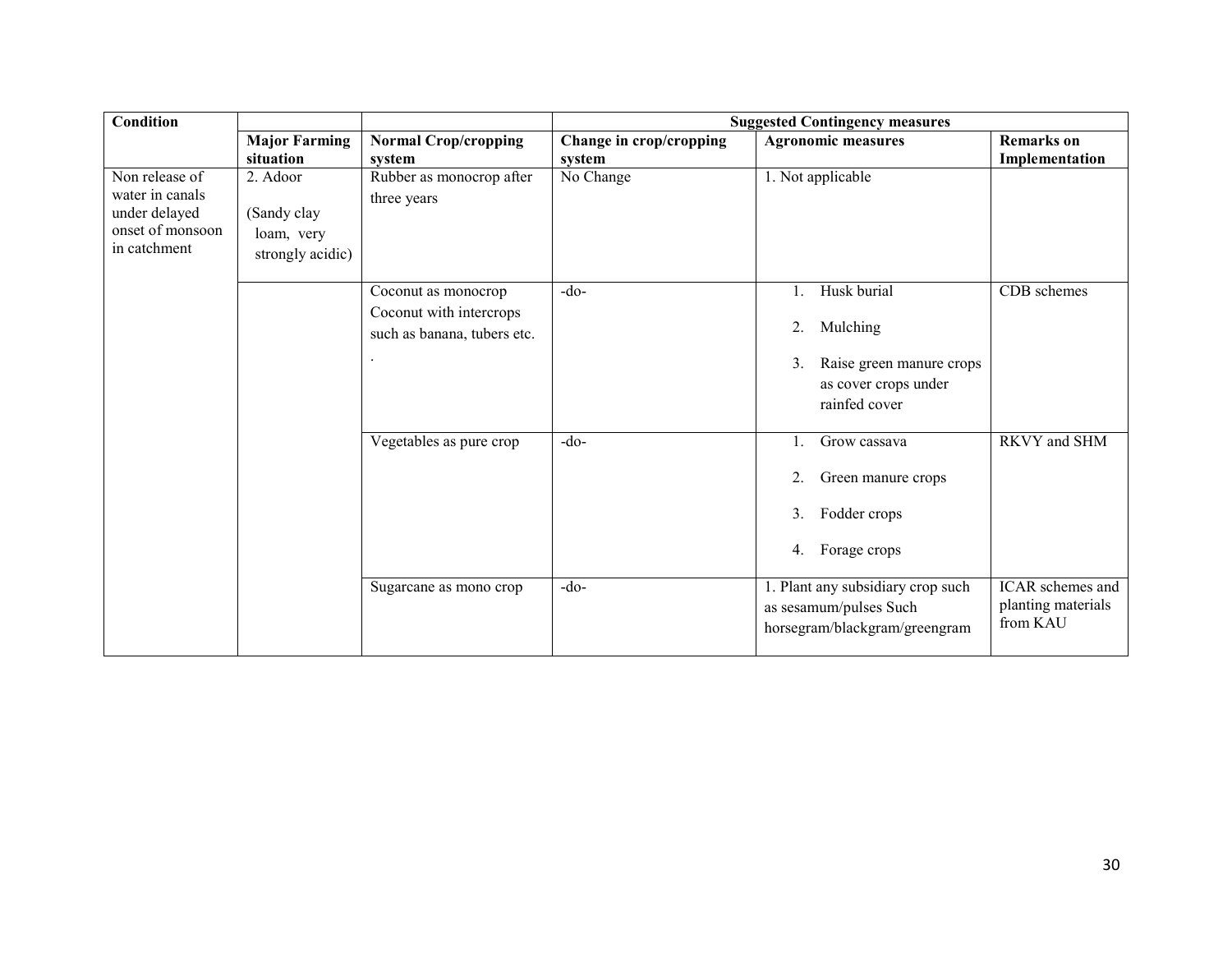| <b>Condition</b> |                      |                             |                           | <b>Suggested Contingency measures</b> |                    |
|------------------|----------------------|-----------------------------|---------------------------|---------------------------------------|--------------------|
|                  | <b>Major Farming</b> | <b>Normal Crop/cropping</b> | Change in crop/cropping   | <b>Agronomic measures</b>             | <b>Remarks</b> on  |
|                  | situation            | system                      | system                    |                                       | Implementation     |
| Non release of   | 3. Ayroor            | Banana as monocrop          | Grow pineapple instead of |                                       | RKVY and SHM       |
| water in canals  |                      |                             | banana                    |                                       |                    |
| under delayed    | $(Loam-sandy)$       |                             |                           |                                       |                    |
| onset of monsoon | loam, extremely      |                             | Switch on to tuber crops  |                                       |                    |
| in catchment     | to medium            |                             |                           |                                       |                    |
|                  | acidic)              |                             |                           |                                       |                    |
|                  |                      | Coconut as monocrop         | No Change                 | Husk burial                           | CDB schemes        |
|                  |                      | Coconut with intercrops     |                           |                                       |                    |
|                  |                      | such as banana, tubers etc. |                           | Mulching                              |                    |
|                  |                      |                             |                           | Raise green manure crops as cover     |                    |
|                  |                      |                             |                           |                                       |                    |
|                  |                      |                             |                           | crops under rainfed cover             |                    |
|                  |                      |                             |                           |                                       |                    |
|                  |                      | Vegetables as pure crop     | $-do-$                    | Grow cassava                          | RKVY and SHM       |
|                  |                      |                             |                           | Green manure crops                    |                    |
|                  |                      |                             |                           |                                       |                    |
|                  |                      |                             |                           | Fodder crops                          |                    |
|                  |                      |                             |                           | Forage crops                          |                    |
|                  |                      |                             |                           |                                       |                    |
|                  |                      | Sugarcane as mono crop      | $-do-$                    | 1. Plant any subsidiary crop such     | ICAR schemes and   |
|                  |                      |                             |                           | as sesamum/pulses Such                | planting materials |
|                  |                      |                             |                           | horsegram/blackgram/greengram         | from KAU           |
|                  |                      |                             |                           |                                       |                    |

| Condition            |                  |                             | <b>Suggested Contingency measures</b> |                           |                |  |
|----------------------|------------------|-----------------------------|---------------------------------------|---------------------------|----------------|--|
|                      | Major            | <b>Normal Crop/cropping</b> | Change in crop/cropping               | <b>Agronomic measures</b> | Remarks on     |  |
|                      | Farming          | system                      | system                                |                           | Implementation |  |
|                      | situation        |                             |                                       |                           |                |  |
| Non release of water | 4. Kumaran perur | Rubber as monocrop after    | No Change                             | 1. Not applicable         |                |  |
| in canals under      |                  | three years                 |                                       |                           |                |  |
| delayed onset of     | Gravelly clay    |                             |                                       |                           |                |  |
| monsoon in           | loam, slightly   |                             |                                       |                           |                |  |
| catchment            | acidic           |                             |                                       |                           |                |  |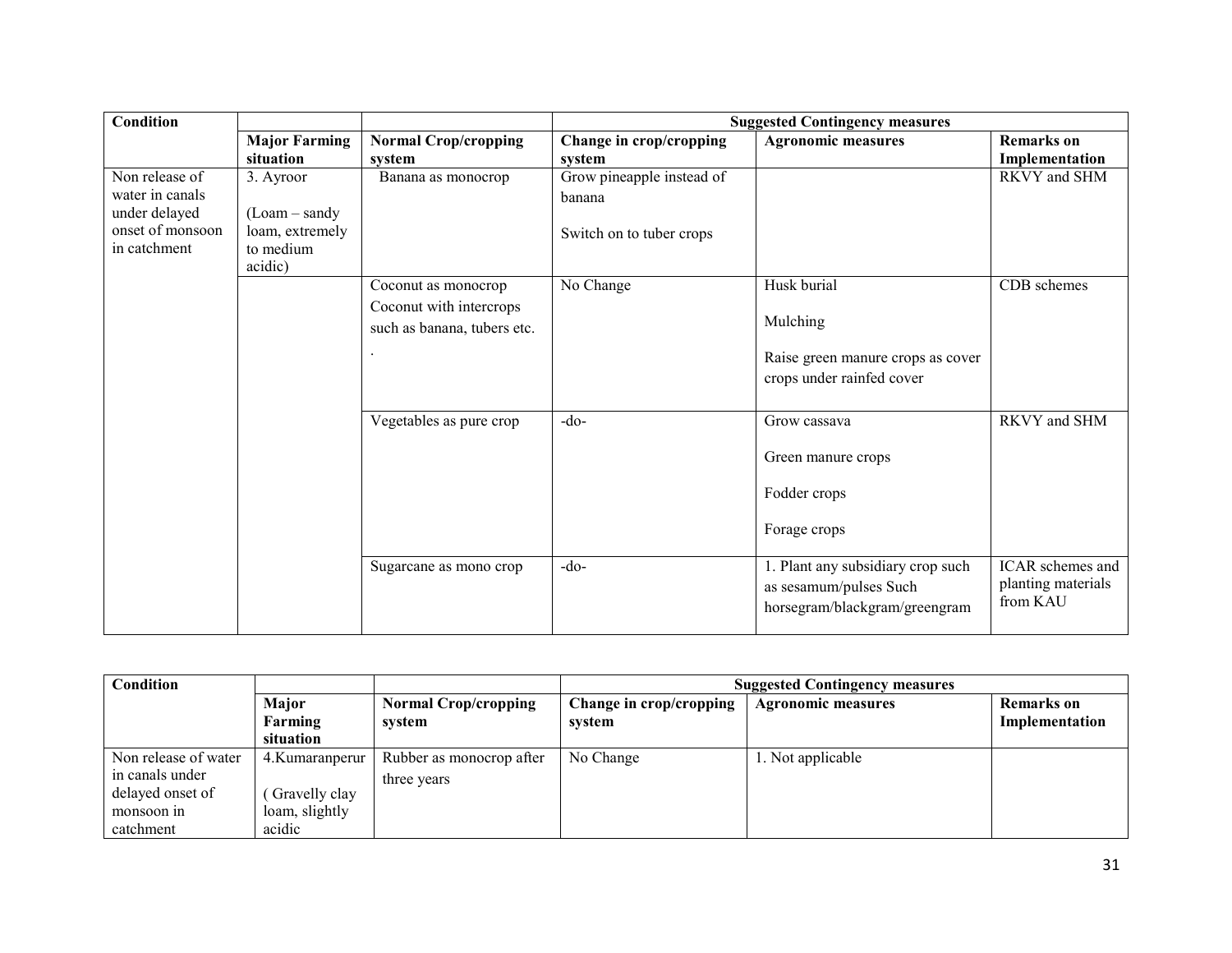| Condition |           |                                                        | <b>Suggested Contingency measures</b> |                                                                |                   |  |
|-----------|-----------|--------------------------------------------------------|---------------------------------------|----------------------------------------------------------------|-------------------|--|
|           | Major     | <b>Normal Crop/cropping</b>                            | Change in crop/cropping               | <b>Agronomic measures</b>                                      | <b>Remarks</b> on |  |
|           | Farming   | system                                                 | system                                |                                                                | Implementation    |  |
|           | situation |                                                        |                                       |                                                                |                   |  |
|           |           | Banana as monocrop                                     | $-do-$                                | 1. Grow pineapple instead of banana                            | RKVY and SHM      |  |
|           |           |                                                        |                                       | 2. Switch on to tuber crops                                    |                   |  |
|           |           | Coconut as monocrop                                    | $-do-$                                | Husk burial                                                    | CDB schemes       |  |
|           |           | Coconut with intercrops<br>such as banana, tubers etc. |                                       | Mulching                                                       |                   |  |
|           |           |                                                        |                                       | Raise green manure crops as cover<br>crops under rainfed cover |                   |  |

| Condition            |                |                             | <b>Suggested Contingency measures</b> |                           |                   |  |
|----------------------|----------------|-----------------------------|---------------------------------------|---------------------------|-------------------|--|
|                      | Major          | <b>Normal Crop/cropping</b> | Change in crop/cropping               | <b>Agronomic measures</b> | <b>Remarks</b> on |  |
|                      | Farming        | system                      | system                                |                           | Implementation    |  |
|                      | situation      |                             |                                       |                           |                   |  |
| Non release of water | 5.Gudarakal    | Cool season Vegetables as   | Vegetables as pure crop               | Grow cassava              | RKVY and SHM      |  |
| in canals under      |                | pure crop                   |                                       |                           |                   |  |
| delayed onset of     | $(Clay loan -$ |                             |                                       | Green manure crops        |                   |  |
| monsoon in           | sandy clay)    |                             |                                       |                           |                   |  |
| catchment            |                |                             |                                       | Fodder crops              |                   |  |
|                      | Very strongly  |                             |                                       |                           |                   |  |
|                      | acidic         |                             |                                       | Forage crops              |                   |  |
|                      |                |                             |                                       |                           |                   |  |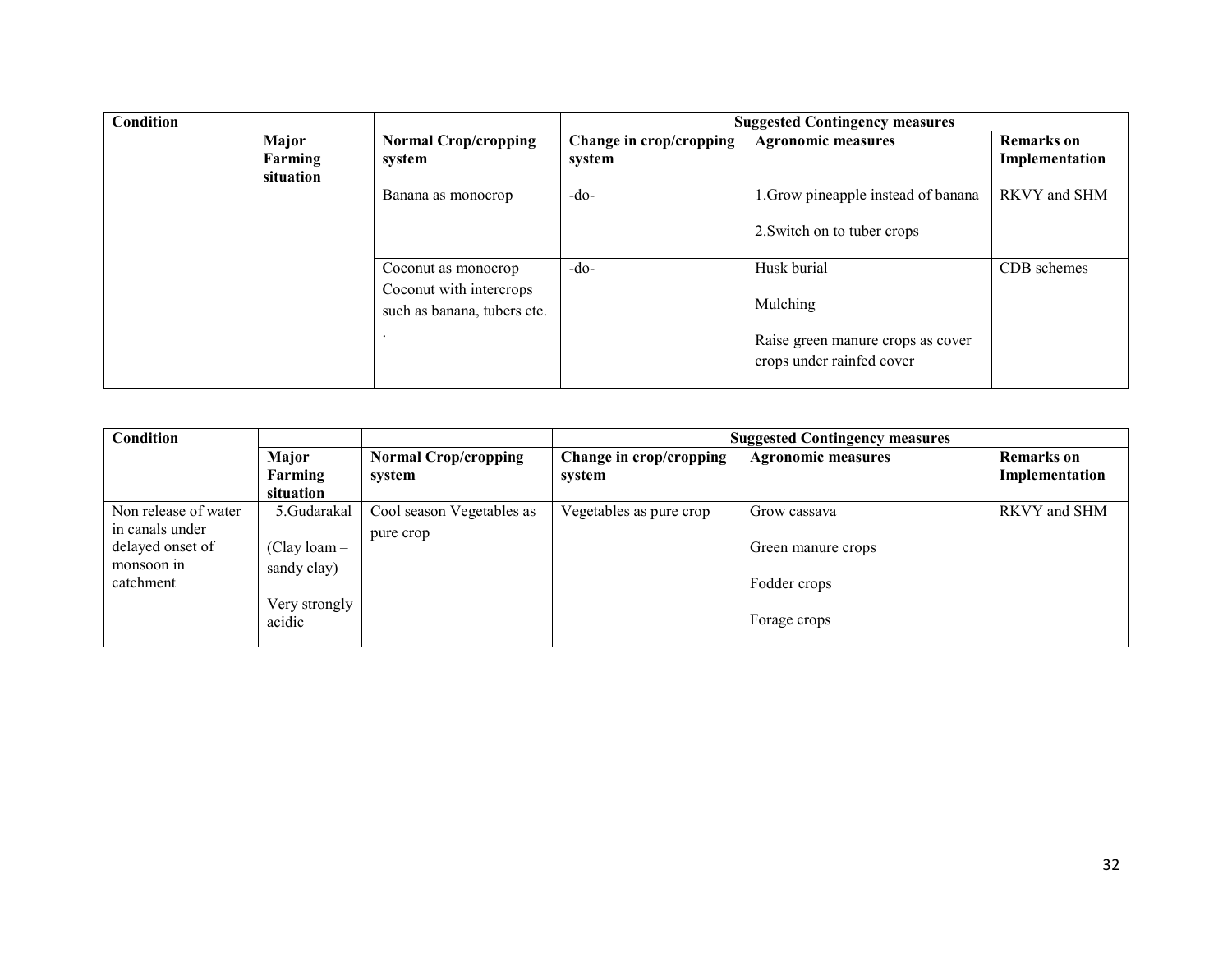| <b>Condition</b>                                                                 |                                                                    |                                                                               |                                   | <b>Suggested Contingency measures</b>                                                     |                                     |
|----------------------------------------------------------------------------------|--------------------------------------------------------------------|-------------------------------------------------------------------------------|-----------------------------------|-------------------------------------------------------------------------------------------|-------------------------------------|
|                                                                                  | Major<br>Farming<br>situation                                      | <b>Normal Crop/cropping</b><br>system                                         | Change in crop/cropping<br>system | Agronomic measures                                                                        | <b>Remarks</b> on<br>Implementation |
| Lack of inflows into<br>tanks due to<br>insufficient/delayed<br>onset of monsoon | 1. Airavan<br>(Wet land<br>soil, medium<br>$-$ strongly<br>acidic) | Rice-rice-fallow<br>Rice-fallow-rice<br>Fallow-fallow-rice                    | No Change                         | Altered with short duration cassava<br>Raise green manure crops<br>Sesamum as catch crop  | <b>RKVY</b>                         |
|                                                                                  |                                                                    | Vegetables as pure crop in<br>rice fallows as well as<br>garden lands         | $-do-$                            | Grow cassava<br>Green manure crops<br>Fodder crops<br>Forage crops                        | RKVY and SHM                        |
|                                                                                  |                                                                    | Sugarcane as mono crop                                                        | $-do-$                            | Plant any subsidiary crop such as<br>sesamum/pulses such<br>horsegram/blackgram/greengram | <b>ICAR</b> schemes                 |
| <b>Condition</b>                                                                 |                                                                    |                                                                               |                                   | <b>Suggested Contingency measures</b>                                                     |                                     |
|                                                                                  | Major<br>Farming<br>situation                                      | <b>Normal Crop/cropping</b><br>system                                         | Change in crop/cropping<br>system | <b>Agronomic measures</b>                                                                 | <b>Remarks</b> on<br>Implementation |
| Lack of inflows into<br>tanks due to<br>insufficient/delayed<br>onset of monsoon | 2. Adoor<br>(Sandy clay<br>loam, very<br>strongly<br>acidic)       | Rubber as monocrop after<br>three years                                       | No Change                         | 1. Not applicable                                                                         |                                     |
|                                                                                  |                                                                    | Coconut as monocrop<br>Coconut with intercrops<br>such as banana, tubers etc. | $-do-$                            | Husk burial<br>Mulching<br>Raise green manure crops as cover<br>crops under rainfed cover | CDB schemes                         |
|                                                                                  |                                                                    | Vegetables as pure crop                                                       | $-do-$                            | Grow cassava                                                                              | <b>RKVY</b> and SHM                 |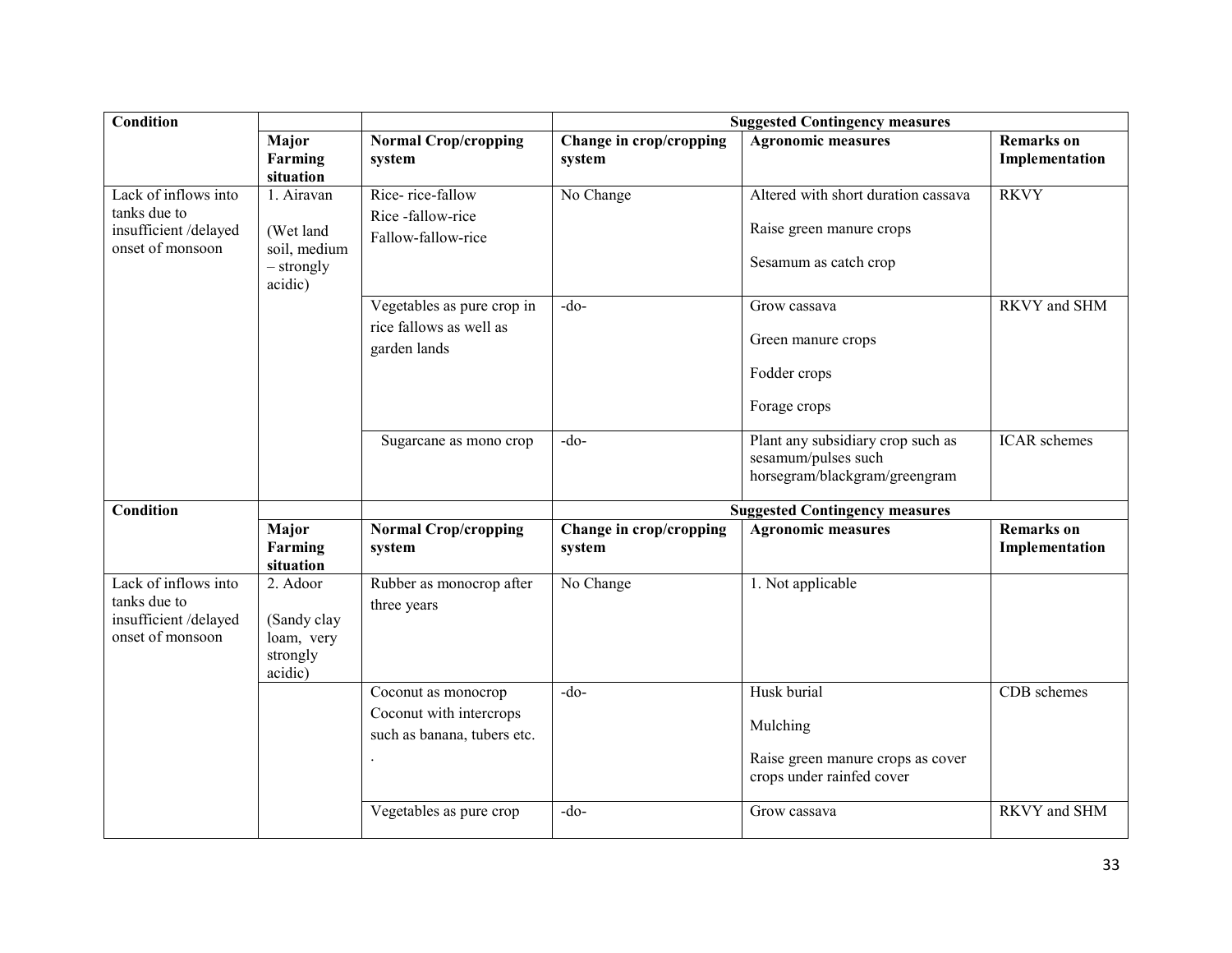| Condition                                                                        |                                       |                                                                               |                                   | <b>Suggested Contingency measures</b>                                                        |                                     |
|----------------------------------------------------------------------------------|---------------------------------------|-------------------------------------------------------------------------------|-----------------------------------|----------------------------------------------------------------------------------------------|-------------------------------------|
|                                                                                  | Major<br>Farming<br>situation         | <b>Normal Crop/cropping</b><br>system                                         | Change in crop/cropping<br>system | <b>Agronomic measures</b>                                                                    | <b>Remarks</b> on<br>Implementation |
|                                                                                  |                                       |                                                                               |                                   | Green manure crops<br>Fodder crops                                                           |                                     |
|                                                                                  |                                       |                                                                               |                                   | Forage crops                                                                                 |                                     |
| Condition                                                                        |                                       |                                                                               |                                   | <b>Suggested Contingency measures</b>                                                        |                                     |
|                                                                                  | Major<br>Farming<br>situation         | <b>Normal Crop/cropping</b><br>system                                         | Change in crop/cropping<br>system | <b>Agronomic measures</b>                                                                    | <b>Remarks</b> on<br>Implementation |
| Lack of inflows into<br>tanks due to<br>insufficient/delayed<br>onset of monsoon | 3. Ayroor<br>$(Loam -$<br>sandy loam, | Banana as monocrop                                                            | No Change                         | Grow pineapple instead of banana<br>Switch on to tuber crops                                 | <b>RKVY</b> and SHM                 |
|                                                                                  | extremely to<br>medium<br>acidic)     | Coconut as monocrop<br>Coconut with intercrops<br>such as banana, tubers etc. | $-do-$                            | Husk burial<br>Mulching<br>Raise green manure crops as cover<br>crops under rainfed cover    | CDB schemes                         |
|                                                                                  |                                       | Vegetables as pure crop                                                       | $-do$                             | Grow cassava<br>Green manure crops<br>Fodder crops<br>Forage crops                           | RKVY and SHM                        |
|                                                                                  |                                       | Sugarcane as mono crop                                                        | $-do$                             | 1. Plant any subsidiary crop such as<br>sesamum/pulses auch<br>horsegram/blackgram/greengram | <b>ICAR</b> schemes                 |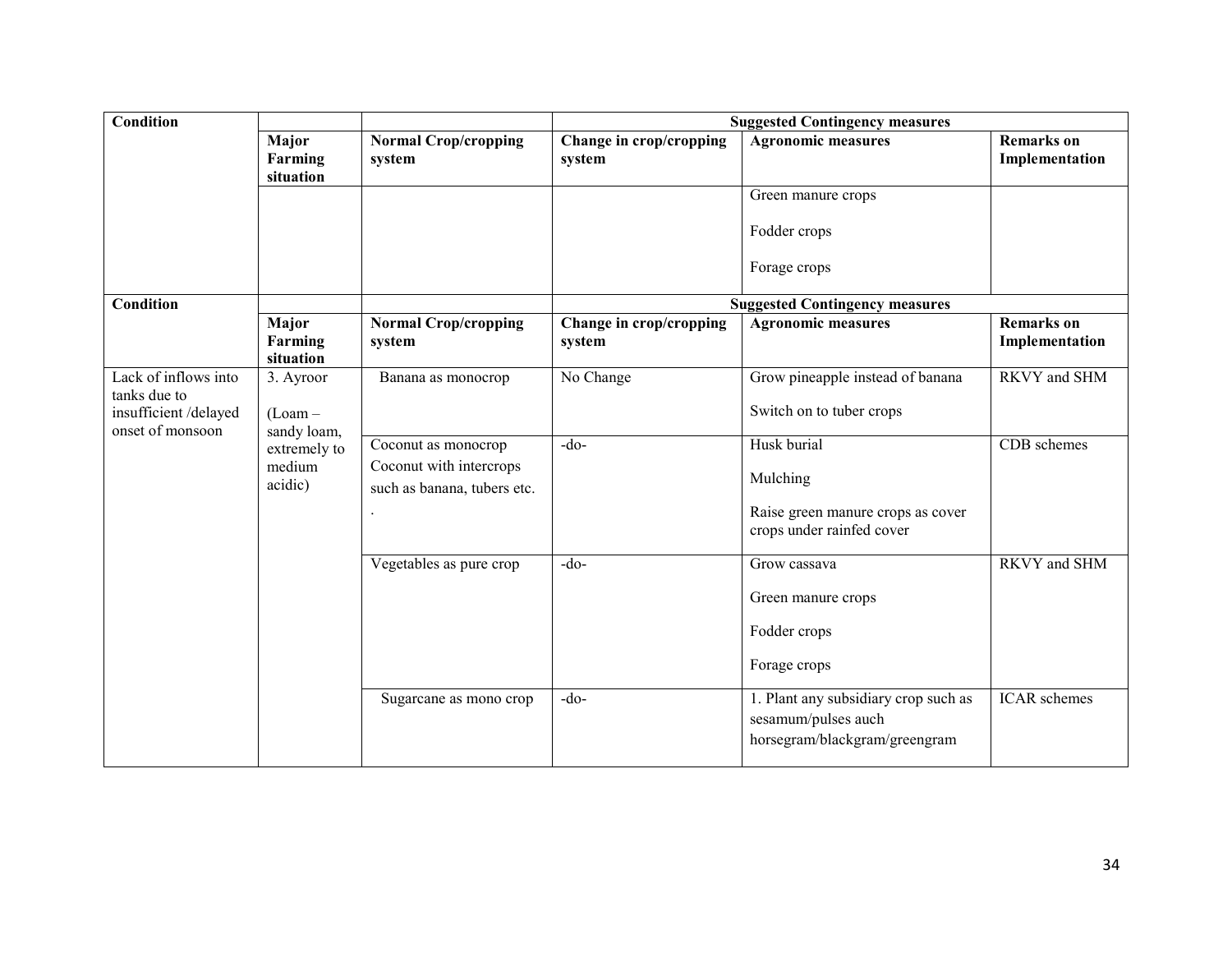| Condition                                                                        |                                           |                                                                               |                                   | <b>Suggested Contingency measures</b>                                                     |                                     |
|----------------------------------------------------------------------------------|-------------------------------------------|-------------------------------------------------------------------------------|-----------------------------------|-------------------------------------------------------------------------------------------|-------------------------------------|
|                                                                                  | Major<br>Farming<br>situation             | <b>Normal Crop/cropping</b><br>system                                         | Change in crop/cropping<br>system | <b>Agronomic measures</b>                                                                 | <b>Remarks</b> on<br>Implementation |
| Lack of inflows into<br>tanks due to<br>insufficient/delayed<br>onset of monsoon | 4.<br>Kumaranperur                        | Rubber as monocrop after<br>three years                                       | No Change                         | 1. Not applicable                                                                         |                                     |
|                                                                                  | Gravelly clay<br>loam, slightly<br>acidic | Banana as monocrop                                                            | $-do-$                            | Grow pineapple instead of banana<br>Switch on to tuber crops                              | RKVY and SHM                        |
|                                                                                  |                                           | Coconut as monocrop<br>Coconut with intercrops<br>such as banana, tubers etc. | $-do-$                            | Husk burial<br>Mulching<br>Raise green manure crops as cover<br>crops under rainfed cover | CDB schemes                         |

| Condition                                                                        |                                                                       |                                        | <b>Suggested Contingency measures</b> |                                                                   |                                     |  |
|----------------------------------------------------------------------------------|-----------------------------------------------------------------------|----------------------------------------|---------------------------------------|-------------------------------------------------------------------|-------------------------------------|--|
|                                                                                  | Major<br>Farming<br>situation                                         | <b>Normal Crop/cropping</b><br>system  | Change in crop/cropping<br>system     | <b>Agronomic measures</b>                                         | <b>Remarks</b> on<br>Implementation |  |
| Lack of inflows into<br>tanks due to<br>insufficient/delayed<br>onset of monsoon | Gudarakal<br>$(Clay loan -$<br>sandy clay)<br>Very strongly<br>acidic | Cool season Vegetables as<br>pure crop | $\overline{As}$ irrigated crop        | Grow cassava<br>Green manure crops<br>Fodder crops<br>Forage crop | RKVY and SHM                        |  |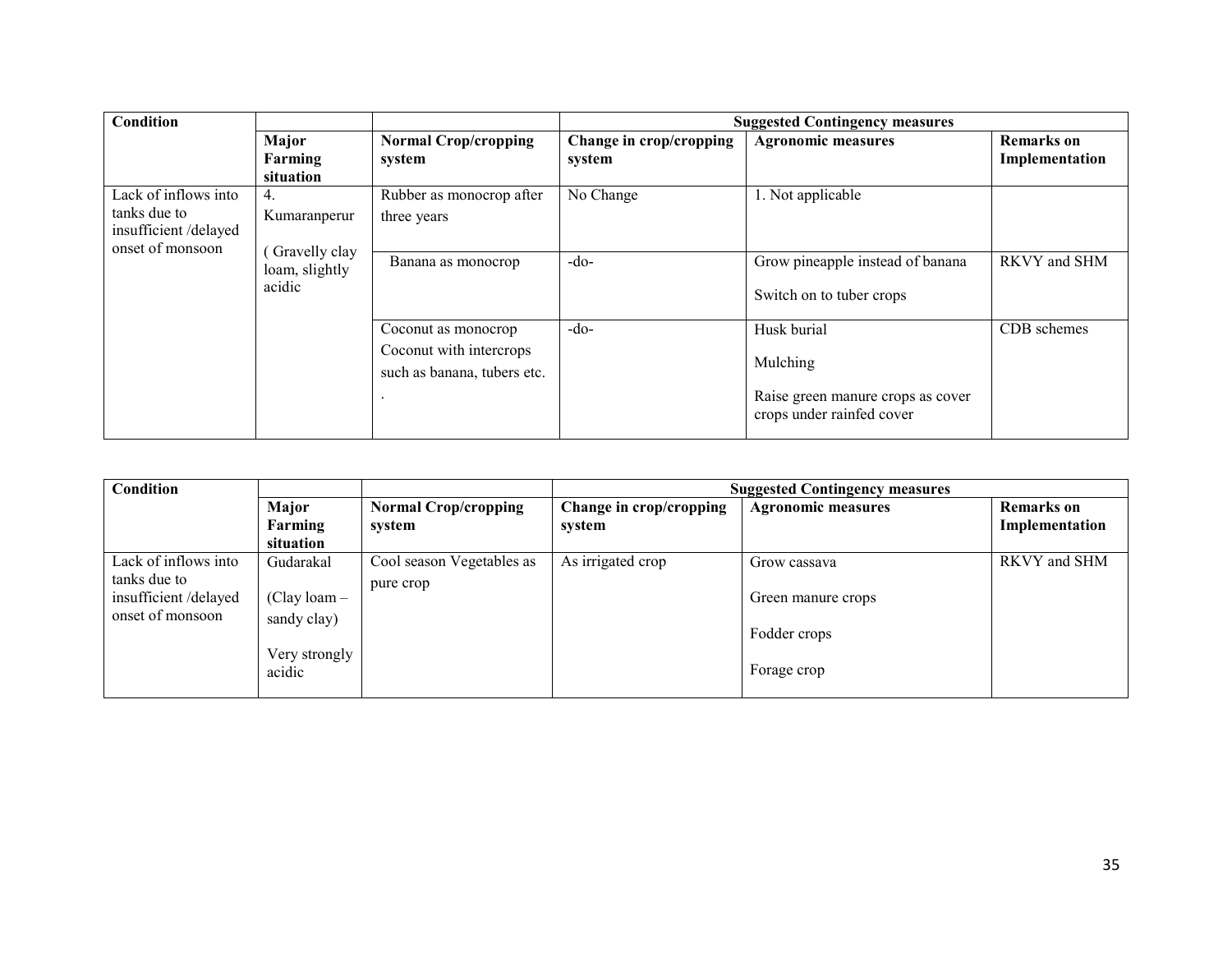| <b>Condition</b>                                               |                                                                 |                                                                       | <b>Suggested Contingency measures</b> |                                                                                                                              |                                     |
|----------------------------------------------------------------|-----------------------------------------------------------------|-----------------------------------------------------------------------|---------------------------------------|------------------------------------------------------------------------------------------------------------------------------|-------------------------------------|
|                                                                | Major<br>Farming<br>situation                                   | <b>Normal Crop/cropping</b><br>system                                 | Change in<br>crop/cropping system     | <b>Agronomic measures</b>                                                                                                    | <b>Remarks</b> on<br>Implementation |
| Insufficient<br>groundwater<br>recharge due to<br>low rainfall | 1. Airavan<br>(Wet land soil,<br>$medium -$<br>strongly acidic) | Rice-rice-fallow<br>Rice-fallow-rice<br>Fallow-fallow-rice            | No Change                             | 1. Raise aerobic rice varieties<br>2. Short duration vegetables, bush cowpea<br>3. Raise pulse crop<br>4. Green manure crops | <b>RKVY</b>                         |
|                                                                |                                                                 | Vegetables as pure crop<br>in rice fallows as well as<br>garden lands | $-do-$                                | 1. Drip irrigation<br>2. Short duration vegetables of $2\frac{1}{2}$ months<br>3. Basin irrigation $+$ mulching              | RKVY and SHM                        |
|                                                                |                                                                 | Sugarcane as mono crop                                                | $-do-$                                | 1. Alternate furrow irrigation<br>2. Paired row irrigation<br>3. bed irrigation                                              | ICAR schemes                        |

| Condition       |             |                    | <b>Suggested Contingency measures</b> |                                                  |                   |
|-----------------|-------------|--------------------|---------------------------------------|--------------------------------------------------|-------------------|
|                 | Major       | <b>Normal</b>      | Change in                             | <b>Agronomic measures</b>                        | <b>Remarks</b> on |
|                 | Farming     | Crop/cropping      | crop/cropping system                  |                                                  | Implementation    |
|                 | situation   | system             |                                       |                                                  |                   |
| Insufficient    | 2. Adoor    | Rubber as monocrop | Rubber as monocrop                    | 1. Water harvesting techniques to recharge       | Rubber board      |
| groundwater     |             | after three years  | after three years                     | ground water infiltration                        | schemes           |
| recharge due to | (Sandy clay |                    |                                       |                                                  |                   |
| low rainfall    | loam, very  |                    |                                       | 2. Soil conservation measures to recharge ground |                   |
|                 | strongly    |                    |                                       | water infiltration                               |                   |
|                 | acidic)     |                    |                                       |                                                  |                   |
|                 |             |                    |                                       | 3. Raise cover crops                             |                   |
|                 |             |                    |                                       |                                                  |                   |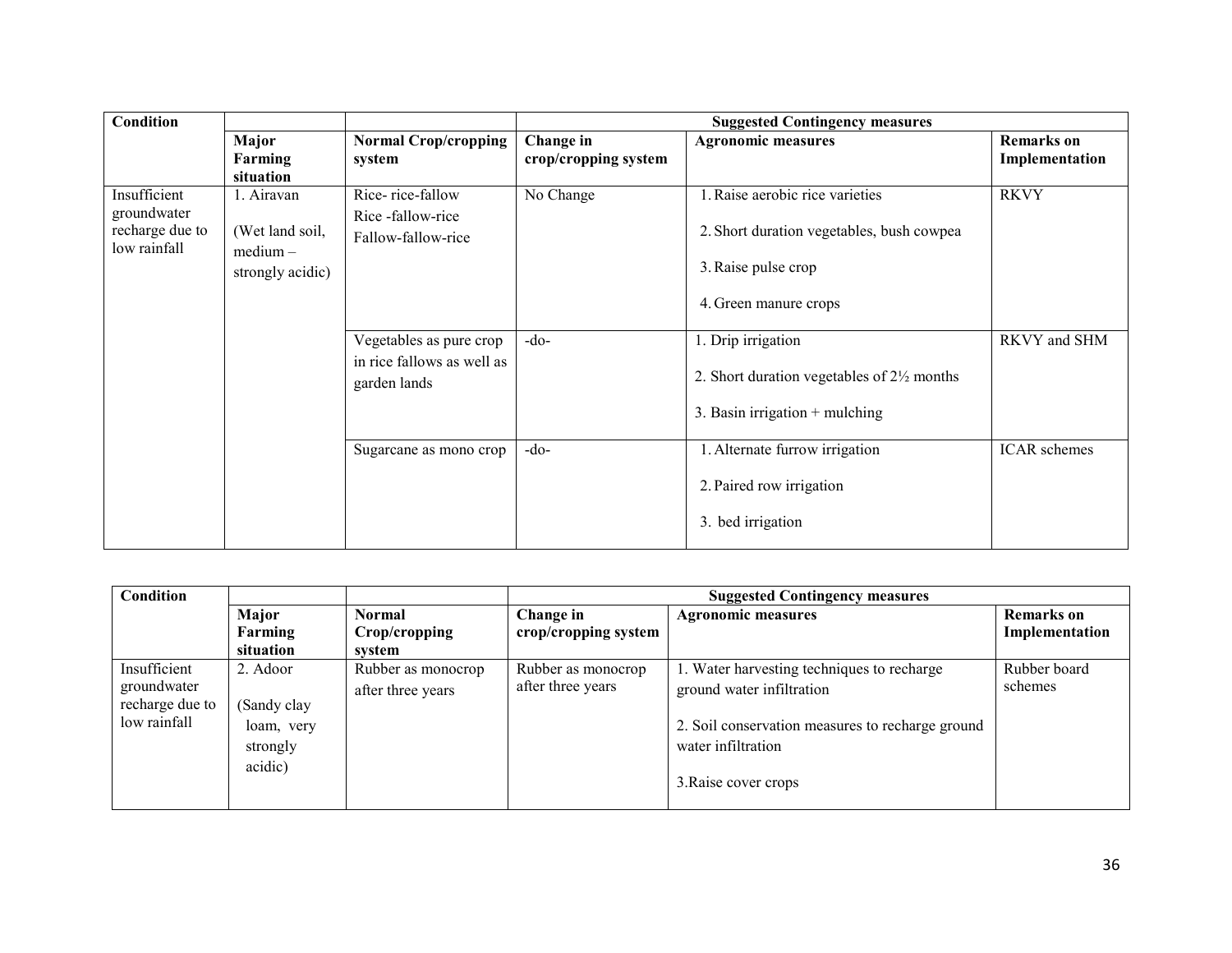| <b>Condition</b>                                               |                                                                        |                                                                                  | <b>Suggested Contingency measures</b>                                            |                                                                                                                                |                                     |  |
|----------------------------------------------------------------|------------------------------------------------------------------------|----------------------------------------------------------------------------------|----------------------------------------------------------------------------------|--------------------------------------------------------------------------------------------------------------------------------|-------------------------------------|--|
|                                                                | Major<br>Farming<br>situation                                          | <b>Normal</b><br>Crop/cropping<br>system                                         | Change in<br>crop/cropping system                                                | <b>Agronomic measures</b>                                                                                                      | <b>Remarks</b> on<br>Implementation |  |
|                                                                |                                                                        | Coconut as monocrop<br>Coconut with<br>intercrops such as<br>banana, tubers etc. | Coconut as monocrop.<br>Coconut with<br>intercrops such as<br>banana, tubers etc | Drip irrigation $+$ mulching<br>$1_{\cdot}$<br>Husk burial<br>2.                                                               | CDB schemes                         |  |
|                                                                |                                                                        | Vegetables as pure<br>crop                                                       | Vegetables as pure<br>crop                                                       | Drip irrigation<br>Short duration vegetables of $2\frac{1}{2}$ months<br>Basin irrigation $+$ mulching                         | <b>RKVY</b> and SHM                 |  |
| <b>Condition</b>                                               |                                                                        |                                                                                  |                                                                                  | <b>Suggested Contingency measures</b>                                                                                          |                                     |  |
|                                                                | Major<br>Farming<br>situation                                          | <b>Normal</b><br>Crop/cropping<br>system                                         | Change in<br>crop/cropping system                                                | <b>Agronomic measures</b>                                                                                                      | <b>Remarks</b> on<br>Implementation |  |
| Insufficient<br>groundwater<br>recharge due to<br>low rainfall | 3. Ayroor<br>$(Loam-sandy)$<br>loam,<br>extremely to<br>medium acidic) | Banana as monocrop                                                               | No Change                                                                        | 1. Drip irrigation<br>2. Recharge ground water through water<br>conservation measures mulching, raising,<br>green manure crops | <b>RKVY</b> and SHM                 |  |
|                                                                |                                                                        | Coconut as monocrop<br>Coconut with<br>intercrops such as<br>banana, tubers etc. | $-do-$                                                                           | 3. Drip irrigation $+$ mulching<br>4. Husk burial                                                                              | CDB schemes                         |  |
|                                                                |                                                                        | Vegetables as pure<br>crop                                                       | $-do$                                                                            | Drip irrigation<br>Short duration vegetables of $2\frac{1}{2}$ months<br>Basin irrigation $+$ mulching                         | <b>RKVY</b> and SHM                 |  |
|                                                                |                                                                        | Sugarcane as mono<br>crop                                                        | $-do-$                                                                           | Alternate furrow irrigation                                                                                                    | ICAR schemes                        |  |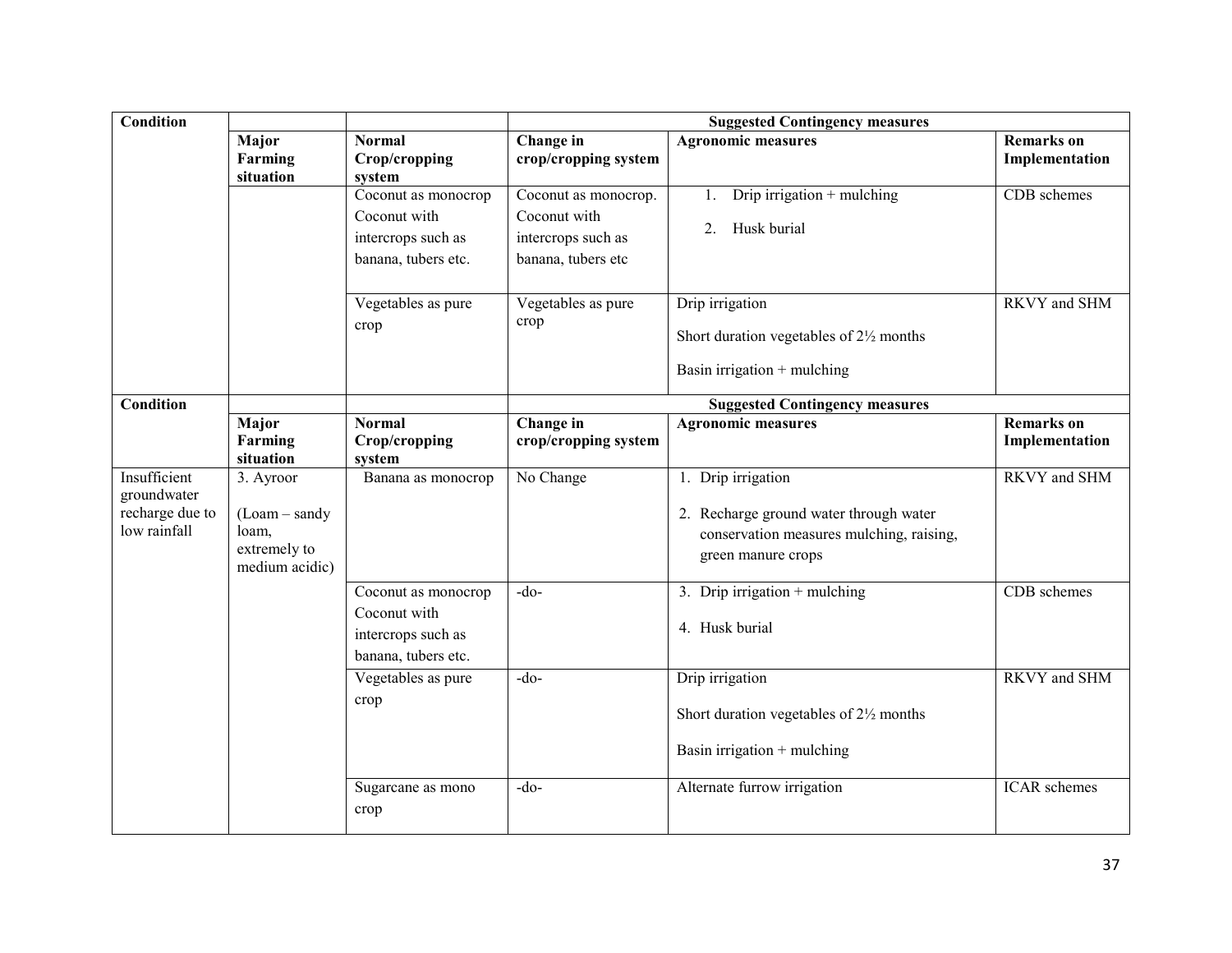| <b>Condition</b>                                               |                                                            |                                                                                           | <b>Suggested Contingency measures</b> |                                                                                                                                                                           |                                     |
|----------------------------------------------------------------|------------------------------------------------------------|-------------------------------------------------------------------------------------------|---------------------------------------|---------------------------------------------------------------------------------------------------------------------------------------------------------------------------|-------------------------------------|
|                                                                | Major<br>Farming<br>situation                              | <b>Normal</b><br>Crop/cropping<br>system                                                  | Change in<br>crop/cropping system     | <b>Agronomic measures</b>                                                                                                                                                 | <b>Remarks</b> on<br>Implementation |
|                                                                |                                                            |                                                                                           |                                       | Paired row irrigation                                                                                                                                                     |                                     |
|                                                                |                                                            |                                                                                           |                                       | Bed irrigation                                                                                                                                                            |                                     |
| Condition                                                      |                                                            |                                                                                           |                                       | <b>Suggested Contingency measures</b>                                                                                                                                     |                                     |
|                                                                | Major<br>Farming<br>situation                              | <b>Normal</b><br>Crop/cropping<br>system                                                  | Change in<br>crop/cropping system     | <b>Agronomic measures</b>                                                                                                                                                 | <b>Remarks</b> on<br>Implementation |
| Insufficient<br>groundwater<br>recharge due to<br>low rainfall | Kumaranperur<br>(Gravelly clay<br>loam, slightly<br>acidic | Rubber as monocrop<br>after three years                                                   | No Change                             | 1. Water harvesting techniques to recharge<br>ground water infiltration<br>2. Soil conservation measures to recharge ground<br>water infiltration<br>3. Raise cover crops | Rubber board<br>schemes             |
|                                                                |                                                            | Banana as monocrop                                                                        | $-do$                                 | Drip irrigation<br>Recharge<br>ground<br>through<br>water<br>water<br>conservation measures mulching, raising, green<br>manure crops                                      | RKVY and SHM                        |
|                                                                |                                                            | Coconut as monocrop<br>with<br>Coconut<br>such<br>intercrops<br>as<br>banana, tubers etc. | $-do$                                 | Drip irrigation $+$ mulching<br>Husk burial                                                                                                                               | CDB schemes                         |
| <b>Condition</b>                                               |                                                            |                                                                                           |                                       | <b>Suggested Contingency measures</b>                                                                                                                                     |                                     |
|                                                                | Major<br>Farming<br>situation                              | <b>Normal</b><br>Crop/cropping<br>system                                                  | Change in<br>crop/cropping system     | <b>Agronomic measures</b>                                                                                                                                                 | <b>Remarks</b> on<br>Implementation |
| Insufficient<br>groundwater<br>recharge due to<br>low rainfall | 5. Gudarakal<br>$(Clay loan -$                             | Cool season<br>Vegetables                                                                 | As irrigated crop                     | Drip irrigation<br>Short duration vegetables of $2\frac{1}{2}$ months                                                                                                     | <b>RKVY</b> and SHM                 |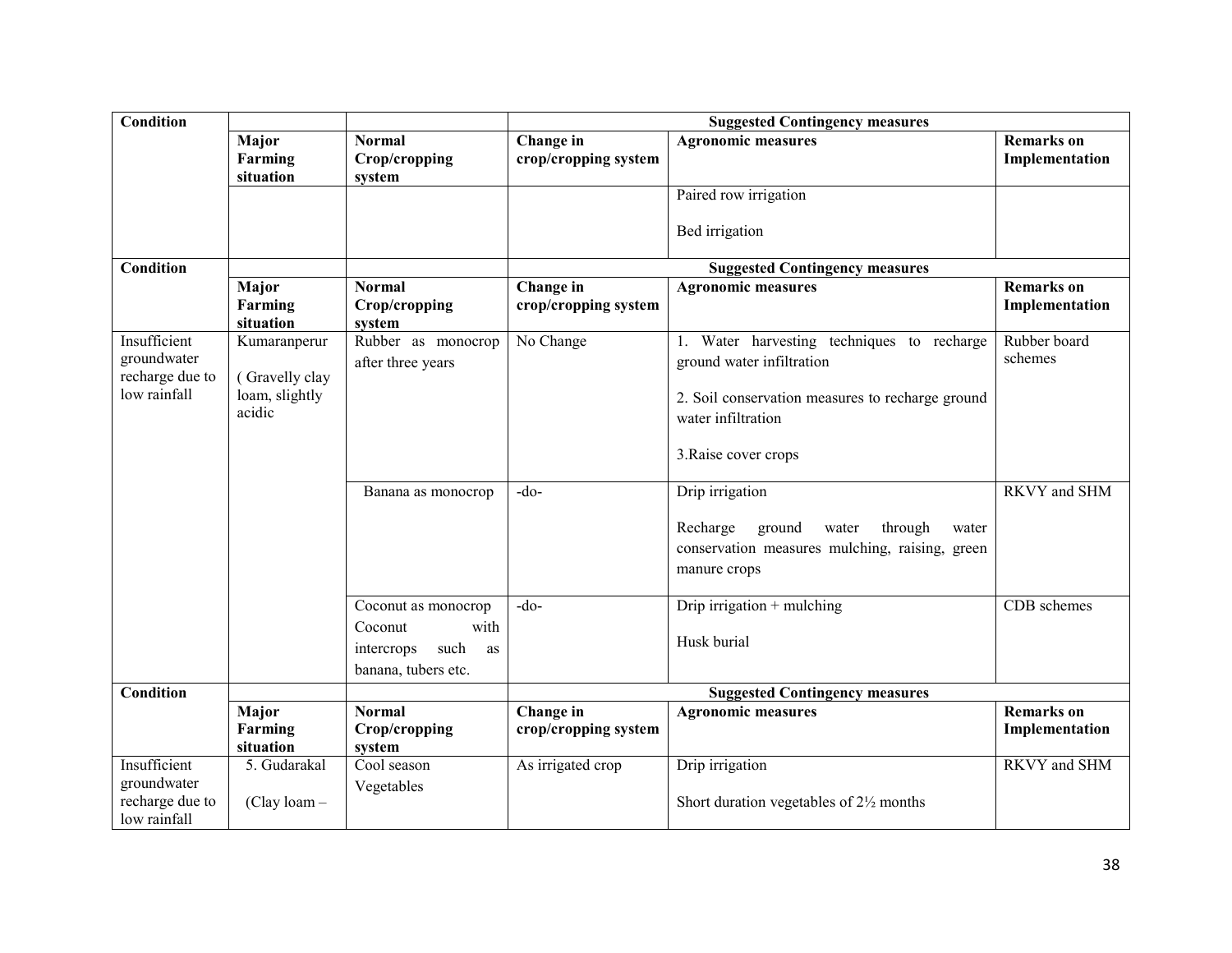| <b>Condition</b> |               |               | <b>Suggested Contingency measures</b> |                            |                   |
|------------------|---------------|---------------|---------------------------------------|----------------------------|-------------------|
|                  | Major         | Normal        | Change in                             | <b>Agronomic measures</b>  | <b>Remarks</b> on |
|                  | Farming       | Crop/cropping | crop/cropping system                  |                            | Implementation    |
|                  | situation     | system        |                                       |                            |                   |
|                  | sandy clay)   |               |                                       | Basin irrigation +Mulching |                   |
|                  |               |               |                                       |                            |                   |
|                  | Very strongly |               |                                       |                            |                   |
|                  | acidic        |               |                                       |                            |                   |

### 2.2 Unusual rains (untimely, unseasonal etc) (for both rainfed and irrigated situations)

| <b>Condition</b>                                                        | <b>Suggested contingency measure</b>                                                                                                                                                                          |                                  |                        |              |  |
|-------------------------------------------------------------------------|---------------------------------------------------------------------------------------------------------------------------------------------------------------------------------------------------------------|----------------------------------|------------------------|--------------|--|
| Continuous high rainfall in a<br>short span leading to water<br>logging | <b>Vegetative stage</b>                                                                                                                                                                                       | <b>Flowering stage</b>           | Crop maturity<br>stage | Post harvest |  |
| Rubber based                                                            |                                                                                                                                                                                                               | Not grown in plain area          |                        |              |  |
| Banana based                                                            | 1. Cultivating in raised ridges/ mounts<br>2. Drain out excess water                                                                                                                                          | Propping up to reduce<br>lodging |                        |              |  |
| Coconut based                                                           | 1. Flood provide drainage                                                                                                                                                                                     |                                  |                        |              |  |
| Rice based                                                              | 1. Pump out water from field                                                                                                                                                                                  |                                  |                        |              |  |
| Vegetable based                                                         | 1. Pump out water from field<br>2.On rainfed beds/mounts                                                                                                                                                      |                                  |                        |              |  |
| Sugarcane                                                               | 1. Gap filling using polybag settlings after<br>water logging<br>2. Planting flood tolerant varieties in such<br>areas<br>3. Planting in raised beds in such areas<br>4. Earthing up to enhance root aeration |                                  |                        |              |  |
| Heavy rainfall with high speed<br>winds in a short span                 |                                                                                                                                                                                                               | Propping                         |                        |              |  |
| 1. Rubber based                                                         | 1. Plant wind brakes along the borders                                                                                                                                                                        |                                  |                        |              |  |
| 2. Banana based                                                         | 1. Propping up<br>2. Plant wind brakes                                                                                                                                                                        |                                  |                        |              |  |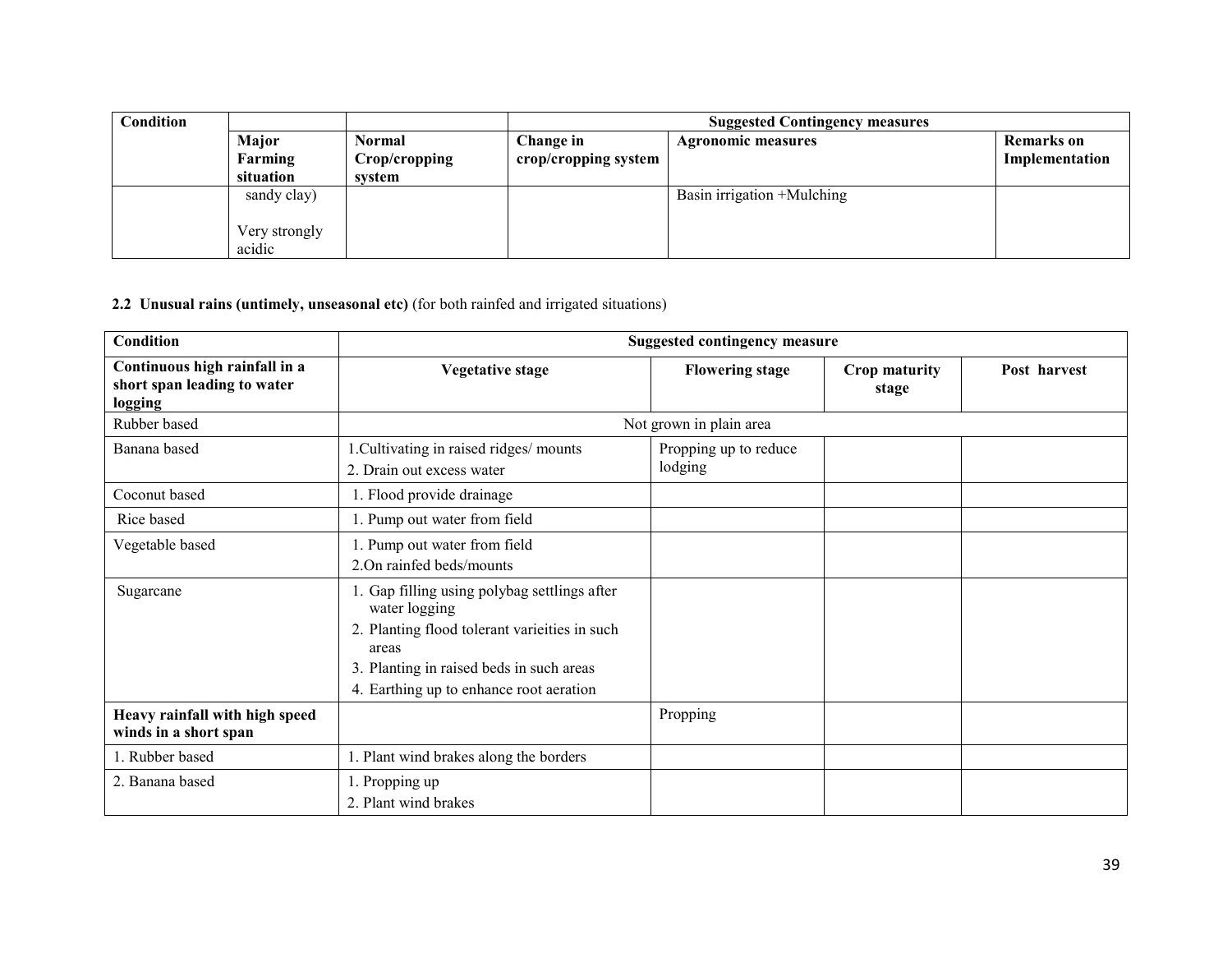| 3. Coconut based                                          | No special measures required                                                                                                                                                                                                                                                                                                                                                                                                                                               |                  |                                                                                                                                                                                       |
|-----------------------------------------------------------|----------------------------------------------------------------------------------------------------------------------------------------------------------------------------------------------------------------------------------------------------------------------------------------------------------------------------------------------------------------------------------------------------------------------------------------------------------------------------|------------------|---------------------------------------------------------------------------------------------------------------------------------------------------------------------------------------|
| 4. Rice based                                             |                                                                                                                                                                                                                                                                                                                                                                                                                                                                            | Harvest the crop |                                                                                                                                                                                       |
| 5. Vegetables based                                       | Rain shelter cultivation/precision farming                                                                                                                                                                                                                                                                                                                                                                                                                                 |                  |                                                                                                                                                                                       |
| 6.Sugarcane                                               | 1. Trash twisting after 150 days                                                                                                                                                                                                                                                                                                                                                                                                                                           |                  |                                                                                                                                                                                       |
| Outbreak of pests and diseases<br>due to unseasonal rains |                                                                                                                                                                                                                                                                                                                                                                                                                                                                            |                  |                                                                                                                                                                                       |
| 1. Rubber                                                 | Maintenance of field and crop sanitation,<br>➤<br>Prophylactic application of copper based<br>≻<br>fungicides against fungal diseases such as<br>pink diseases affecting the normal latex<br>flow                                                                                                                                                                                                                                                                          |                  | 1.Proper<br>drying<br>to<br>reduce the moisture<br>which<br>content<br>may<br>incite fungal attack,<br>2. Careful harvesting of                                                       |
| 2. Banana                                                 | Surveillance against the occurrence of<br>➤<br>pests and diseases,<br>$\triangleright$ Prophylactic application of recommended<br>plant protection chemicals against leaf<br>spot diseases such as sigatoka.<br>Maintenance of field and crop sanitation<br>and removal of dried and diseased plant<br>parts.                                                                                                                                                              |                  | the produce to prevent<br>fungal or bacterial<br>attack,<br>3. Careful storage and<br>transportation, storage<br>under<br>improved<br>facilities if long term<br>storage is demanded. |
| 3. Coconut                                                | Sanitation of the field and crown cleaning,<br>➤<br>Prophylactic<br>application<br>of<br>plant<br>protection chemicals round the year<br>against the out break of bud rot disease,<br>avoid wounds of the petiole and leaves to<br>➤<br>avoid attack and entry of pests and fungal<br>pathogens,<br>cut, removal and burning of affected<br>➤<br>palms,<br>Addition of organic and chemical<br>fertilizers to maintain growth and yield<br>attributes, application of lime |                  |                                                                                                                                                                                       |
| 4. Rice                                                   | Surveillance against the occurance of<br>➤<br>pests and diseases,<br>Avoid untimely application of fertilizers<br>➤<br>especially nitrogenous fertilizers,                                                                                                                                                                                                                                                                                                                 |                  |                                                                                                                                                                                       |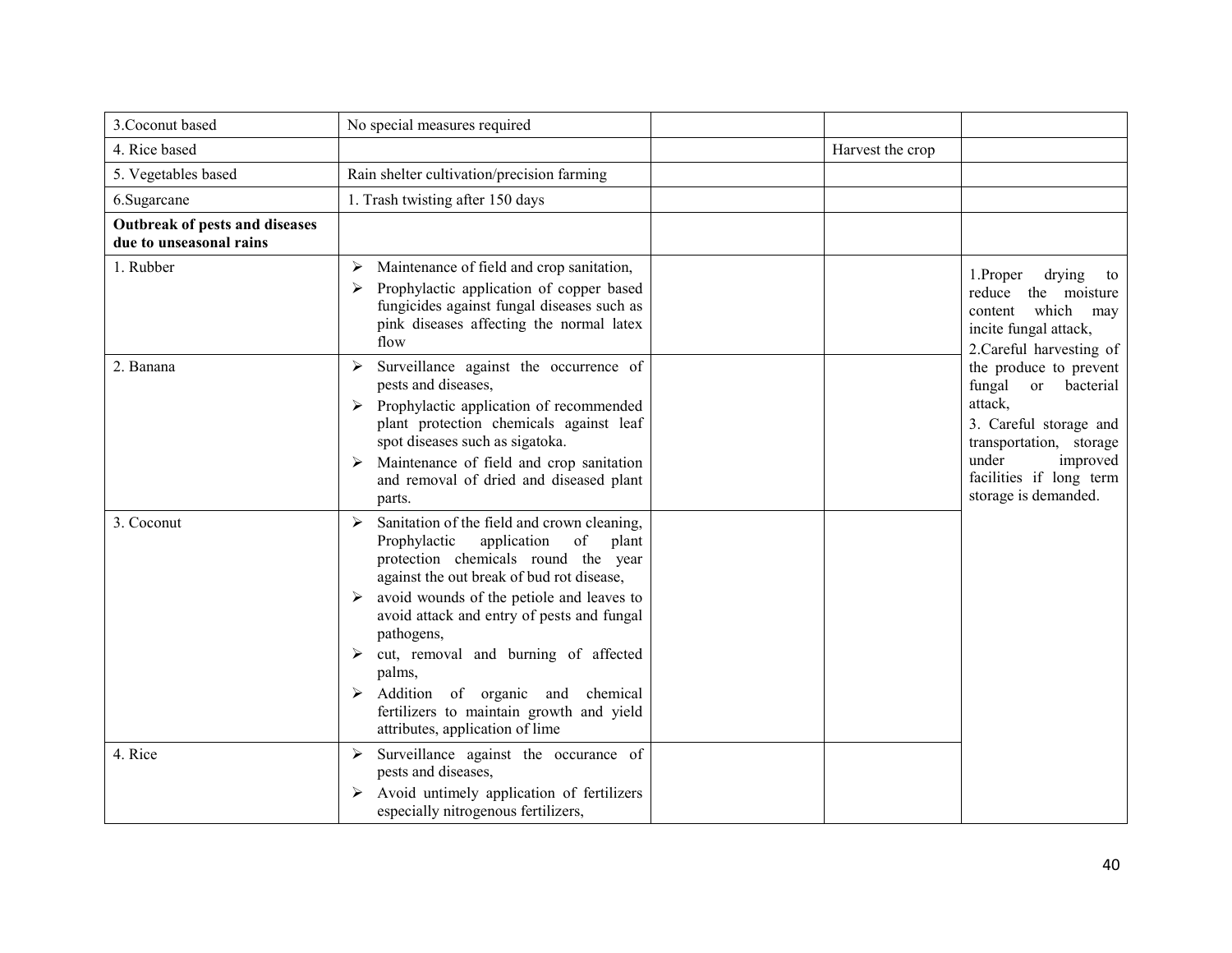|               | unfolding<br>of<br>the<br>folded<br>leaves<br>mechanically,<br>in endemic areas of specific pests or<br>➤<br>diseases sow resisitant varietiesto those<br>biotic stresses.                                                                                                                                                                                                                                                                                                                                                                                                                               |  |  |
|---------------|----------------------------------------------------------------------------------------------------------------------------------------------------------------------------------------------------------------------------------------------------------------------------------------------------------------------------------------------------------------------------------------------------------------------------------------------------------------------------------------------------------------------------------------------------------------------------------------------------------|--|--|
| 5. Vegetables | Surveillance for the presence of pests and<br>diseases,<br>Application of plant protection chemicals<br>≻<br>such as Bordeaux mixture against<br>Fusarium wilt, Colletotrichum rot of<br>cowpea and leaf spot of amaranthus,<br>use of biocontrol agents such as<br>➤<br>Trichoderma and Pseudomonas for seed<br>treatment and soil application as a<br>precautionary measure and also to control<br>the diseases.<br>Use of organic sources of pesticides,<br>➤<br>maintance of field and crop sanitation and<br>Use of resistant varieties,<br>lime application to maintain the soil<br>configuration. |  |  |
| 6. Sugarcane  | Use of resistant varieties viz., Madhuri,<br>Madhurima in case of red rot affected<br>areas,<br>application of lime and biocontrol agents<br>➤<br>such as Beaveria bassiana against root<br>grub during planting and after the receipt<br>of summer showers,<br>judicious and balanced application of<br>➤<br>nitrogenous fertilizers at vegetative stage,<br>conservation of natural enemies and<br>refuge cropping in case of wooly aphid<br>attack. If severe attack is observed<br>application of acephate $\omega$ 2g/litre water<br>can be done.                                                   |  |  |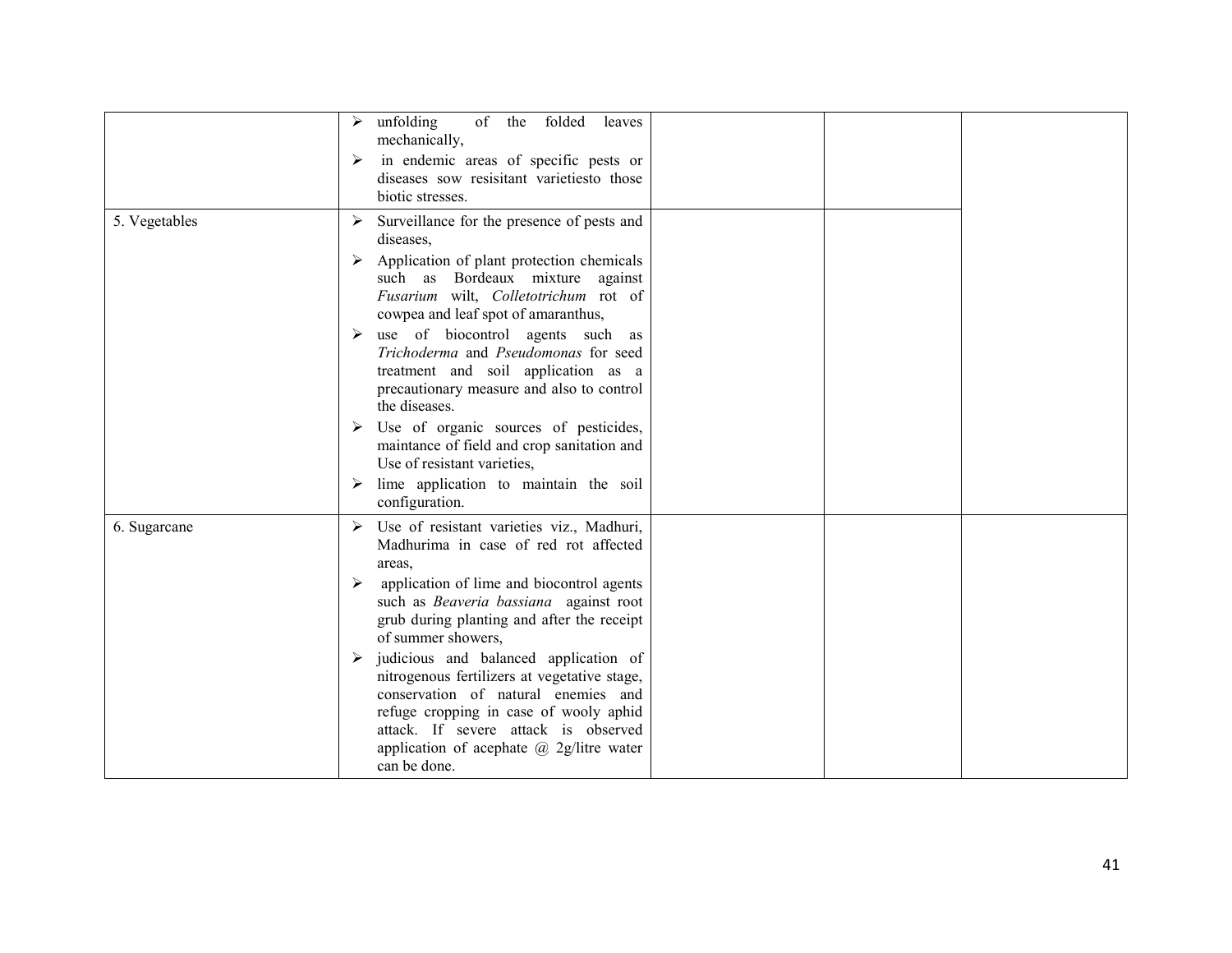#### 2.3 Floods

| <b>Condition</b>                               | <b>Suggested contingency measures</b>        |                                                                                                                                                           |                           |            |
|------------------------------------------------|----------------------------------------------|-----------------------------------------------------------------------------------------------------------------------------------------------------------|---------------------------|------------|
| Transient water logging/ partial<br>inundation | Seedling / nursery stage                     | <b>Vegetative stage</b>                                                                                                                                   | <b>Reproductive stage</b> | At harvest |
| 1. Rubber based                                |                                              | contingency<br>No<br>measure<br>required as the crop is usually<br>grown in midland and high<br>ranges                                                    |                           |            |
| 2 .Banana                                      | in<br>raised<br>1.<br>Planting<br>bed/mounts | 1. Adopt Drainage facilities                                                                                                                              |                           |            |
| 3. Coconut based                               |                                              | Drainage                                                                                                                                                  |                           |            |
| 4. Rice based                                  |                                              | Not applicable                                                                                                                                            |                           |            |
| 5. Vegetable based                             | 1. Raised beds<br>2. Drain out water         | Precision farming                                                                                                                                         |                           |            |
| 6. Sugarcane based                             |                                              | 1. Growing flood tolerant<br>varities like Madhuri<br>2. Adopt drainage measures<br>where ever possible<br>3. Foliar spray of $2\%$ DAP +<br>1% KCl (MOP) |                           |            |
| Continuous submergence<br>for more than 2 days |                                              |                                                                                                                                                           |                           |            |
| 1. Rubber based                                |                                              |                                                                                                                                                           |                           |            |
| 2. Banana based                                |                                              | Provide drainage channels<br>from root zone                                                                                                               |                           |            |
| 3. Coconut based                               |                                              | Provide drainage channels<br>from root zone                                                                                                               |                           |            |
| 4. Rice based                                  |                                              |                                                                                                                                                           |                           |            |
| 5. Vegetable based                             | Precision farming                            | 1. Replicate the crop<br>after<br>draining flood water since<br>continuous<br>submerge<br>is<br>harmful to crop                                           |                           |            |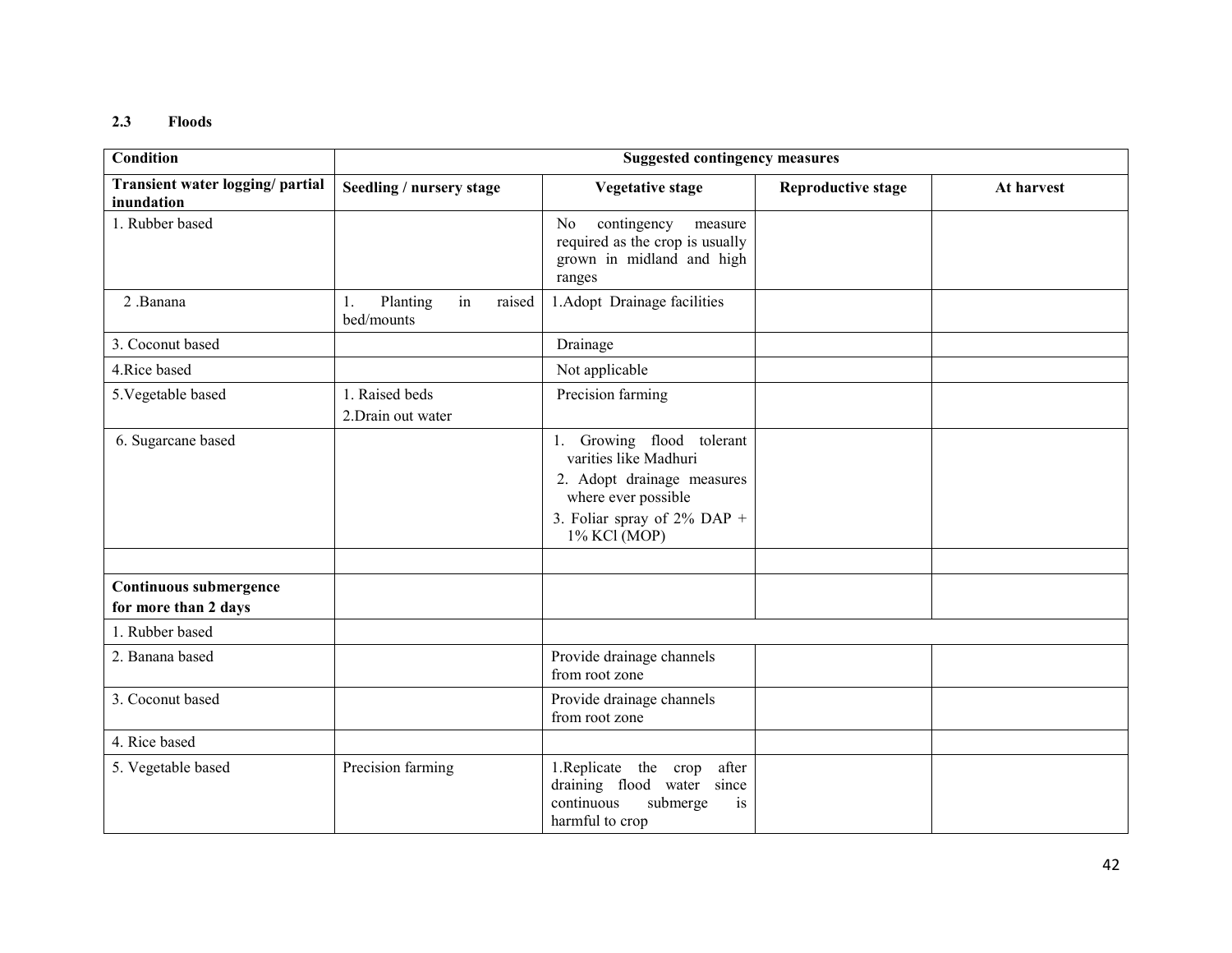|                     |                                                             | 2.Grow<br>duration<br>short<br>vegetable crops like<br>bush<br>ridge<br>gourd,<br>cowpea,<br>draining<br>after<br>amaranthus<br>water. |  |
|---------------------|-------------------------------------------------------------|----------------------------------------------------------------------------------------------------------------------------------------|--|
| 6. Sugarcane        | Plant water logging resistant<br>varieties such as Madhuri. | Will not affect the growth of<br>sugarcane                                                                                             |  |
| Sea water intrusion | Not applicable                                              |                                                                                                                                        |  |

# Extreme events: Heat wave / Cold wave/Frost/ Hailstorm /Cyclone

Not applicable to the district

# Contingent strategies for Livestock

# 2.5.1 Livestock

|                                       | <b>Suggested contingency measures</b>                                                                                                                                                           |                                                                                                                                                                                                             |                                                                                                                                                           |  |  |
|---------------------------------------|-------------------------------------------------------------------------------------------------------------------------------------------------------------------------------------------------|-------------------------------------------------------------------------------------------------------------------------------------------------------------------------------------------------------------|-----------------------------------------------------------------------------------------------------------------------------------------------------------|--|--|
|                                       | <b>Before the event</b>                                                                                                                                                                         | During the event                                                                                                                                                                                            | After the event                                                                                                                                           |  |  |
| <b>Drought</b>                        |                                                                                                                                                                                                 |                                                                                                                                                                                                             |                                                                                                                                                           |  |  |
| fodder<br>Feed<br>and<br>availability | Reserve fodder material either raw or<br>as silage or hay, Raise cover crops<br>to livestock in rubber<br>feedable<br>plantations, raise drought resistant<br>fodder on field borders and bunds | Use fodder as such or fodder converted to silage or<br>hay. Harvest cover crops as feeds, harvest drought<br>resistant fodder                                                                               | With the receipt of rain, fodder or cover<br>crops can be planted                                                                                         |  |  |
| Drinking water                        | Harvest rain water<br>using<br>water  <br>harvesting structures                                                                                                                                 | Use stored as well as harvested water, Purify water<br>from available sources of upper Kuttanad areas<br>using local filter techniques, harness water from<br>natural sources such as springs, streams etc. | Erect water harvesting structures and<br>harvest water                                                                                                    |  |  |
| Health and disease<br>management      | Timely vaccination, Sanitation of the<br>premises and livestock shed, keep the<br>animals clean, provide adequate<br>cooling for the animals through fans                                       | Proper medication for diseased animals, Isolate the<br>affected animals to prevent spread to other animals,<br>adopt proper quarantine measures and adopt<br>sanitary measures.                             | Sanitation of the premises and shed,<br>maintain the animals in a clean condition,<br>collect and preserve proper medicines in<br>case of disease spread. |  |  |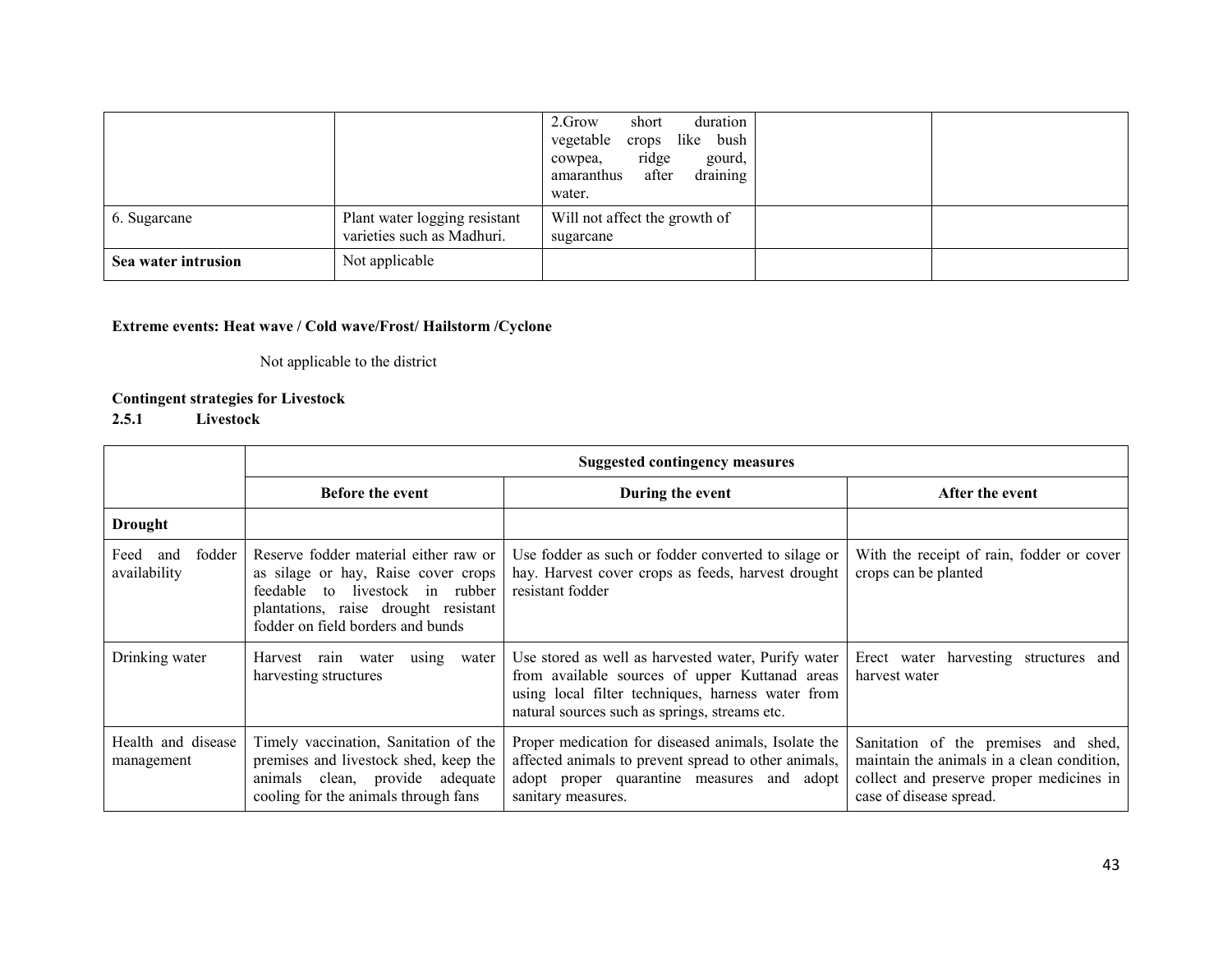| <b>Floods</b>                         |                                                                                                                                                            |                                                                                                                      |                                                                                                  |
|---------------------------------------|------------------------------------------------------------------------------------------------------------------------------------------------------------|----------------------------------------------------------------------------------------------------------------------|--------------------------------------------------------------------------------------------------|
| fodder<br>Feed<br>and<br>availability | Keep reserve straw, fodder converted<br>to silage and hay                                                                                                  | Sugarcane tops can be used as feed.                                                                                  | Covers cops grown for fodder purpose.                                                            |
| Drinking water                        | Erect water harvesting structures                                                                                                                          | Clean and boiled water to be provided                                                                                | Harvesting structures erected and water<br>stored                                                |
| Health and disease<br>management      | Raise the level of floor of the shed                                                                                                                       | Protect the livestocks from flood, surveillance for<br>diseases and proper medication, keep medicines in<br>reserve. | Disinfect the cattle sheds                                                                       |
| Cyclone                               |                                                                                                                                                            |                                                                                                                      |                                                                                                  |
| fodder<br>Feed and<br>availability    | Keep fodder as reserve                                                                                                                                     | Use cover crops grown as fodder or silage or hay<br>preserved                                                        | Grow cover crops for feeding purpose and<br>prepare for silage                                   |
| Drinking water                        | Harvest water using proper harvesting<br>structures                                                                                                        | Use the reserve water stored                                                                                         | Erect harvesting structures to store water                                                       |
| Health and disease<br>management      | Timely vaccination, Maintain the<br>premises and animals in a clean<br>condition                                                                           | Proper medication and quarantine measures to be<br>adopted                                                           | Disinfecting the cattle shed                                                                     |
| <b>Heat wave and</b><br>cold wave     |                                                                                                                                                            |                                                                                                                      |                                                                                                  |
| Shelter/environmen<br>t management    | Proper ventilation in case of heat<br>wave. Provision of warm providing<br>facilities such as lights in the shed and<br>provide cover for the ventilation. | Proper medication and quarantine<br>measures.<br>Provide adequate feed for the cattle.                               | Disinfect the shed, storage of<br>proper<br>proper feeding of the<br>medicines<br>and<br>animals |
| Health and disease<br>management      | Timely vaccination, sanitary measures<br>for the shed and cattle.                                                                                          | Proper medication and quarantine measures to<br>prevent the spread of diseases.                                      | Disinfecting the shed and cleaning the<br>animals                                                |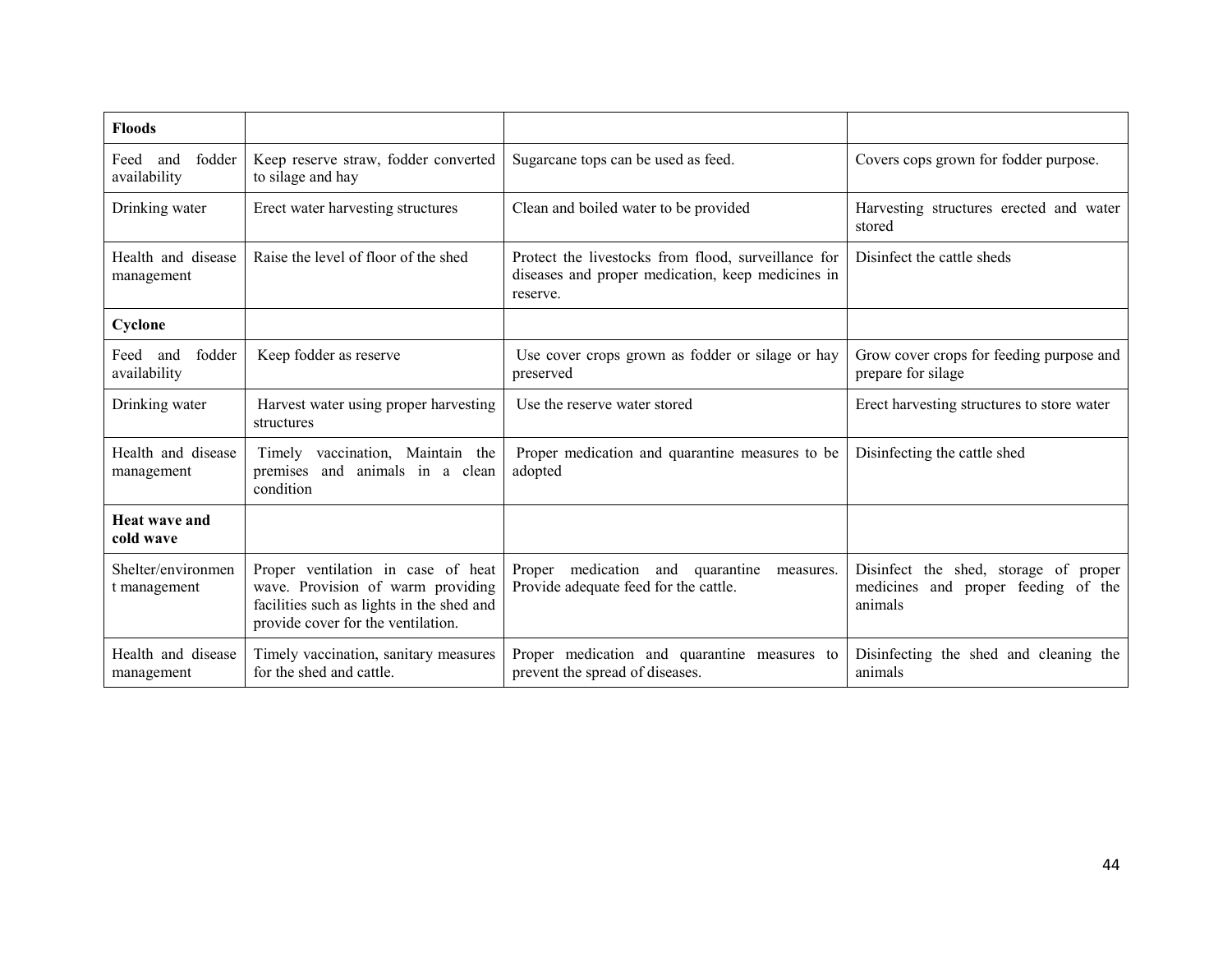#### 2.5.2Poultry

|                                     | <b>Suggested contingency measures</b>                                                                                                                  |                                                                                                                                                               |                                                                                                                  |  |
|-------------------------------------|--------------------------------------------------------------------------------------------------------------------------------------------------------|---------------------------------------------------------------------------------------------------------------------------------------------------------------|------------------------------------------------------------------------------------------------------------------|--|
|                                     | Before the event                                                                                                                                       | During the event                                                                                                                                              | After the event                                                                                                  |  |
|                                     |                                                                                                                                                        |                                                                                                                                                               |                                                                                                                  |  |
| <b>Drought</b>                      |                                                                                                                                                        |                                                                                                                                                               |                                                                                                                  |  |
| Shortage of<br>feed<br>ingredients  | Collection and preservation of feed ingredients<br>in required quantity                                                                                | Feeding with nutritionally balanced feed                                                                                                                      | Ensure adequate supply<br>of ingredients for future<br>use                                                       |  |
| Drinking water                      | Construction of storage tank with adequate<br>capacity                                                                                                 | Provide clean drinking water round the<br>clock, medication to reduce stress                                                                                  | Maintenance of existing<br>water storing<br>facilities<br>and<br>setting<br>up<br>of<br>additional water sources |  |
| Health and<br>disease<br>management | Vaccination, provide stress free environment                                                                                                           | Proper feeding and watering, maintain<br>correct stock density, observe for health<br>problem and give treatment if required                                  | Observe the production<br>Avoid<br>and<br>growth.<br>Maintain<br>weaklings.<br>proper stock density              |  |
| <b>Floods</b>                       |                                                                                                                                                        |                                                                                                                                                               |                                                                                                                  |  |
| Shortage of<br>feed<br>ingredients  | Correct storage of feed stuffs to avoid fungal<br>infestation, maintenance of store room, testing<br>of feedstuff for quality                          | Feeding with nutritionally balanced feed                                                                                                                      | Disinfestations<br>of<br>surrounding<br>premises<br>and water bodies, proper<br>disposal of dead birds           |  |
| Drinking water                      | reinforcement<br>Infrastructure<br>avoid<br>to<br>contamination of drinking water                                                                      | Provide clean drinking water round the<br>clock, medication to reduce stress                                                                                  | Disinfection of water<br>bodies, provide adequate<br>drainage                                                    |  |
| Health and<br>disease<br>management | Avoid possibilities of disease<br>outbreak,<br>maintenance of shed<br>adequate<br>to give<br>protection from flood, provide stress free<br>environment | Timely<br>of<br>diseases<br>detection<br>and<br>treatment, avoid chances of disease<br>spreading, medication to reduce stress,<br>isolation of affected birds | Proper disposal of dead<br>birds,<br>sanitation<br>of<br>surroundings,<br>isolation<br>of affected birds         |  |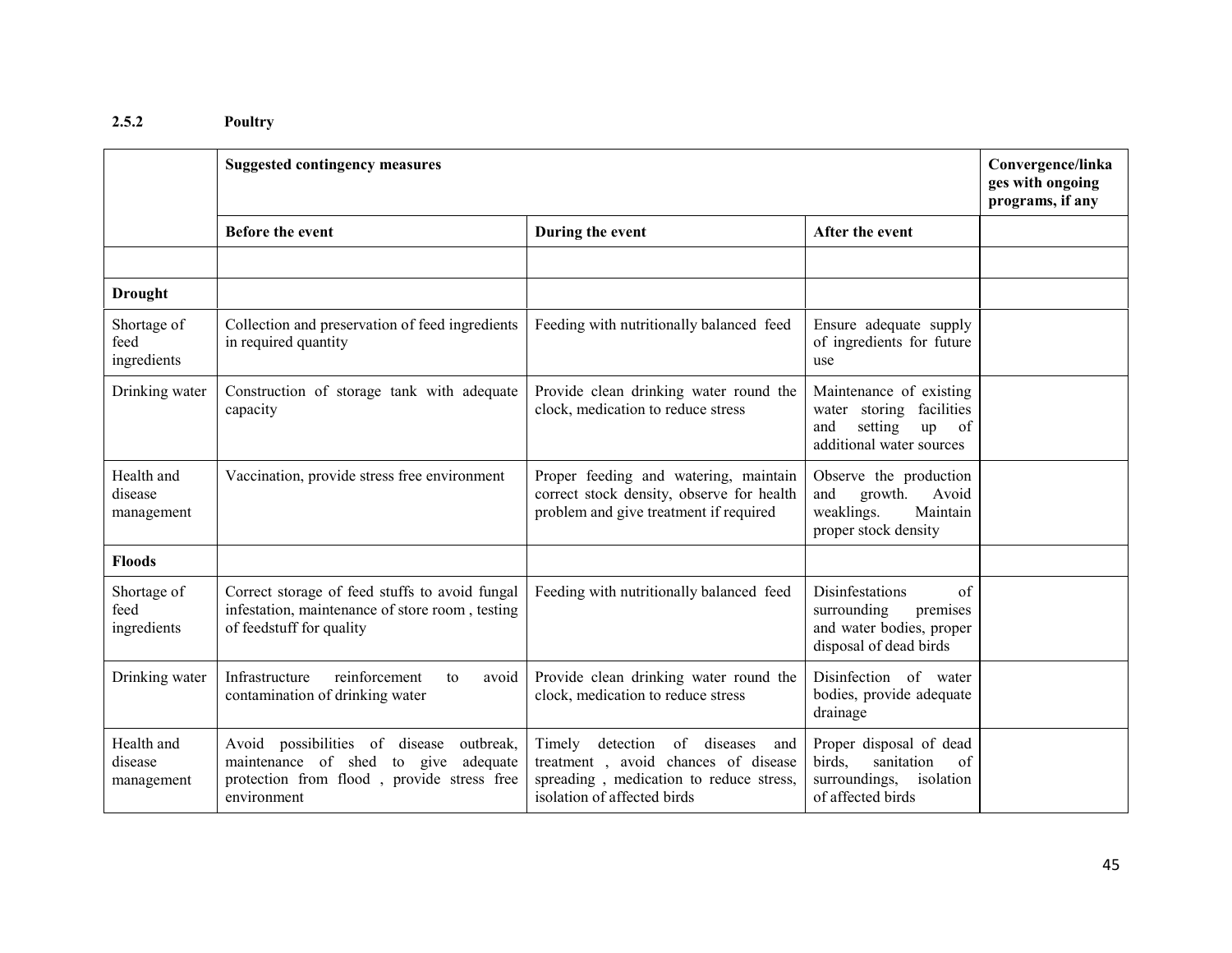| Cyclone                               |                                                                                                                               |                                                                                                                                                                                                                    |                                                                                                                  |  |
|---------------------------------------|-------------------------------------------------------------------------------------------------------------------------------|--------------------------------------------------------------------------------------------------------------------------------------------------------------------------------------------------------------------|------------------------------------------------------------------------------------------------------------------|--|
| Shortage of<br>feed<br>ingredients    | Correct storage of feed stuffs to avoid fungal<br>infestation, maintenance of store room, testing<br>of feedstuff for quality | Avoid feeding fungal infected feed,<br>treatment if required                                                                                                                                                       | Disposal of damaged<br>feed, testing of feed for<br>quality                                                      |  |
| Drinking water                        | reinforcement<br>Infrastructure<br>avoid<br>to<br>contamination of drinking water                                             | Provide clean drinking water round the<br>clock, medication to reduce stress                                                                                                                                       | Disinfection of water<br>bodies, provide adequate<br>drainage                                                    |  |
| Health and<br>disease<br>management   | Avoid possibilities of disease<br>outbreak,<br>maintenance of shed<br>adequate<br>to<br>give<br>protection from cyclone       | Timely<br>detection<br>diseases<br>of<br>and<br>treatment, avoid chances of disease<br>spreading, medication to reduce stress,<br>isolation of affected birds                                                      | Proper disposal of dead<br>birds.<br>sanitation<br>of<br>surroundings, isolation<br>of affected birds            |  |
| <b>Heat wave</b><br>and cold wave     |                                                                                                                               |                                                                                                                                                                                                                    |                                                                                                                  |  |
| Shelter/environ<br>ment<br>management | Timely maintenance<br>of shelter, proper<br>ventilation during hot days, proper insulation<br>during very cold days           | Hot days-Avoid direct exposure to severe<br>weather. Provisions for air circulation<br>Cold days- keep in shelter, give bedding<br>for insulation. Provide brooding facilities                                     | Construct<br>modern<br>weather proof shelter<br>with ample space, Plant<br>trees to provide shade to<br>shelter. |  |
| Health and<br>disease<br>management   | farmers<br>about<br>Create<br>among<br>awareness<br>adverse effect of bad weather                                             | Avoid thermal stress to birds, keep in<br>shelter with proper feeding and watering,<br>give treatment if any health problem<br>observed. Give more attention to chicks<br>and parent stocks, reduce stock density. | Provide<br>recuperative<br>with proper<br>measures<br>management                                                 |  |
|                                       |                                                                                                                               |                                                                                                                                                                                                                    |                                                                                                                  |  |

<sup>a</sup> based on forewarning wherever available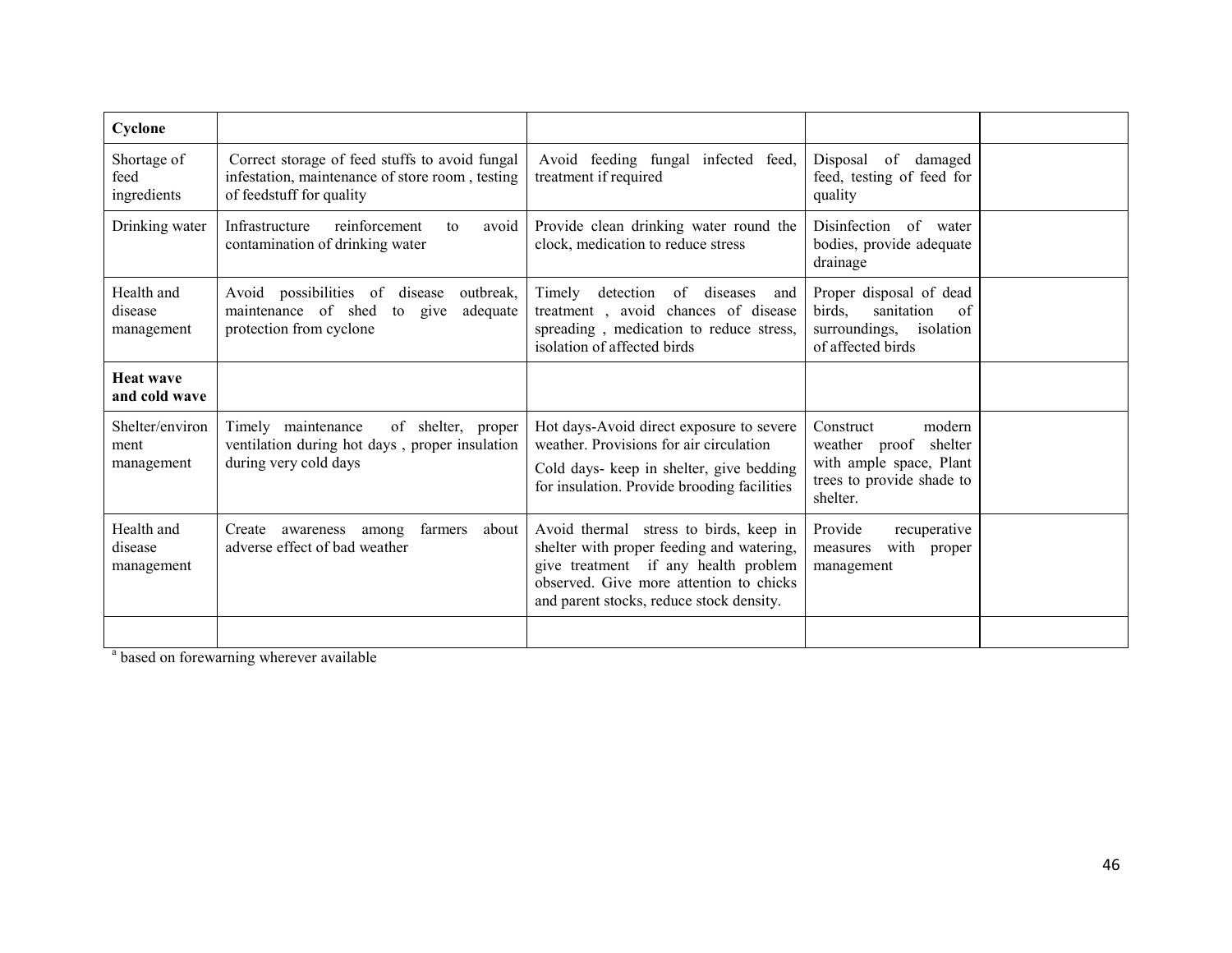#### 2.5.3 Fisheries/ Aquaculture

|                                                                         | <b>Suggested contingency measures</b>                                                           |                                                                                           |                                                                                      |
|-------------------------------------------------------------------------|-------------------------------------------------------------------------------------------------|-------------------------------------------------------------------------------------------|--------------------------------------------------------------------------------------|
|                                                                         | <b>Before the event</b>                                                                         | During the event                                                                          | After the event                                                                      |
| 1) Drought                                                              |                                                                                                 |                                                                                           |                                                                                      |
| A. Capture                                                              |                                                                                                 |                                                                                           |                                                                                      |
|                                                                         | Insuring the fishers                                                                            |                                                                                           |                                                                                      |
|                                                                         | Shall be provided with life saving                                                              | Facility of patrol boats/ sea rescue.                                                     | Rehabilitation pacxkage                                                              |
| Marine                                                                  | equipments and provide weather<br>forecast                                                      | Support of coast guard shall be<br>solicited. Opening of control room                     | Damaged boats / gears to be repaired/<br>replaced                                    |
| Inland                                                                  |                                                                                                 |                                                                                           |                                                                                      |
| (i) Shallow water depth due to<br>insufficient rains/inflow             | Fixing of display boards indicatng<br>navigation routes<br>Bottom dredging of navigation routes | Arrange rescue facilities Opening<br>of control room                                      | Rehabilitation measures<br>Livelihood support to the affected                        |
| (ii) Changes in water quality                                           | Continued water quality monitoring                                                              | Amelioration measures by expert<br>team                                                   | Rehabilitation measures and continued<br>vigilance against pollution                 |
| (iii) Any other                                                         |                                                                                                 |                                                                                           |                                                                                      |
| <b>B.</b> Aquaculture                                                   |                                                                                                 |                                                                                           |                                                                                      |
| (i) Shallow water in ponds due to<br>insufficient rains/inflow          | Develop varieties tolerant to low<br>water table and warm shallow water<br>condtions            | Oxygen supply will be affected.so<br>water filling arrangements and<br>aeration facilites | Development of deeper ponds, by<br>annual desilting and prevention of water<br>loss. |
| (ii) Impact of salt load build up in<br>ponds / change in water quality | Seepage proofing and Storage of<br>sufficient water to safeguard form<br>salinity ingression.   | Emergency harvest                                                                         | Flushing with freshwater.<br>Fixing of<br>bore well                                  |
| (iii) Any other                                                         |                                                                                                 |                                                                                           |                                                                                      |
| 2) Floods                                                               |                                                                                                 |                                                                                           |                                                                                      |
| A. Capture                                                              |                                                                                                 |                                                                                           |                                                                                      |
| Marine                                                                  | <b>NA</b>                                                                                       | <b>NA</b>                                                                                 | <b>NA</b>                                                                            |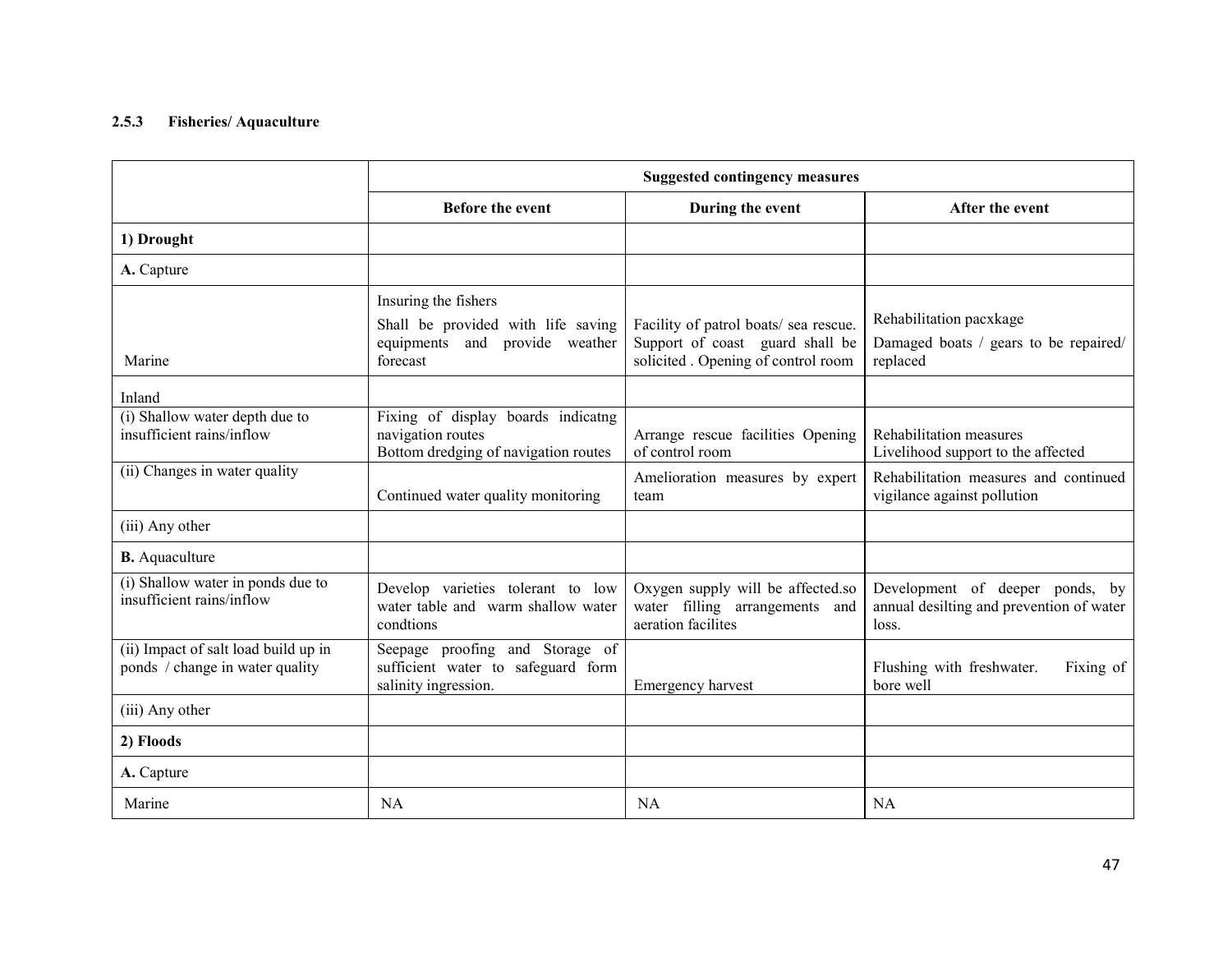| Inland                                                     | Fore warning of calamities                                                                                          | Livelihood support .Opening of<br>relief camps                                                                                           | Rehabilitation stocking in open waters<br>affected by fish loss .Ranching of<br>commercially important seeds to recoup<br>fisheries |
|------------------------------------------------------------|---------------------------------------------------------------------------------------------------------------------|------------------------------------------------------------------------------------------------------------------------------------------|-------------------------------------------------------------------------------------------------------------------------------------|
| (i) Average compensation paid due to<br>loss of human life |                                                                                                                     | Rs. 2.00 Lakhs                                                                                                                           |                                                                                                                                     |
| (ii) No. of boats / nets/damaged                           |                                                                                                                     |                                                                                                                                          |                                                                                                                                     |
| (iii) No.of houses damaged                                 |                                                                                                                     |                                                                                                                                          |                                                                                                                                     |
| (iv) Loss of stock                                         |                                                                                                                     |                                                                                                                                          |                                                                                                                                     |
| (v) Changes in water quality                               |                                                                                                                     | Water pH decline<br>, Increase in<br>organic matter<br>content<br>and<br>sediment load,                                                  | Algal blooms and fish kill possible due<br>to blooming of algae. To counter this<br>vigilant monitoring of water quality<br>needed. |
| (vi) Health and diseases                                   |                                                                                                                     | EUS disease outbreak possible<br>with lowering of temperature                                                                            | EUS disease outbreak possible with<br>lowering of temperature and consequent<br>fish kill and unemployment and fisher<br>folks.     |
| <b>B.</b> Aquaculture                                      |                                                                                                                     |                                                                                                                                          |                                                                                                                                     |
| (i) Inundation with flood water                            | Raising of pond dykes above flood<br>mark. Provision of protective fencing<br>to protect fish loss. Insurance cover | Rapid action to protect the stock<br>against breach of dykes and<br>protective maintenance of the outer<br>bund.                         | Assessment of loss and compensation<br>measures against loss. Supply of seed<br>for fresh crop.                                     |
| (ii) Water continuation and changes in<br>water quality    |                                                                                                                     | pH decline Productivity decline-<br>primary productivity of water<br>body. Fish growth affe4cted                                         | Algal blooming and fish kill.                                                                                                       |
| (iii) Health and diseases                                  |                                                                                                                     | EUS disease outbreak possible<br>with lowering of temperature.<br>Fungal, bacterial and protozoan<br>disese outbreak                     | Fish kill to be compensation and pond<br>treatment against agents of dises                                                          |
| (iv) Loss of stock and inputs (feed,<br>chemicals etc)     | Insurance cover to be ensured                                                                                       | Loss of valuable germplasm<br>Brood stock possible. Stored Feed<br>can loose its quality, afflotoxin<br>problem. Loss of feed/ chemicals | Compensation for loss . Livelihood<br>Support to the affected . Support by<br>providing critical inputs seed/feed for<br>fresh crop |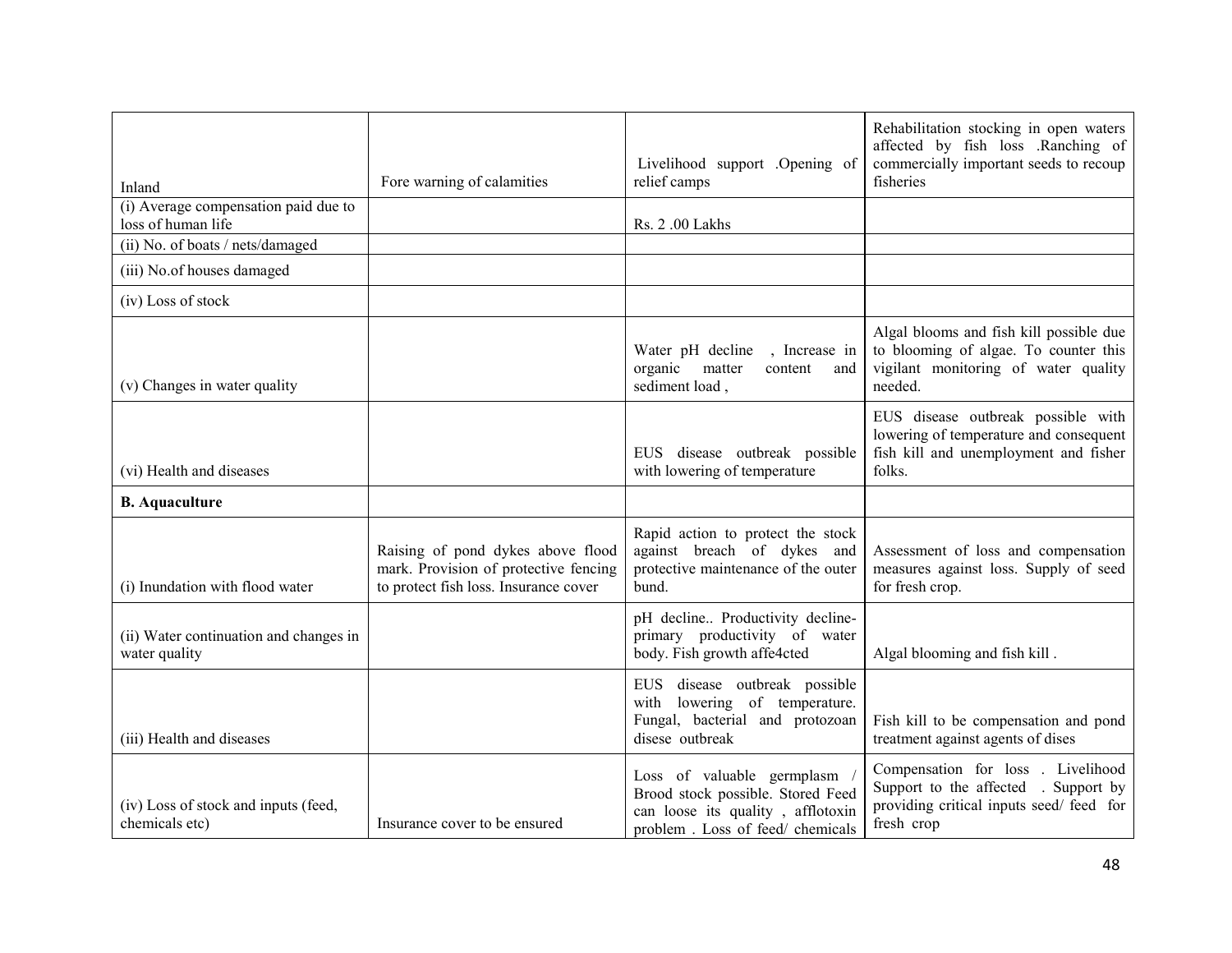|                                                                       |                                                                                                                                                                                  | in storage system possible                                                                                                                         |                                                                                                                                       |
|-----------------------------------------------------------------------|----------------------------------------------------------------------------------------------------------------------------------------------------------------------------------|----------------------------------------------------------------------------------------------------------------------------------------------------|---------------------------------------------------------------------------------------------------------------------------------------|
| (v) Infrastructure damage (pumps,<br>aerators, huts etc)              | Insurance cover.                                                                                                                                                                 | Craft, gears, pumps. Aerators etc<br>can become damaged                                                                                            | Compensation. Repair and replacement<br>of macjinery and craft anf gears                                                              |
| (vi) Any other                                                        |                                                                                                                                                                                  |                                                                                                                                                    |                                                                                                                                       |
| 3. Cyclone / Tsunami                                                  |                                                                                                                                                                                  |                                                                                                                                                    |                                                                                                                                       |
| A. Capture                                                            |                                                                                                                                                                                  |                                                                                                                                                    |                                                                                                                                       |
|                                                                       | Protecting shoreline by afforestation<br>by forming a mangrove belt<br>Strict enforcement of CRZ regulation<br>Construction of tsunami resistant<br>housing and dwelling places. | Speedy rescue Operation to save<br>the affected. Provision for shelter<br>to the affected. . Rapid health care<br>Drinking water can become saline | Assessment of loss and compensation.<br>Rehabilitation housing, Livelihood<br>support, Action to prevent epidemic<br>outbreak         |
| Marine                                                                | Forewarning system                                                                                                                                                               |                                                                                                                                                    |                                                                                                                                       |
| (i) Average compensation paid due to<br>loss of fishermen lives       |                                                                                                                                                                                  | Rs 5 lakh / person                                                                                                                                 |                                                                                                                                       |
| (ii) Avg. no. of boats / nets/damaged                                 |                                                                                                                                                                                  |                                                                                                                                                    |                                                                                                                                       |
| (iii) Avg. no. of houses damaged                                      |                                                                                                                                                                                  |                                                                                                                                                    |                                                                                                                                       |
| Inland                                                                |                                                                                                                                                                                  |                                                                                                                                                    |                                                                                                                                       |
| B. Aquaculture                                                        |                                                                                                                                                                                  |                                                                                                                                                    |                                                                                                                                       |
| (i) Overflow / flooding of ponds                                      |                                                                                                                                                                                  | Salination<br>of pond systems<br>affecting freshwater fish stock and<br>fish kill                                                                  | Assessment of loss and compensation<br>Loss of fish stock to be compensated by<br>sedd msupply<br>ands support ofor<br>building stock |
| (ii) Changes in water quality (fresh<br>water / brackish water ratio) |                                                                                                                                                                                  |                                                                                                                                                    |                                                                                                                                       |
| (iii) Health and diseases                                             |                                                                                                                                                                                  |                                                                                                                                                    |                                                                                                                                       |
| (iv) Loss of stock and inputs (feed,<br>chemicals etc)                |                                                                                                                                                                                  |                                                                                                                                                    |                                                                                                                                       |
| (v) Infrastructure damage (pumps,                                     |                                                                                                                                                                                  |                                                                                                                                                    |                                                                                                                                       |